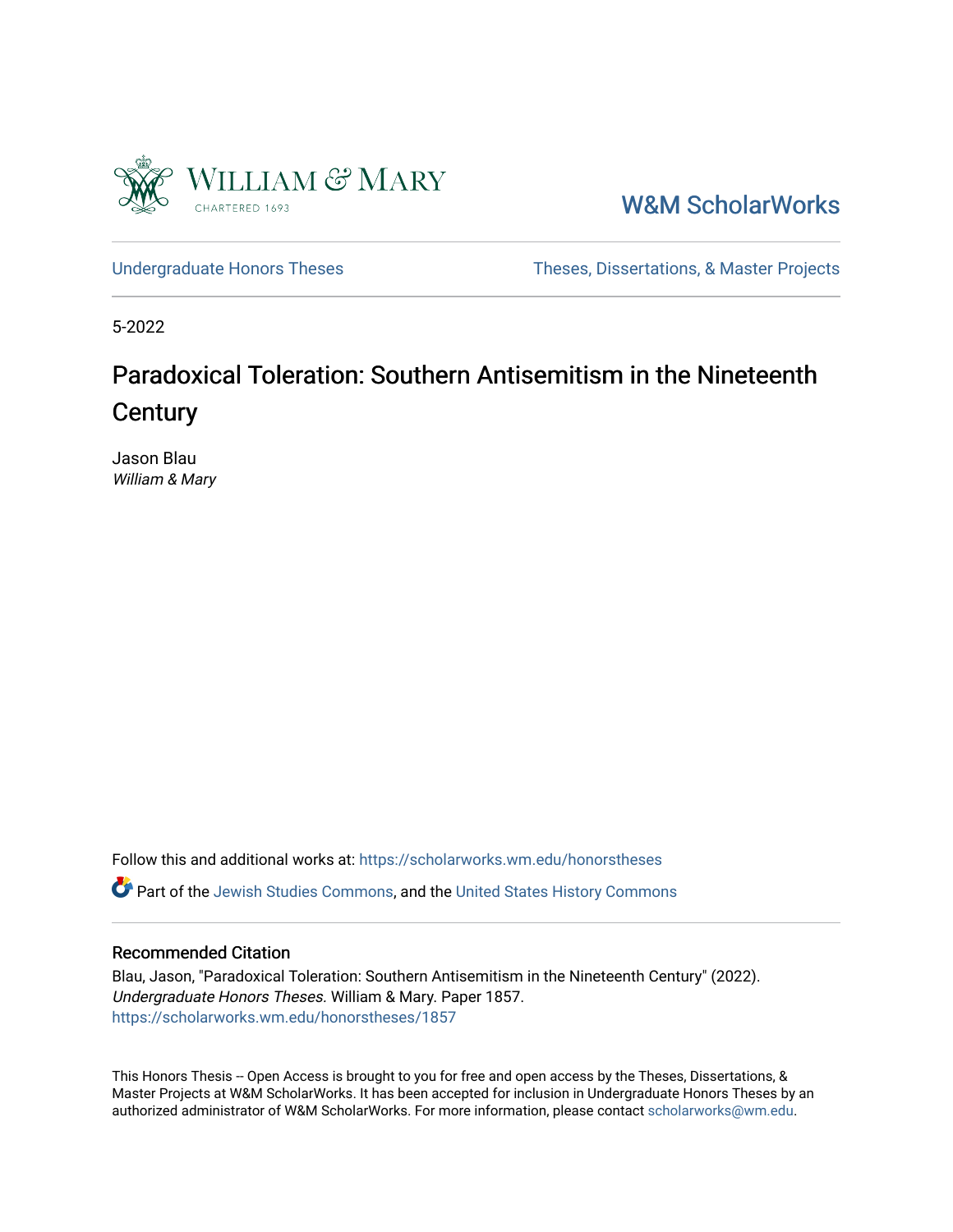Paradoxical Toleration: Southern Antisemitism in the Nineteenth Century

A thesis submitted in partial fulfillment of the requirement for the degree of Bachelor of Arts in History from The College of William and Mary

by

Jason Blau

Accepted for onorS (Honors) High Honors, Highest Honors) Dr. Hannah Rosen, Director Dr. Richard Turits S-tde Dr. Jongh Goldwater

Williamsburg, VA May 13th, 2022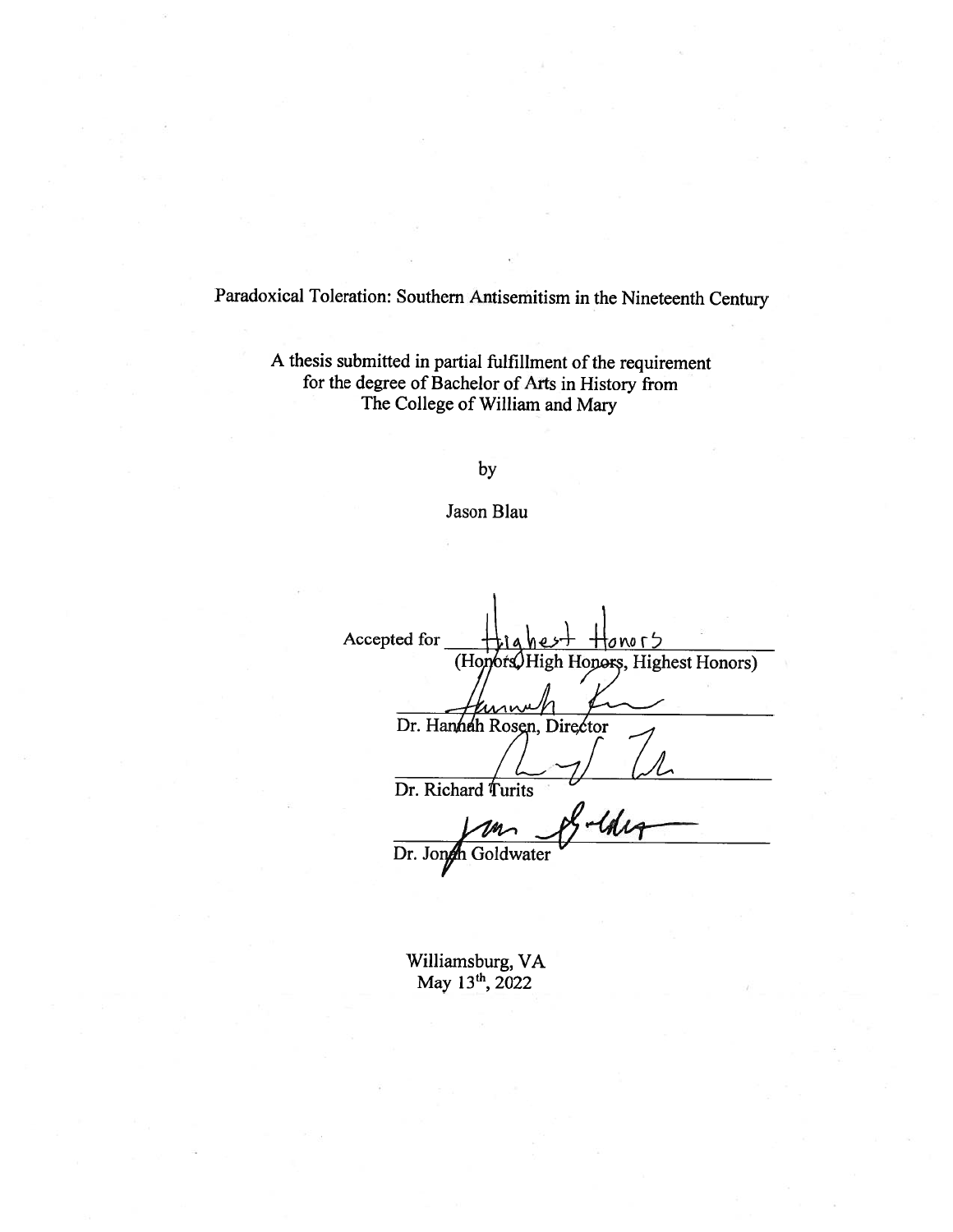## **Acknowledgements**

This thesis would never have been completed without the help of many people. My special thanks to Professor Rosen, who helped me through crisis after crisis, and endured much in assisting me. My thoughts, writing, and organization were greatly uplifted by her incredible assistance and advice. I never would have completed it without you, thank you. My second thanks is to Professor Turits. He helped me along in the beginning of the journey two years ago, in creating the prospectus for this thesis, and who offered me astounding understanding and kindness. I also thank Professor Goldwater, who endured much delay in the completion of this thesis and was quite flexible. Thank you all so much.

I would also like to thank the Charles Center for providing funding for my research, and the College of William and Mary, who provided the opportunity for writing this thesis. I would also like to thank Daria Moody for her invaluable edits, and all my friends and family, especially my parents, Peter and Wendy, my sister, Jessica, and my grandmother, Terry, for supporting me through this.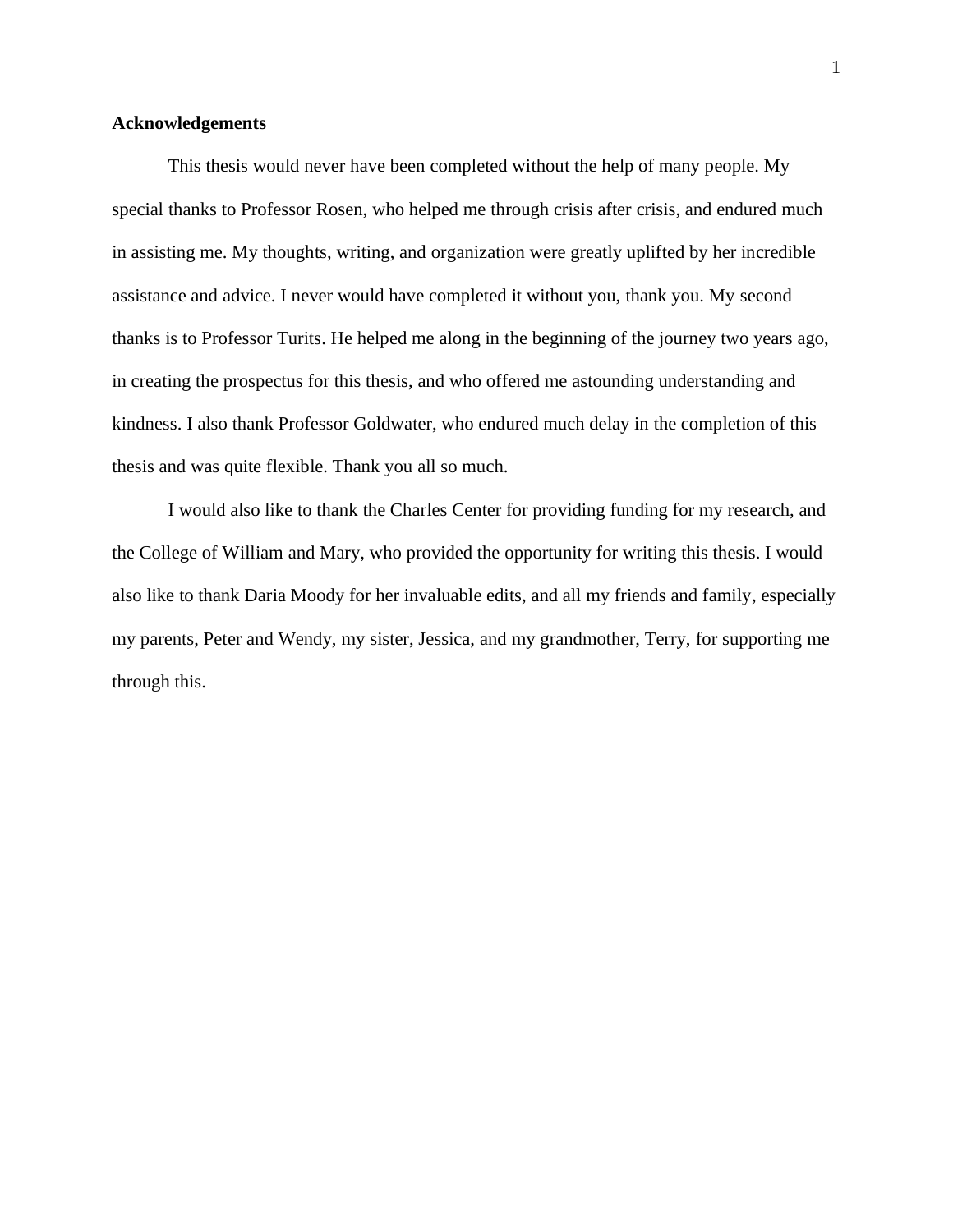#### **Introduction**

*In this, our own free and tolerant land, where wars have been waged and constitutions violated for the benefit of the African negro, the descendants of barbarian tribes who for 4000 years have contributed nothing to, though in close contact with the civilization of mankind, save as the Helots contributed an example to the Spartan youth, and where laws and partisan courts alike have been used to force him into an equality with those whom he could not equal, we have seen Jews, educated and respectable men, descendants of those from whom we derive our civilization, kinsmen, after the flesh, of Him whom we esteem as the Son of God and Saviour of men, ignominiously ejected from hotels and watering places as unworthy the association of men who had grown rich by the sale of a new brand of soap or an improved patent rat-trap!*

> -An excerpt from "The Scattered Nation", a speech given by Zebulon Baird Vance<sup>1</sup>

In the winter of 1874, Zebulon Baird Vance, a devout Presbyterian, former Confederate governor and US congressman, and future senator and governor of North Carolina, was facing a downturn in his fortunes. He had just been defeated in his campaign to be the senator of North Carolina and was facing financial difficulties. He began work on an endeavor that would pass the time until the senatorial election and earn some income. This was "The Scattered Nation," a speech he would give with only occasional modifications for over the next two decades of his successful political career to crowds throughout the South in exchange for speaking fees.<sup>2</sup> In it, he would instruct the crowd to, "learn to judge the Jew as we judge other men- by his merits. And above all, let us cease the abominable injustice of holding the class responsible for the sins of the individual. We apply this test to no other people." <sup>3</sup> Zebulon Vance was a politician and played the game of public opinion throughout his life. Thus, it seems that audiences across the South wanted to and were willing to hear Vance speak on this topic. He would not have given a hated and unpopular speech for decades. This reflects the fact that the South had been a haven of

<sup>1</sup> Zebulon B. Vance, *Scattered Nation*. (Nabu Press, 2010).

<sup>2</sup> Gordon B. McKinney, *Zeb Vance: North Carolina's Civil War Governor and Gilded Age Political Leader*. (Chapel Hill: The University of North Carolina Press, 2004), 273.

<sup>3</sup> Zebulon B. Vance, *Scattered Nation*. (Nabu Press, 2010).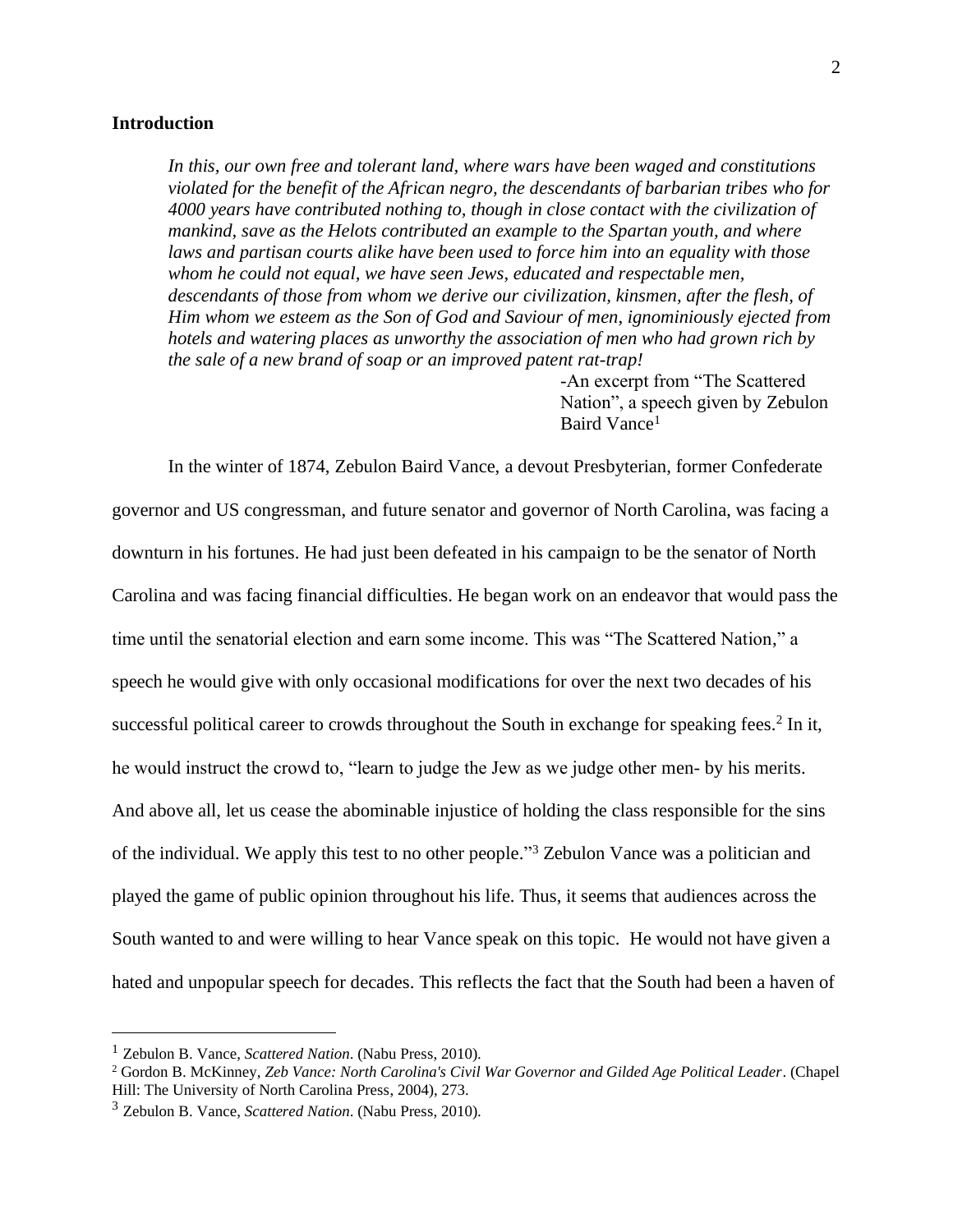*Jewish* tolerance throughout much of the nineteenth century. But Vance was speaking in what were the waning days of common tolerance among white Christians for Jewish people in the South, in the latter third of the nineteenth century. Indeed, in this thesis, I will show that the region shifted from being the most tolerant in the country, to the least. The question is, could this story really be correct? For much of the nineteenth century, was the South disproportionately accepting of Jews? It seems paradoxical that a society would combine vicious racism and philosemitism. This thesis documents, though, that this was the case in the nineteenth century South and seeks to explore various possibilities for how and why the South was less antisemitic in this period.

The nineteenth century southern Jewish experience has oft been relegated to a footnote in Jewish-American studies and history.<sup>4</sup> Historically, most surveys fixate on the Eastern European migratory wave as *the* Jewish-American experience. These histories launch quickly into the north of the late nineteenth and twentieth centuries, essentially focusing on Ashkenazi assimilation in urban centers, to the exclusion of Jewish minority experiences in other parts of the country. Over the past several decades, this has begun to change, with a growing focus on the divergent and unique contexts that Jews operated in throughout American history. A salient example of these overlooked contexts is the early and mid-nineteenth century South. Historians have long debated the exact nature of the South.<sup>5</sup> The answers to whether the South has been *continuously* unique, whether the northern and southern states were diverging before the Civil War, whether capitalism was enabled or restricted by enslaved labor, and so on cannot be

<sup>4</sup> Jennifer A. Stollman, *Daughters of Israel, Daughters of the South: Southern Jewish Women and Identity in the Antebellum and Civil War South* (Boston: Academic Studies Press, 2013), 14.

<sup>5</sup> Mark Greenberg, "Becoming Southern: The Jews of Savannah, Georgia, 1830–70." (*American Jewish History* 86, no. 1, 1998): 56. Egerton, Douglas R. "Markets without a Market Revolution: Southern Planters and Capitalism." *Journal of the Early Republic* 16, no. 2 (1996): 207.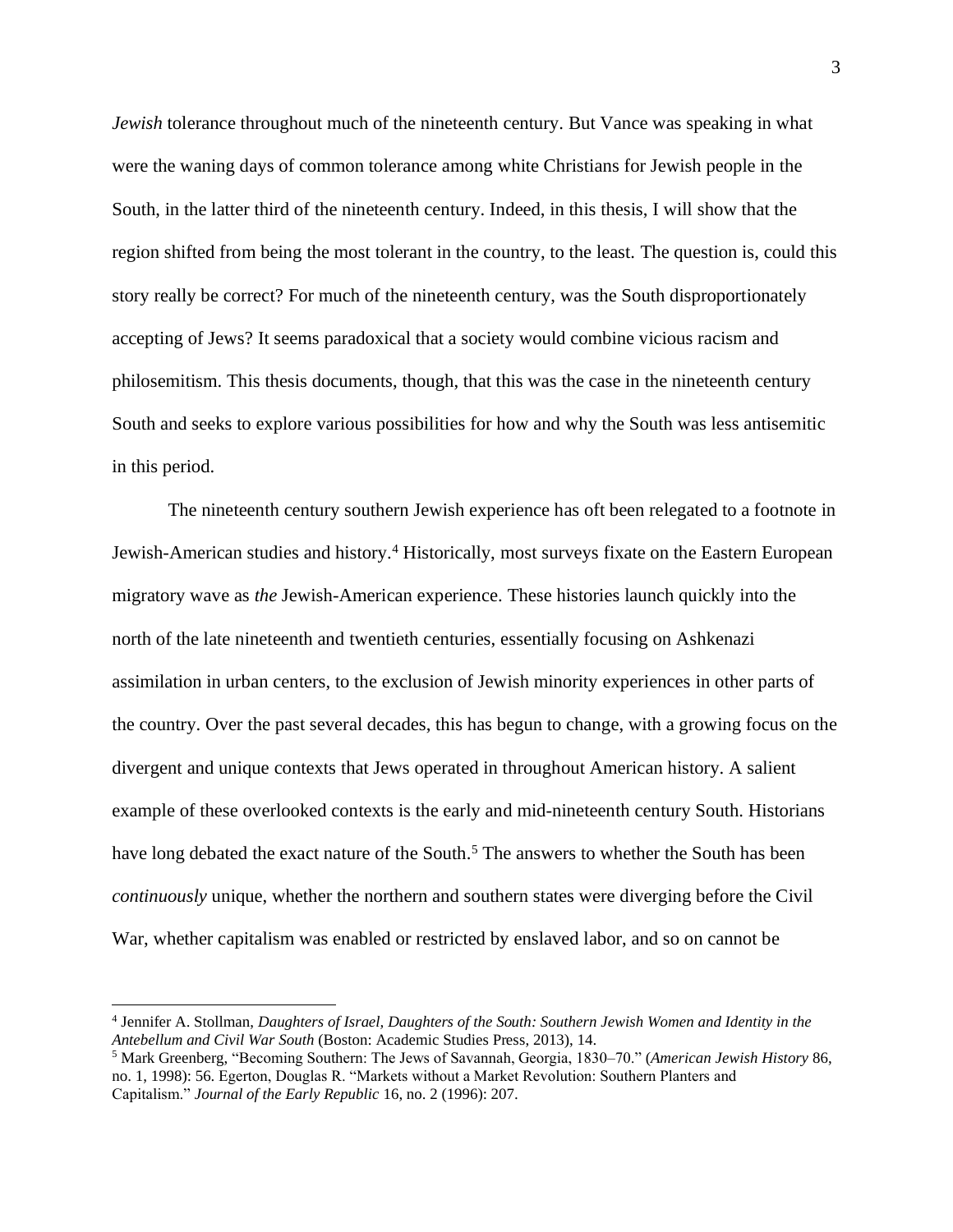answered here. This thesis will take the position that the mid-nineteenth century South prospered due to an extractive agrarian economy that relied on enslaved labor, enforced by a strict racial caste system, and that one can successfully delineate between it and the North. The distinctions between the North and South in the nineteenth century also arguably correlated with a sharp difference in the relation between Jews and Gentiles. Contemporary foreign observers like Salomon de Rothschild were acutely aware of this contrast.<sup>6</sup> They considered the North to be more anti-Semitic, while southern gentiles were viewed as relatively tolerant. Some might consider this to be paradoxical, given the centrality of racism during the period. The white South proudly emphasized their prejudice, exemplified by Confederate Vice President Alexander H. Stephens description of the aims of the Confederacy in 1861:

The prevailing ideas entertained by him and most of the leading statesmen at the time of the formation of the old constitution, were that the enslavement of the African was in violation of the laws of nature; that it was wrong in principle, socially, morally, and politically. It was an evil they knew not well how to deal with, but the general opinion of the men of that day was that, somehow or other in the order of Providence, the institution would be evanescent and pass away. This idea, though not incorporated in the constitution, was the prevailing idea at that time. The constitution, it is true, secured every essential guarantee to the institution while it should last, and hence no argument can be justly urged against the constitutional guarantees thus secured, because of the common sentiment of the day. Those ideas, however, were fundamentally wrong. They rested upon the assumption of the equality of races. This was an error. It was a sandy foundation, and the government built upon it fell when the "storm came and the wind blew.

Our new government is founded upon exactly the opposite idea; its foundations are laid, its corner-stone rests, upon the great truth that the negro is not equal to the white man; that slavery, subordination to the superior race is his natural and normal condition. This, our new government, is the first, in the history of the world, based upon this great physical, philosophical, and moral truth.<sup>7</sup>

Would anyone expect that in the same society that Senator Vance could preach of Jews that:

<sup>6</sup> Jonathan Sarna, and Adam Mendelsohn, *Jews and the Civil War*. (New York: NYU Press, 2010), 116.

<sup>7</sup> Alexander Stephens*,* 1812-1883*. "*African Slavery, the Cornerstone of the Southern Confederacy: A Speech ... Delivered at the Atheneum", Savannah, Mach 22, 1861.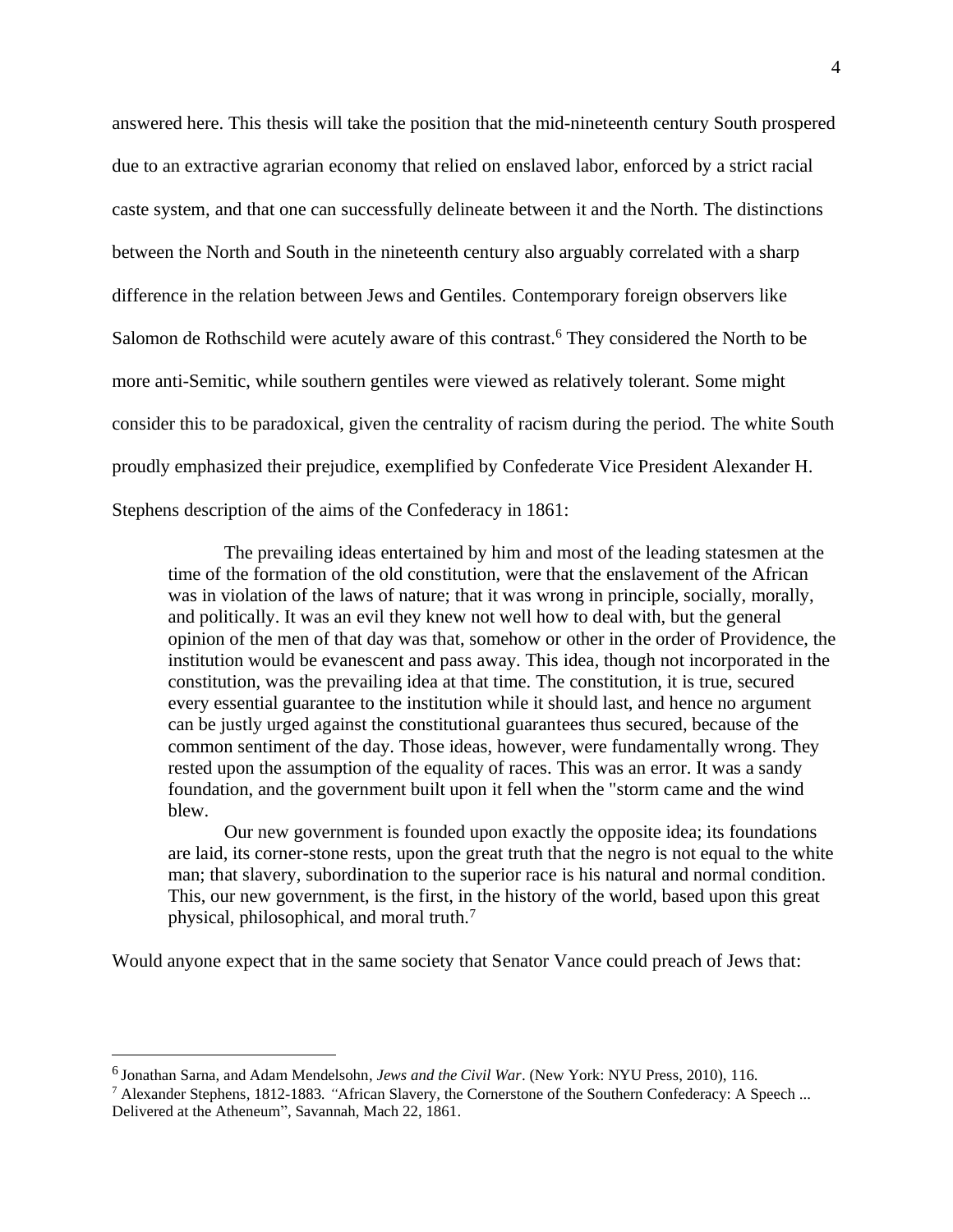Though dead as a nation— as we speak of nations— they yet live. Their ideas fill the world and move the wheels of its progress, even as the sun, when he sinks behind the Western hills, yet fills the heavens with the remnants of his glory.

The contrast between tolerance and intolerance might be considered odd in our culture. Many people assume prejudices towards one group means one is prejudiced towards others.<sup>8</sup> At least in our current culture, this is not an ill-founded assumption, as social psychologists have discovered that this does seem to be the case.<sup>9</sup> They theorize that prejudice is generalized, in which the same factors internal to the subject, that cause prejudice towards one group, causes prejudice towards another.<sup>10</sup> In fact, one of, if not the, most cited and prominent foundational books on prejudice , *The Nature of Prejudice*, explicitly states that, "if a person is anti-Jewish, he is likely to be anti-Catholic, anti-Negro, anti any out-group."<sup>11</sup> For some in southern society, Jews may not have been considered an out-group to even be prejudiced against. Yet even this requires explanation, considering that, as Deborah Lipstadt said when referring to the persistence of anti-Jewish sentiment in Western culture, "Anti-Semitism has been rightfully called the longest hatred."<sup>12</sup> For the public, prejudice towards one group goes hand in hand with prejudice towards another. Why was this not the case in the South?

As this tension between southern race prejudice and religious broadmindedness is peculiar from our contemporary cultural lens, it has been commented upon by historians such as

<sup>8</sup> Jim Everett et al. "Speciesism, Generalized Prejudice, and Perceptions of Prejudiced Others." *Group Processes & Intergroup Relations* 22, no. 6 (2019): 786.

<sup>9</sup> Nazar Akrami, Bo Ekehammar, and Robin Bergh. "Generalized Prejudice: Common and Specific Components." *Psychological Science* 22, no. 1 (2011): 57.

<sup>10</sup> Jim Everett et al. "Speciesism, Generalized Prejudice, and Perceptions of Prejudiced Others." *Group Processes & Intergroup Relations* 22, no. 6 (2019): 786.

<sup>&</sup>lt;sup>11</sup> Gordon Willard Allport, Kenneth Clark, and Thomas Pettigrew. "The Nature of Prejudice." (1954): 68. Irwin Katz. "Gordon Allport's 'The Nature of Prejudice.'" *Political Psychology* 12, no. 1 (1991): 125.

<sup>&</sup>lt;sup>12</sup> Gabriel Falcon. "The Longest Hatred: Anti-Semitism on the Rise." CBS News. CBS Interactive, December 9, 2018. https://www.cbsnews.com/news/anti-semitism-on-the-rise/.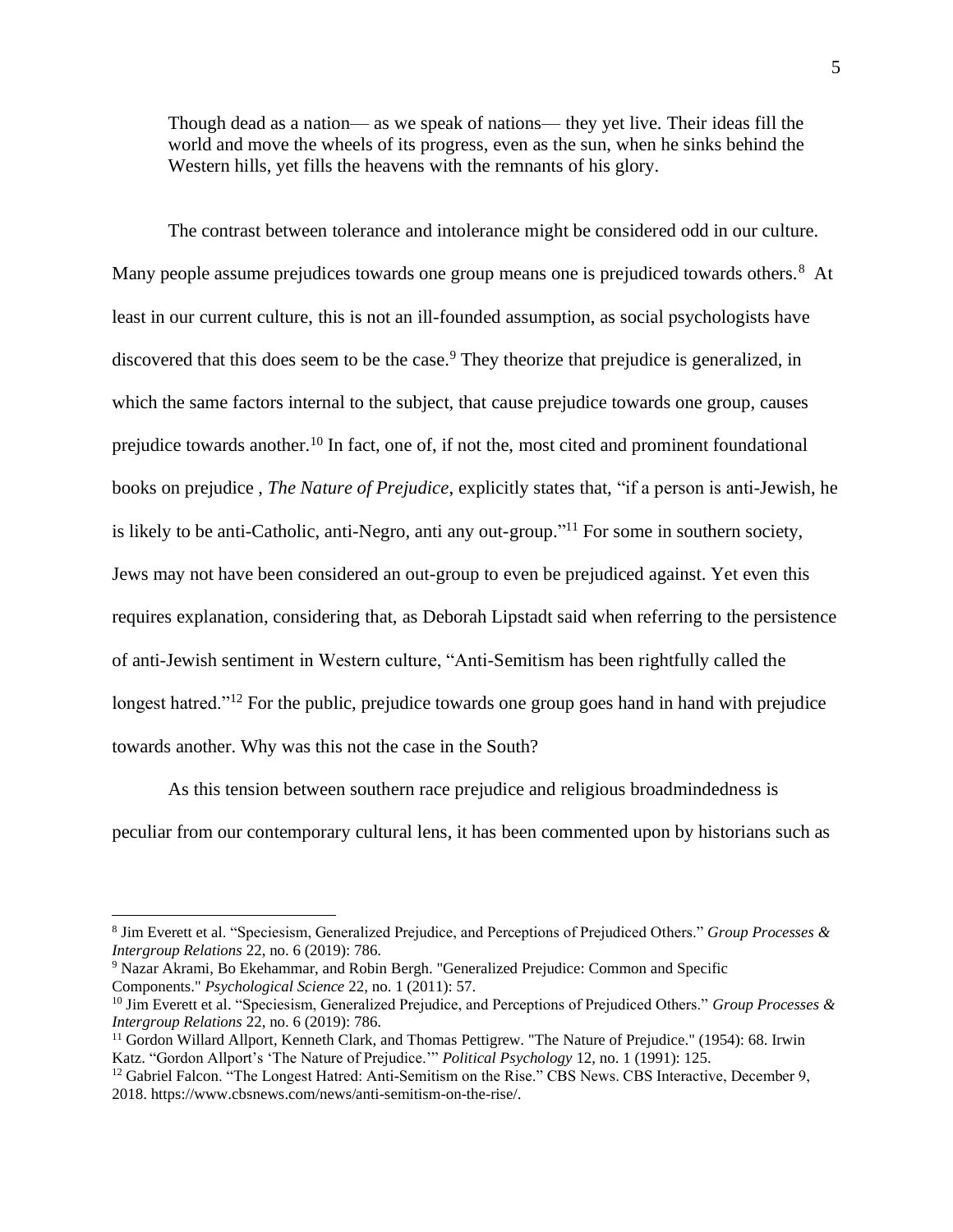David Gerber and Bertram Korn. Yet, it remains contested. This is unsurprising. Many scholars would not desire to investigate such an awkward friendship between early Jews and slaveholding southern whites and might doubt such an odd connection. However, the relation between the South and relative tolerance towards Jews deserves to be investigated. The relationship between the two factors can help uncover the nature of prejudice, and how different manifestations of it can interact with one another. As Aristotle said, we are required to honor truth above our friends, and this includes the examination of a relationship between southern antiblack racism and philosemitic tolerance, however uncomfortable it might be to the history of American Jewry.<sup>13</sup>

The purpose of this thesis is to demonstrate the existence of that tolerance and analyze the underlying factors in the South that might have caused this. It begins with a broad overview of the relevant historiography, followed by a brief introduction to southern Jewry during the nineteenth century. It then investigates the degree of societal anti-Semitic feeling in the region, and examines a Southern city's relationship with Jews, Richmond. The thesis then examines how this acceptance towards Jews fit into the broader conception of race in the South and offers potential answers to the relationship between tolerance and intolerance in southern society.

The historiography on southern Jews during the antebellum period is extensive. The attention brought to bear on Jewish southern life was almost exclusively the work of amateurs for many decades. While much attention was already focused on northern Judaism, the South had often been overlooked due to its relatively smaller Jewish population. The amateur works were usually general, and made for popular audiences, and were more focused on contemporary politics and narrative than any sort of rigorous investigation.<sup>14</sup> This scholarship was often more

<sup>&</sup>lt;sup>13</sup> Aristotle. "The Internet Classics Archive: Nicomachean Ethics by Aristotle." The Internet Classics Archive. http://classics.mit.edu/Aristotle/nicomachaen.html.

<sup>14</sup> Jonathan Sarna and Adam Mendelsohn, *Jews and the Civil War*, 3.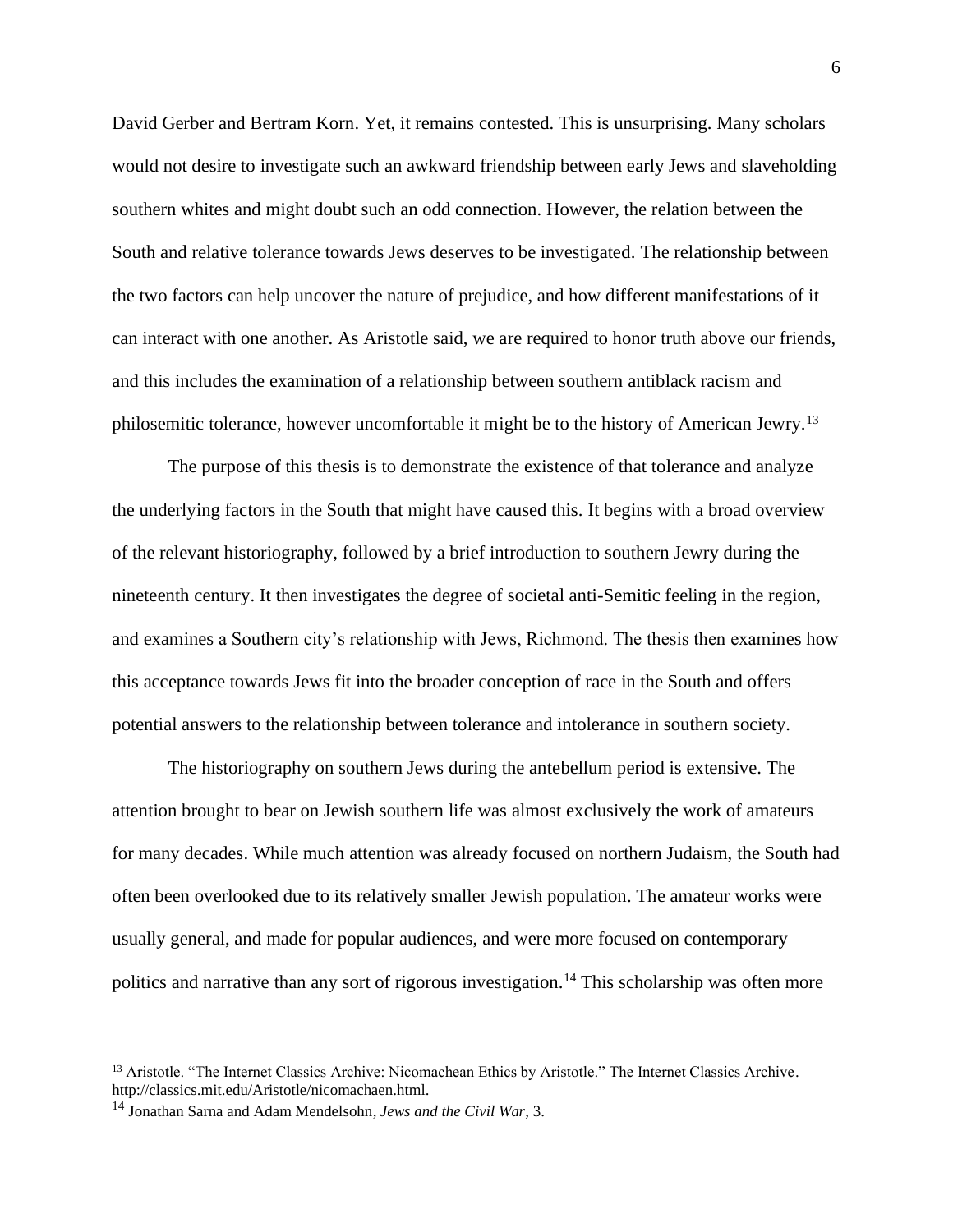focused on demonstrating Jewish patriotism and combatting antisemitism. These works followed mainstream orthodoxy and attempted to present a national "impartial" viewpoint, that depicted the Civil War as a tragedy and the white southern way of life as a quaint bygone era. Other southern Jewish works were often local, focusing on a single community, and were often compiled by a rabbi or other interested amateur.

Southern Jewish history was initially dominated by amateurs. The first work to address Jewish life in the Civil War was written in 1888. *The Hebrews in America*, from 1888, mostly told tales of gallantry, combat, and ignored any serious issues, such as anti-Semitism and slavery.<sup>15</sup> Katie Magnus's work, the 1890 *Outlines of Jewish History* does not even mention slavery or antisemitism in the Civil War at all. Max Kohler then contributed "The Jews and the American Anti-Slavery Movement", providing a much more detailed and analytical approach, although he was an amateur. He viewed Jewish slaveholders as misguided and noted the tendency for American Jews to assimilate to the surrounding gentile communities' views but was sympathetic to southern Jews. He did present Jewish abolitionists in a more favorable light. Additionally, Judah P. Benjamin, became, for the first time, partially due to Max Kohler, a figure for Jewish pride, rather than embarrassment, and was lionized, and attributed with many (false) anecdotes that gave him a strong Jewish self-identity. <sup>16</sup> As he was a US Senator, and a Confederate Secretary of State, War, and Attorney General at various points, many Jews naturally wanted to paint him as 'one of their own'. Thus, his reputation waxed as the passions of the Civil War cooled.

<sup>15</sup> Ibid., 14.

<sup>16</sup> Ibid., 9.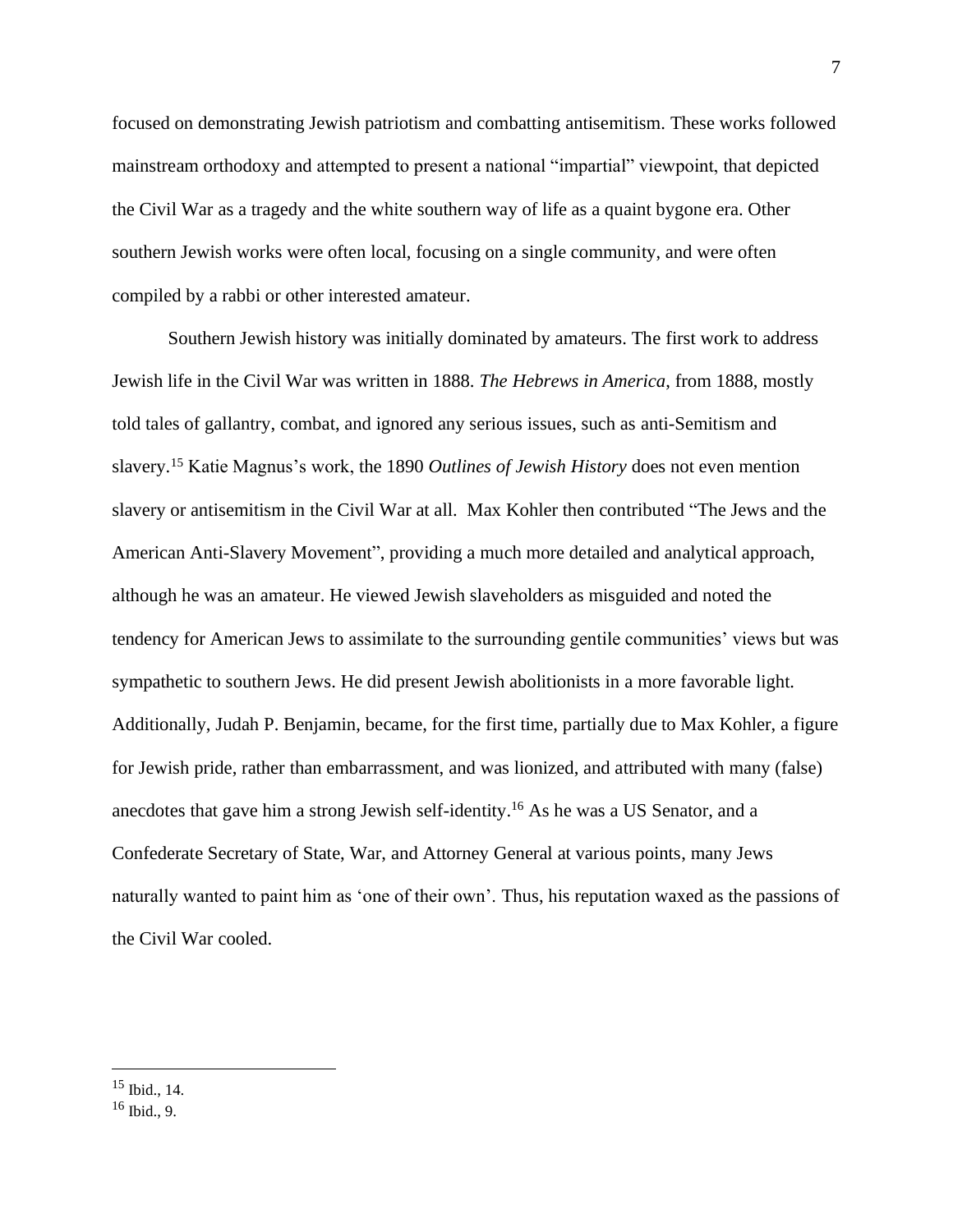The early works that exclusively focus on the southern Jewry are generally local and lack much analysis. This includes *The History Of The Jews Of Richmond From 1769 To 1917* by Herbert T. Ezekiel, or Barnett Elzas's *The Jews of South Carolina,* published in 1917 and 1905 respectively. These works were often more focused on compiling and listing facts than any critical analysis or conclusions on the community, but still provide much valuable information.

The first professional historians in the field inaugurate a new era in historiography. There was no longer as much of a need to extoll Jewish virtue, as World War Two and the quota debate was now past.<sup>17</sup> The first trained historian was Philip Foner. Philip Foner, a Communist, who had been fired from his university post due to his political beliefs, reversed the narrative. He began a new approach, focused on the Civil War, that extolled Jewish individuals in line with their antislavery beliefs and incorporated Jewish women. However, this work was primarily polemical. Jacob Rader Marcus explored southern Judaism in the antebellum period as well, and provided the first professional, non-polemical works, most importantly, his several volumes of "Memoirs of American Jews", which collect many sources<sup>18</sup>.

Jacob Rader Marcus's student, Bertram W. Korn, was the most important historian of this era. His book *The American Jewry and the Civil War* is regarded as central to understanding antebellum southern Jewish life. It incorporates many topics, such as religious disputes, attitudes towards abolition, and the like.<sup>19</sup> Bertram W. Korn in large part founded the field and became president of the American Jewish Historical Society. His address in 1961, "Jews and Negro Slavery in the Old South 1789-1865" covers a multitude of issues relevant to this thesis.<sup>20</sup> He

<sup>17</sup> Ibid., 16.

<sup>18</sup> Ibid., 17.

<sup>19</sup> Ibid., 19.

<sup>20</sup> Bertram W. Korn, "Jews and Negro Slavery in the Old South, 1789–1865,". *Jews and the Civil War*, 2010, pp. 87-122.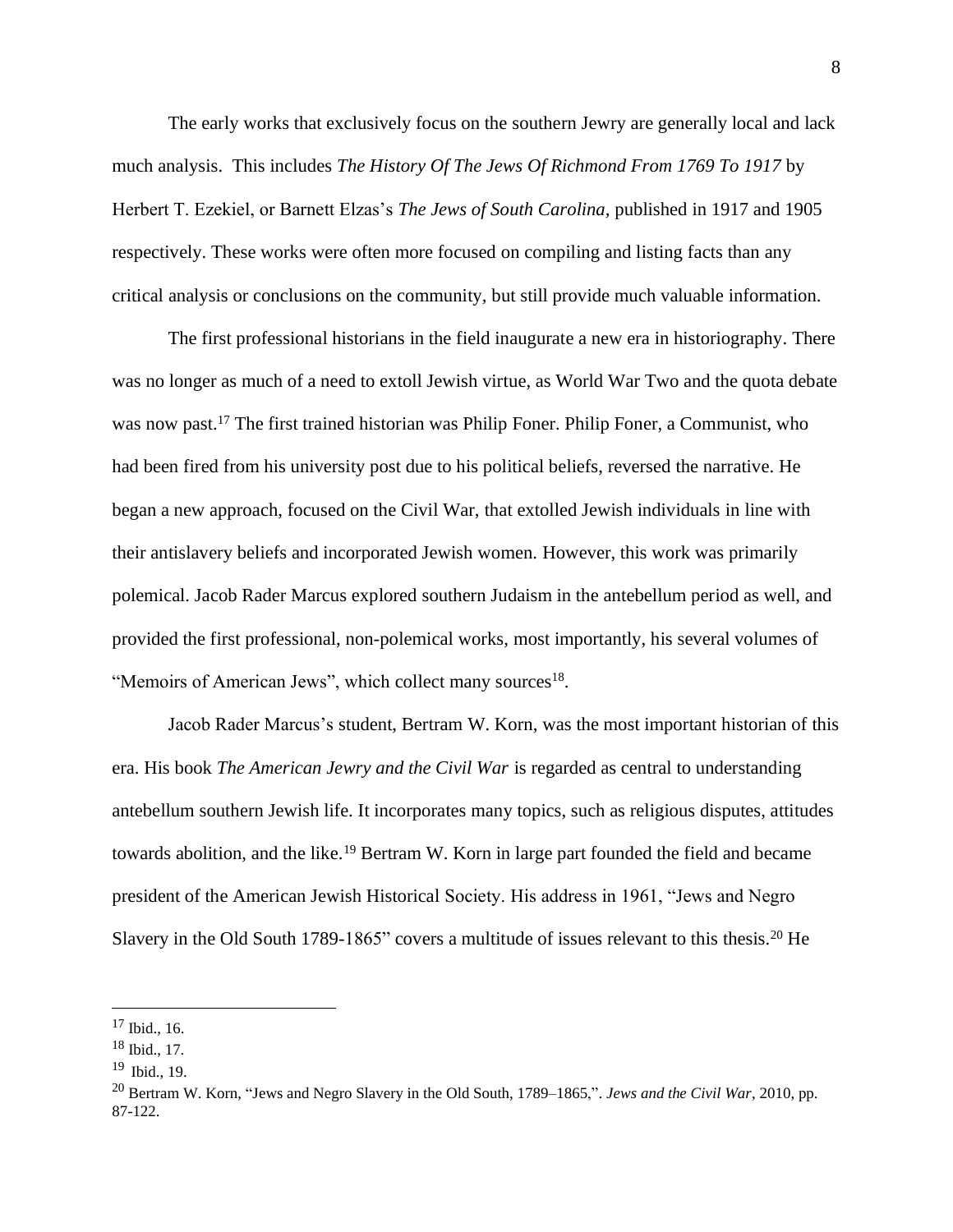outlines the presence of enslaved Jews, intermarriage, social norms regarding status and Judaism in the South, and so on. His output provided a foundation for much of southern Jewish historical research. This period in the 1950s and 1960s can be seen as the beginning of a "modern era" of scholarship in southern Jewish history.

After the era of Bertram W. Korn, the field's focus began to shift towards the southern Jewish world in later periods, especially the early 20<sup>th</sup> century. Much research up to the present day has been spent revising Korn's views, which has proven him mostly correct, except on abolitionist perspectives. On this, he viewed abolitionists as little invested in Jewish problems, and dogmatically Christian, while there is evidence that many abolitionists did understand the plights of a Jewish minority.<sup>21</sup> However, Bertram W. Korn has largely set the field's foundation for the mid-nineteenth century.

There is still ongoing and significant research on Jewish life in the nineteenth century South. One of the more prominent historians currently is Jonathan Sarna, who is known for his work analyzing Grant's Order No. 11 and its consequences, the most blatantly discriminatory act ever committed against Jews in the United States. Another excellent historian is David Gerber, who has analyzed antisemitism in the country at large, while Jaher's *A Scapegoat in the New Wilderness: the Origins and Rise of Anti-Semitism in America*, is invaluable for its extensive documentation.<sup>22</sup> Leonard Dinnerstein's works are also invaluable and are the standard for general histories of American antisemitism.

Research today often focuses on smaller areas, such as specific cities. There are also some biographies being produced in recent decades, especially those of Judah P. Benjamin, with

<sup>21</sup> Jonathan Sarna and Adam Mendelsohn, *Jews and the Civil War*, 19.

<sup>&</sup>lt;sup>22</sup> Andrew R. Heinze, and Frederic Cople Jaher. "A Scapegoat in the New Wilderness: The Origins and Rise of Anti-Semitism in America." *American Historical Review*. American Historical Association, 1995.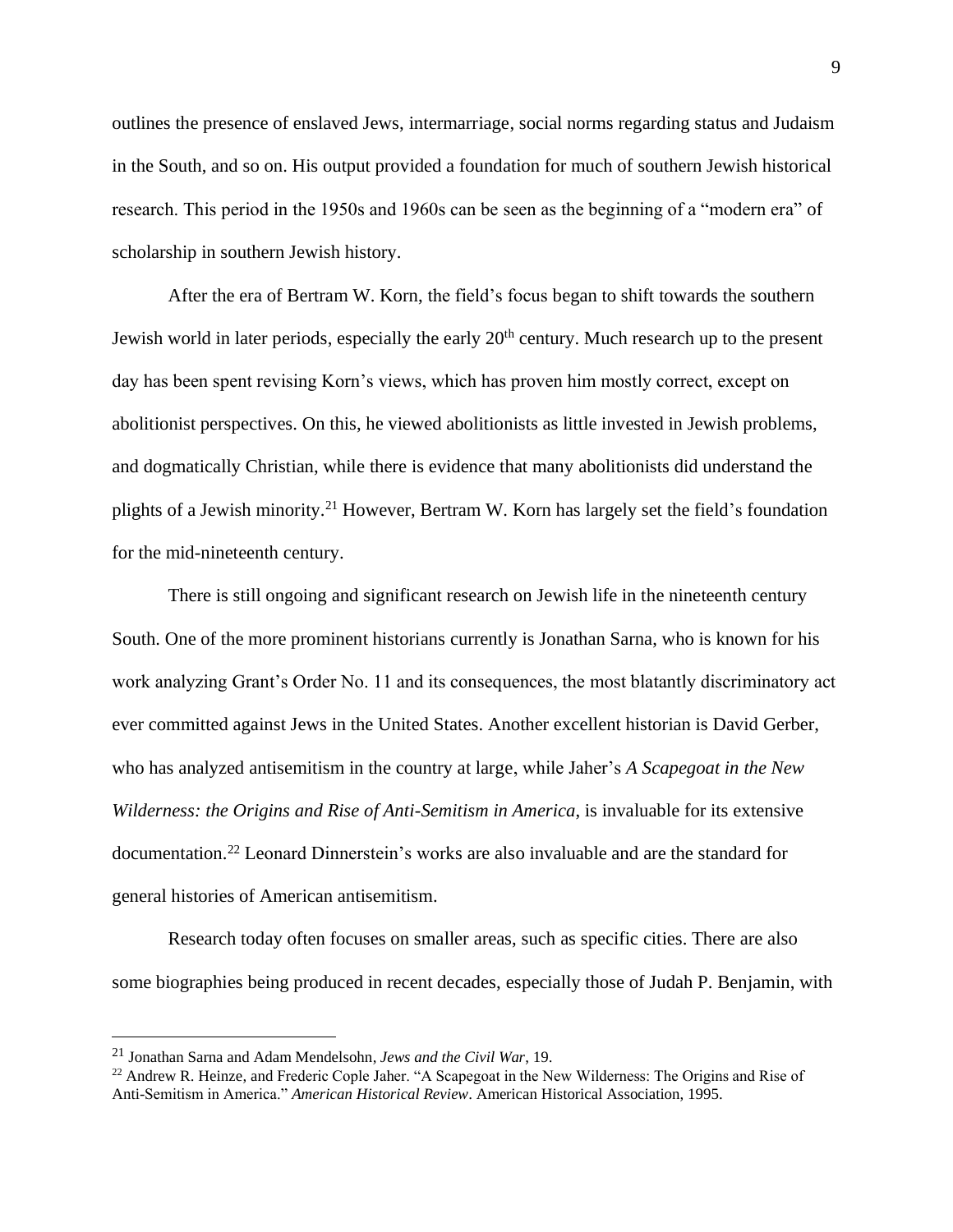Eli Evans's work, "Judah P. Benjamin: The Jewish Confederate" as a prominent example. There is a shifting tendency towards southern Jewish colonial and early Republican history, rather than the immediate pre-Civil War and wartime periods. However, one historian has attempted a general history on the scale of Bertram Korn's, specifically regarding the Confederacy and Judaism. This work, *Jewish Confederates*, has been regarded as the new classic by many, but others regard it as overly sympathetic to the South.<sup>23</sup>

Questions about the role of gender, antisemitism, and regional differences in nineteenthcentury southern Jewish life are more prominent focuses in modern day scholarship. There has been some recent scholarship on the topic of antisemitism and whiteness. A work by Jennifer Stollman, *Daughters of Israel, Daughters of the South: Southern Jewish Women and Identity in the Antebellum and Civil War South* is relatively limited in scope but informative. It examines the identity of Jewish women's identity in the South. It argues that upper class Jewish women saw the interaction between themselves and enslaved individuals as a method of demonstrating their own whiteness. She also argues Jewish women emphasized their own southern culture as a method of prevention against antisemitism. Some other relevant works that deserve to be mentioned, "Unconditional Loyalty to the Southern Cause: Jews, Whiteness, and Antisemitism in the Civil War South 1840-1913" by Bonnie Goodman, and "Changing Notions of Identity: Transformations in Jewish Self Identification Before, During, and After the American Civil War", by Heather Byrum, both undergraduate theses published in the past year, the latter author being a William and Mary alum. The latter work primarily examines Jewish self-conception and self-identity, arguing that Jews integrated throughout the period, but faced increasing antisemitism during and after the Civil War. The former, by Bonnie Goodman, despite

<sup>23</sup> Jonathan Sarna, review of *Jewish Confederates*, by Robert Rosen, *American Jewish History* 89, no. 3 (2001): 335-37.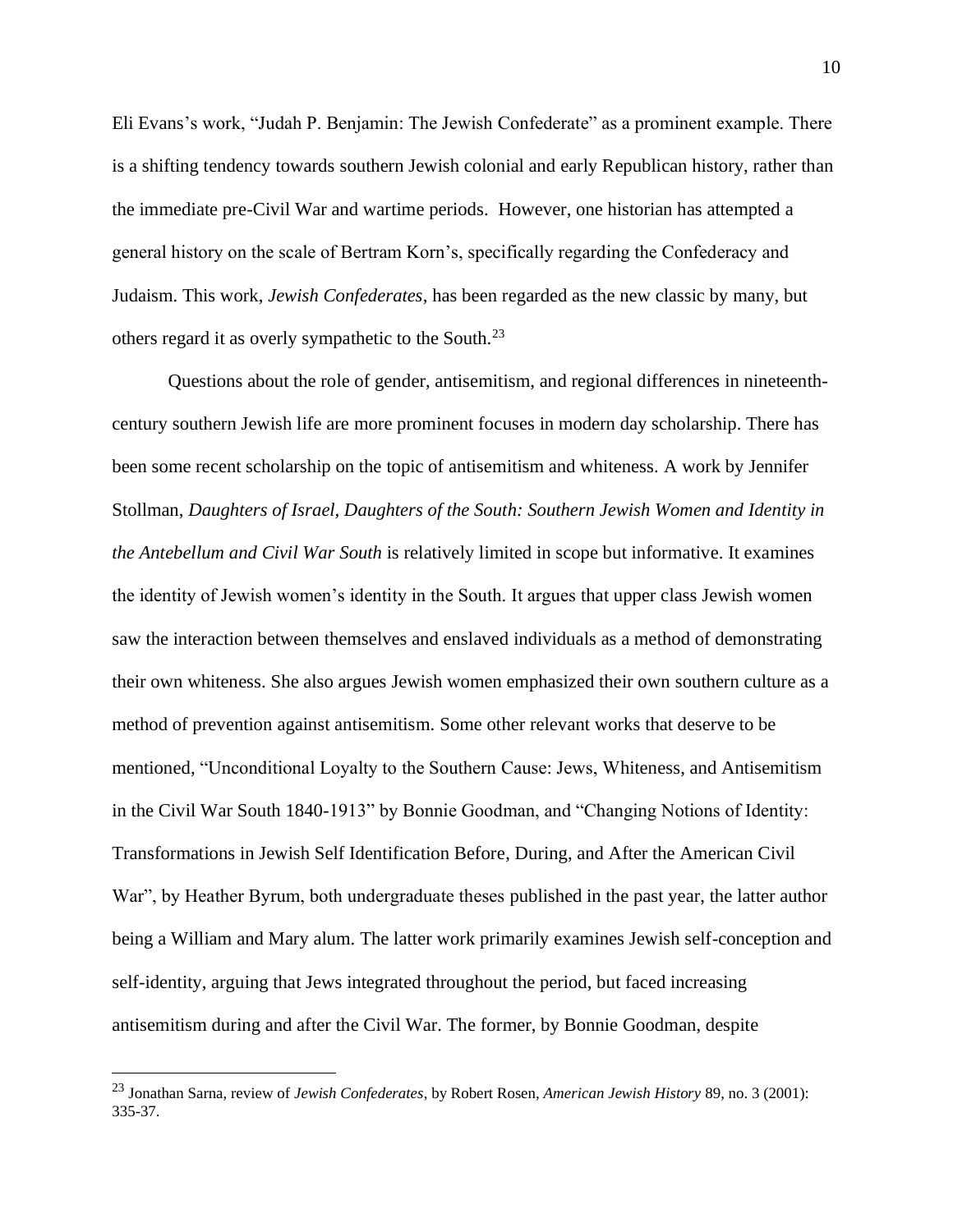numbering several hundred pages, does not contain much primary source research and is predominantly quotation based.<sup>24</sup> Nevertheless, it serves as an excellent repository of interesting and useful sources.

Mark Greenberg published two works, "Becoming Southern: The Jews of Savannah Georgia 1830-1870" and "Creating ethnic, class, and southern identity in nineteenth-century America: The Jews of Savannah Georgia, 1830-1880". These two papers are both extremely informative and have relatively little overlapping information. They conduct a deep dive into Jewish life, examining trading relations, last names, and even dueling trials, that demonstrates strong Jewish-Gentile cultural integration. Another work, from 1997, Leonard Rogoff's. "Is the Jew white?: the racial place of the Southern Jew." is useful as an analysis of southerner's viewpoints, but focuses on intellectual and elite opinion, and covers a broader period, focusing mostly after the Civil War.<sup>25</sup> It does demonstrate the wide variety of intellectual opinions during this period, however, and the lack of 'scientific' consensus on the racial status of Jews. A relatively recent work, from 2006, *The Price of Whiteness: Jews, Race, and American Identity,* charts American-Jewish identity and whiteness beginning in the late nineteenth century. It is quite well researched and tries to demonstrate that the whiteness that Jews negotiated was in some ways encouraged by elites attempting to preserve an optimistic and stable view of their future, while many Jews attempted to define themselves as different from other whites, even distinguishing themselves as a separate race at points.

<sup>24</sup> Bonnie K Goodman, "Unconditional Loyalty to the Cause: Jews, Whiteness, and Anti-Semitism in the Civil War South, 1840-1913," 2020, Heather Byrum, "Changing Notions of Identity: Transformations in Jewish Self-Identification Before, During, and After the American Civil War" (2020). Undergraduate Honors Theses. Paper 1562.

<sup>25</sup> Leonard Rogoff, "Is the Jew White?: The Racial Place of the Southern Jew," *American Jewish History* 85, no. 3 (1997): pp. 195-230.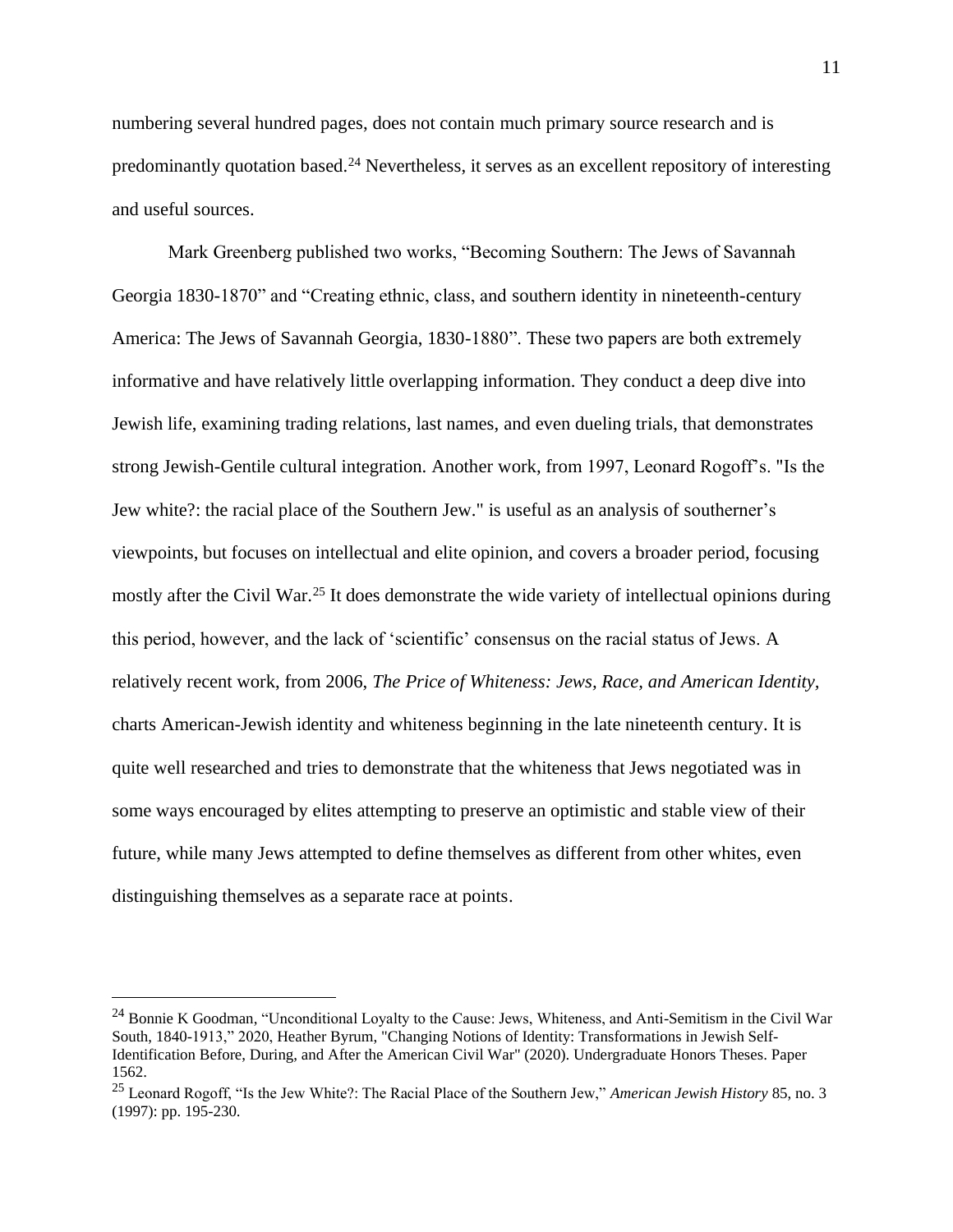Many scholars have found that the South was less antisemitic during the antebellum period, and for some time after the Civil War.<sup>26</sup> Some scholars, especially Leonard Dinnerstein disagree with this assertion.<sup>27</sup> In "A Note on Southern Attitudes toward Jews" Dinnerstein examines the claim that Jews experienced less antisemitism in the South than elsewhere and found it lacking. In his view, most evidence of antisemitism is merely proof of resistance against antisemitism and failed to demonstrate a strong regional difference. He points out that the "Scattered Nation" speech, often a centerpiece of such a claim, is defending Jews, in which it constantly implied that the norm is antisemitism, rather than philosemitism. He quotes Zebulon Vance's famous speech, "Never before, was there an instance of such a general rejection of the person and character, and acceptance of the doctrines and dogmas of the people."<sup>28</sup> Dinnerstein ends this essay with a challenge to future scholars to demonstrate a substantive difference in antisemitic attitudes between northern and southern gentiles.<sup>29</sup> The goal of this paper is to address this challenge and provide proof of Southern tolerance.

<sup>&</sup>lt;sup>26</sup> Bertram W. Korn, "Jews and Negro Slavery in the Old South, 1789-1865: Address of the President." Publications of the American Jewish Historical Society 50, no. 3 (1961): 200. Gerber, David, "Introduction," in *Antisemitism in American History*, ed. David Gerber (Illinois: University of Illinois Press, 1986), 29.

<sup>27</sup> Leonard Dinnerstein, "A Note on Southern Attitudes toward Jews." *Jewish Social Studies* 32, no. 1 (1970): 44. <sup>28</sup> Zebulon B. Vance (2010). *Scattered Nation*. Nabu Press.

<sup>29</sup> Leonard Dinnerstein, "A Note on Southern Attitudes toward Jews." *Jewish Social Studies* 32, no. 1 (1970): 48.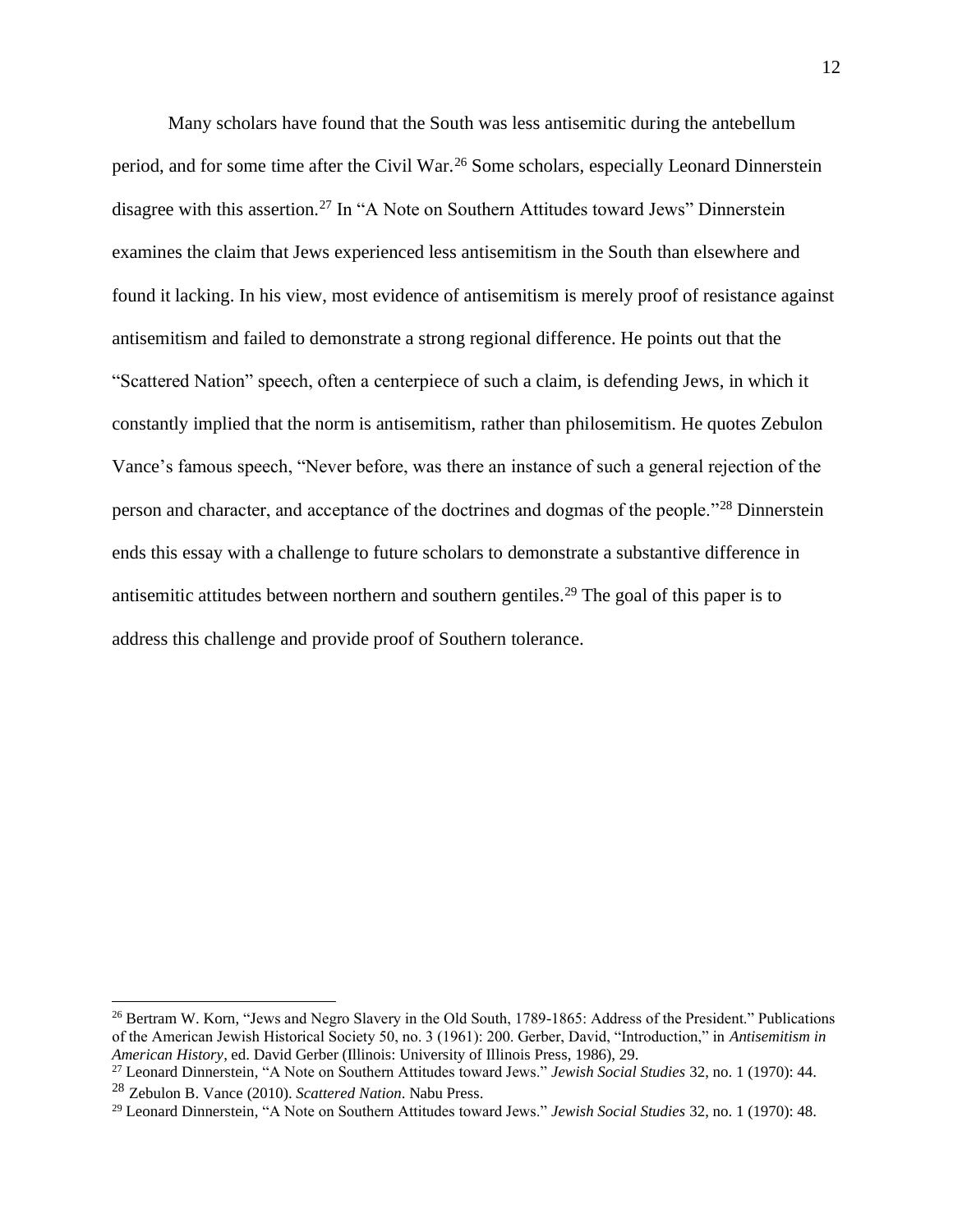#### **Background**

*Here I stand now with many thousands of the sons of the sunny South, to face the foe, to drive him back, and to defend our natural rights. O Lord, God of Israel, be with me in the hot season of the contending strife; protect and bless me with health and courage to bear cheerfully the hardships of war.<sup>30</sup>*

-An excerpt from Rabbi Michelbacher's "Prayer of the C.S. Soldiers"

Jewish life in mid nineteenth century America was marked by change. This can be seen in the population numbers for Jews in the United States. In 1824, there were 6,000 in the whole of the United States. This increased in 1850 to 50,000 individuals, and by 1860 to 150,000 Jews. This dramatic change, with a population growth of 2400% within 36 years, demonstrates a central facet of Jewish life in the United States.<sup>31</sup> Jews in the United States experienced rapid and exponential growth, with a concurrent rise in gentile consciousness. This change also was linked to the demographic basis of the Jewish population changing, from a Rhode Island/Charleston based axis of settled Sephardic Jews to an overwhelming preponderance of immigrant German Jews, often peddlers, who were much lower on the class scale.<sup>32</sup> The Jews of the United States were bifurcated by this ethnic divide, with different clubs, synagogues, and social acceptance. There was often cooperation, but many more established Jews sought to distance themselves from their German brethren. This dynamic was prevalent throughout the United States but was more evident in the North. The rapid German Jewish migration to the United States had mostly flowed to urban centers, which in turn primarily meant a rapid increase in northern Jewish

<sup>&</sup>lt;sup>30</sup> "The Prayer of the C. S. Soldiers. by Rev. M. J. Michelbacher, Minister of the Hebrew Congregation, 'House of Love," Richmond, Va.," Richmond Daily Dispatch (Boatwright Memorial Library, n.d.)

<sup>31</sup> Samson D. Oppenheim, "American Jewish Yearbook," 1917: 32.

 $32$  A Sephardic majority culturally speaking, as Ashkenazi Jews in the colonial and Early Republican period would assume Sephardic identities and customs, as it was seen as more prestigious. Theodore Rosengarten and Dale Rosengarten, *A Portion of the People: Three Hundred Years of Southern Jewish Life* (Columbia, SC: University of South Carolina Press in association with McKissick Museum, 2002), 2.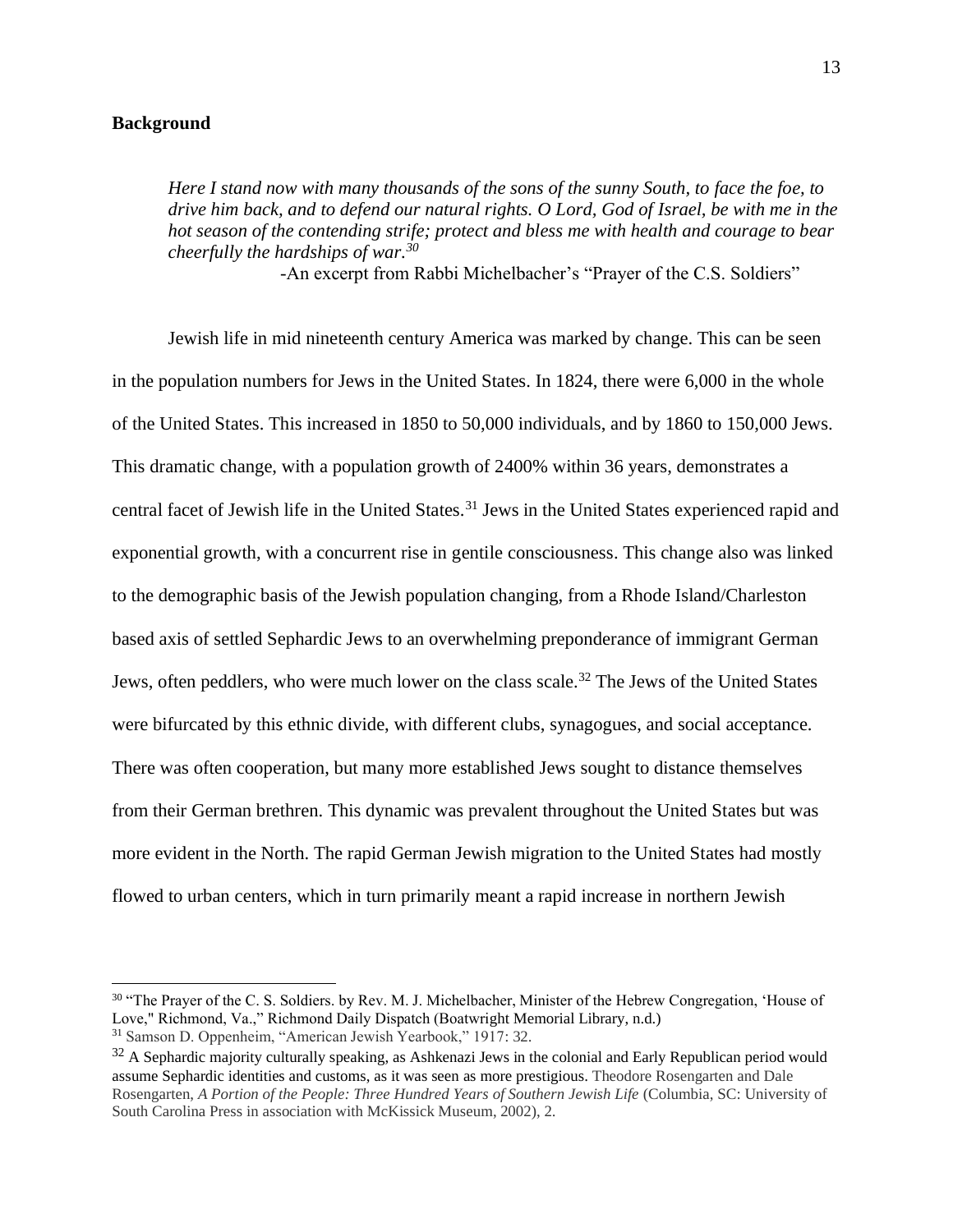populations.<sup>33</sup> The major exception to this was New Orleans, then one of the largest cities in the country, and was full of many Jewish migrants. The southern Jewish population was more settled compared to its northern counterpart but was smaller numerically and proportionally. Many southern Jews were immigrants, as in the North but there was already a strong core of nativeborn Jews. Politically, Jews were not considered to be partisans of any party. They generally took the position of their class and surroundings. This is amply demonstrated by the Jewish view on abolition. There were Jewish abolitionists, but for the most part, American Jews often considered abolition to be tied to Christian zealotry. Most southern Jews were pro-slavery, while northern Jews tended to have the opposite viewpoint, albeit to a lesser degree.<sup>34</sup>

The Jewish population of the United States was concentrated in certain industries. Just like any other group, they could be found in many professions, from planting, to soldiering, to politics. However, a vastly disproportionate amount engaged in commerce, especially peddling goods throughout the country. This was seen as a job good for newly arrived immigrants, who could then acquire enough capital to found, often jointly with a partner, some commercial enterprise. American Jews tended to be concentrated in urban areas and commercial professions, albeit not yet in professional occupations, as they later would be. Jews were predominantly located in the northeastern seaboard, where many had recently arrived.<sup>35</sup> Southern Jews were generally not planters, but many occupied white-collar roles, especially ones in the wholesale business.<sup>36</sup> This profile was quite like their northern counterparts.

<sup>&</sup>lt;sup>33</sup> Bertram Wallace Korn, American Jewry and the Civil War (Cincinnati, 1949), 3.

<sup>34</sup> Ibid.,3.

 $35$  Ibid., 3.

<sup>&</sup>lt;sup>36</sup> Mark I. Greenberg, "Creating Ethnic, Class, and Southern Identity in Nineteenth-Century America: The Jews of Savannah, Georgia, 1830-1880." (University of Florida, 1997), 90.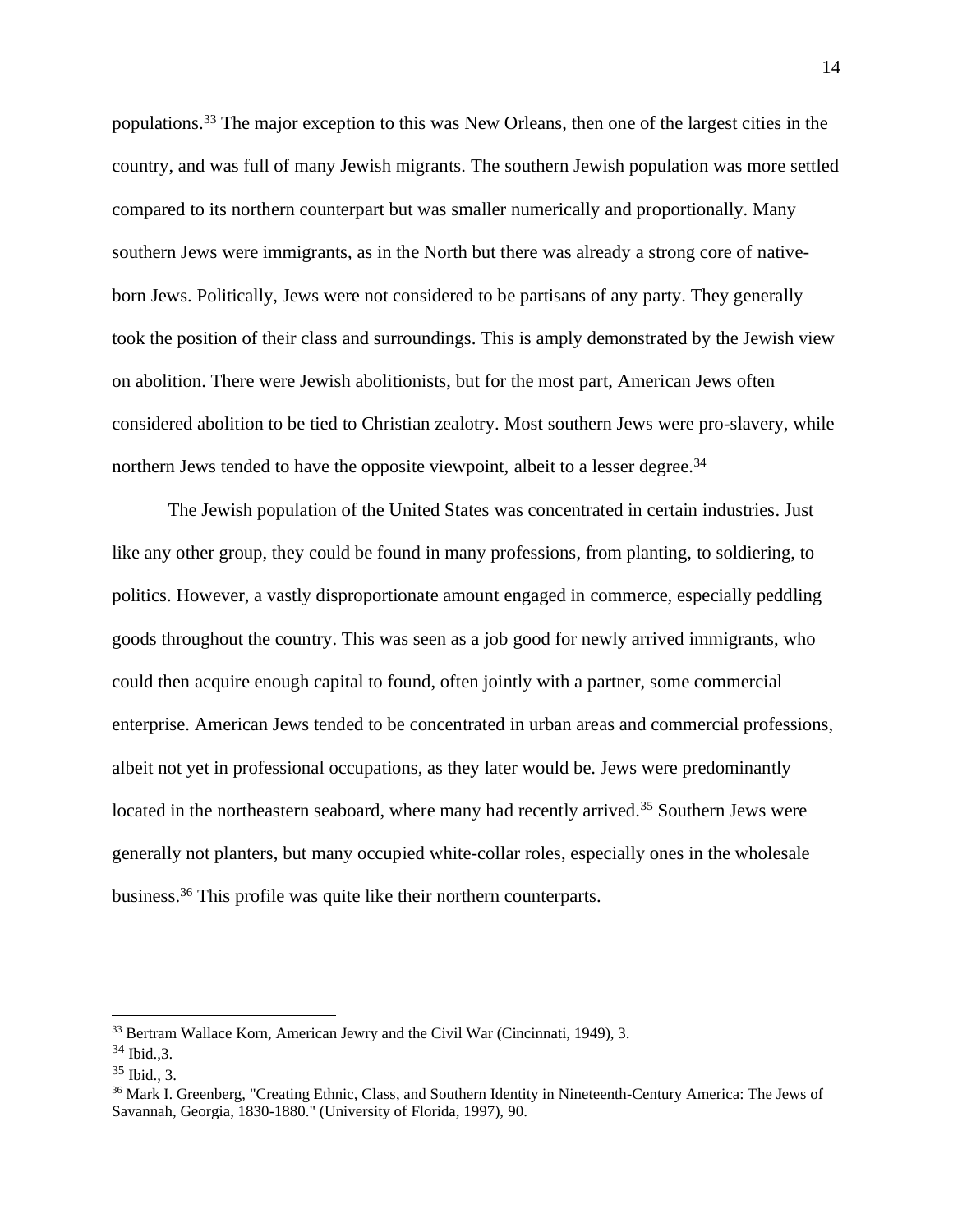American Jews were in an uncertain and undefined situation during the nineteenth century. Jewish life in America was much more secular than back in Europe. There were many intermarriages and a relative lack of religiosity and ethnic consciousness. Many of the most prominent American Jews were only ancestrally Jewish, due to conversions, and the commonality of interfaith marriage. There were restrictions on Jewish rights in some states, such as limits to officeholding, but these were mostly done away with over the first few decades of the nineteenth century.<sup>37</sup> The vast majority of Jewish national leaders were rabbis, as there were few laymen interested in working for the American Jewish community as a national community.<sup>38</sup> There were some lay regional leaders, but their efforts did not translate into national programs or ambitions.

Jews had only begun to assert their status as a community before the end of the antebellum period. One event, however, does showcase the first signs of mobilized Jewish participation in American civic life. During the Damascus Affair, a Christian monk disappeared in February 1840, when the city was under the rule of Muhammad Ali. The Jewish community of Damascus was accused of taking him and his servant as an ingredient for matzo. In other words, an accusation of blood libel. Anti-Semitic riots broke out through the city, prominent Jews were arrested. The international Jewish community responded with outrage. In the United States, Jews in six cities protested, and President Martin Van Buren lodged a formal diplomatic protest.<sup>39</sup> There were Jewish based charities and cultural organizations, such as the Independent Order of B'nai Brith, who had twenty lodges by 1855, and while this trend was rapidly growing right

<sup>37</sup> Edward Eitches, "Maryland's 'Jew Bill.'" *American Jewish Historical Quarterly* 60, no. 3 (1971): 266.

<sup>38</sup> Bertram Korn, *American Jewry and the Civil War*, (Cleveland: World Publishing Company, 1961), 6.

<sup>&</sup>lt;sup>39</sup> Bonnie K Goodman, "Unconditional Loyalty to the Cause: Jews, Whiteness, and Anti-Semitism in the Civil War South, 1840-1913," 2020, 85.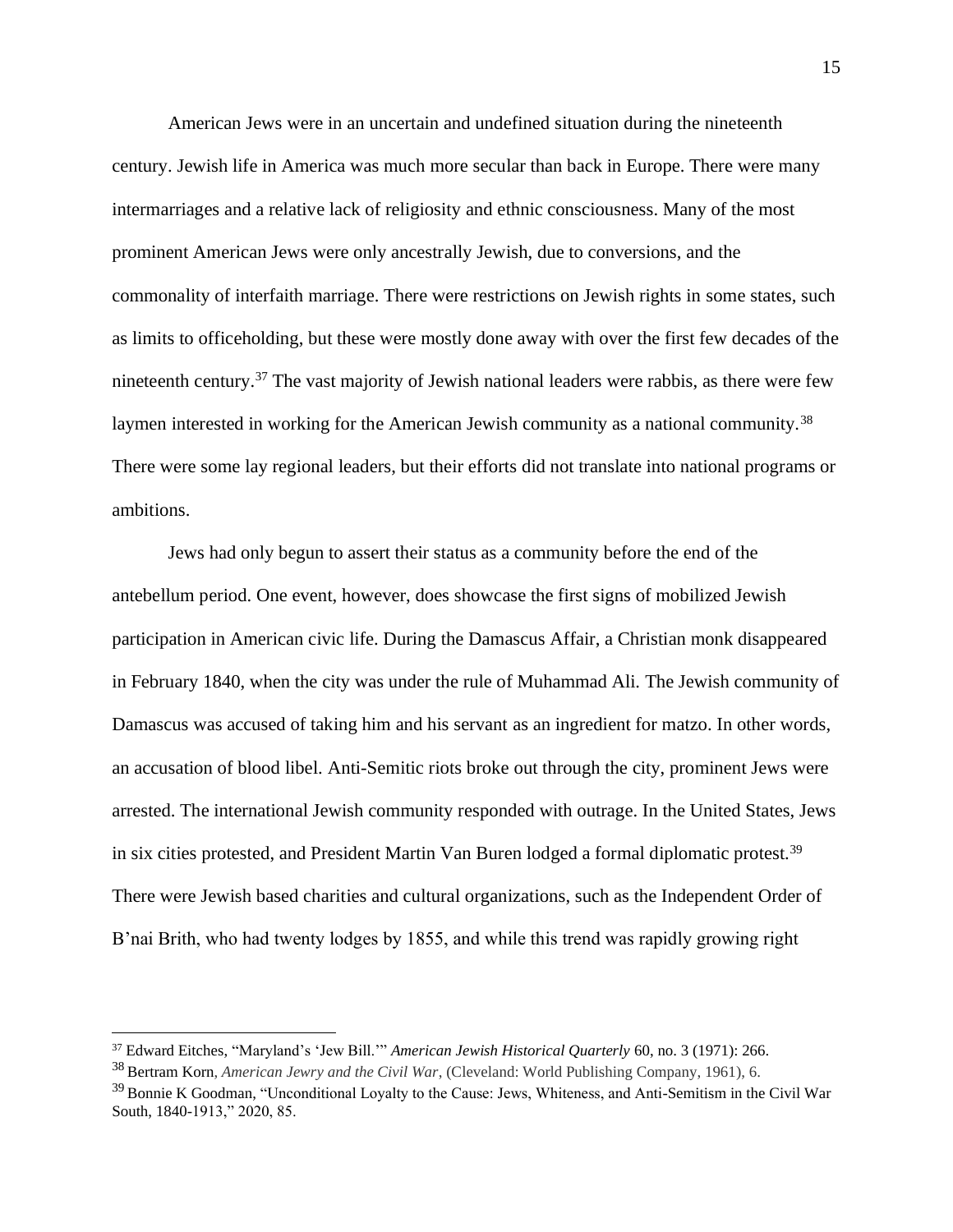before the Civil War, it was still not the norm.<sup>40</sup> Religious education was in a state of disarray and was regarded as a weak point by American Jews. Sunday school teaching was poor, children were not interested, and resources were always lacking.<sup>41</sup> Jewish self-consciousness was relatively weak in the United States, until after the Civil War, after which it began to steadily grow, along with the concurrent tide of German, and then Russian and Polish immigrants.

Jewish life in America was still unsettled and had not achieved any sort of stability or decisive form. The American Jewish community was wracked by denominational disputes, as well as ethnic ones, that define the Jewish American experience to this day. The first national American Jewish leader was Isaac Leeser, the founder of Conservative Judaism. He was a Westphalian immigrant, and first became acculturated in Richmond, where he would gain his initial prominence. He then became the most prominent rabbi of Philadelphia, and then, the United States. He introduced vernacular English preaching, founded the first Jewish-American university, and importantly for this thesis, founded the *Occident*, a popular American-Jewish newspaper, which had a strong Southern perspective, and was based in Cincinnati. He was controversial and considered radical by many orthodox Jews. He reformed the religion to be more in line with Protestant norms at the time, yet he still maintained a strong adherence to basic Jewish traditions and beliefs, such as dietary restrictions. Samuel M. Isaacs was another leader of conservative American Judaism, but his influence was strongest in New York.

The other side of the religious schism, now termed "Reform Judaism", had already appeared by the mid nineteenth century. Reform Judaism was relatively powerful in the South, especially Charleston, compared to its regional competitors, but the movement was nationwide,

<sup>40</sup> Bertram Wallace Korn, *American Jewry and the Civil War (Cleveland: World Publishing Company, 1961)*, 3. <sup>41</sup> Ibid., 5.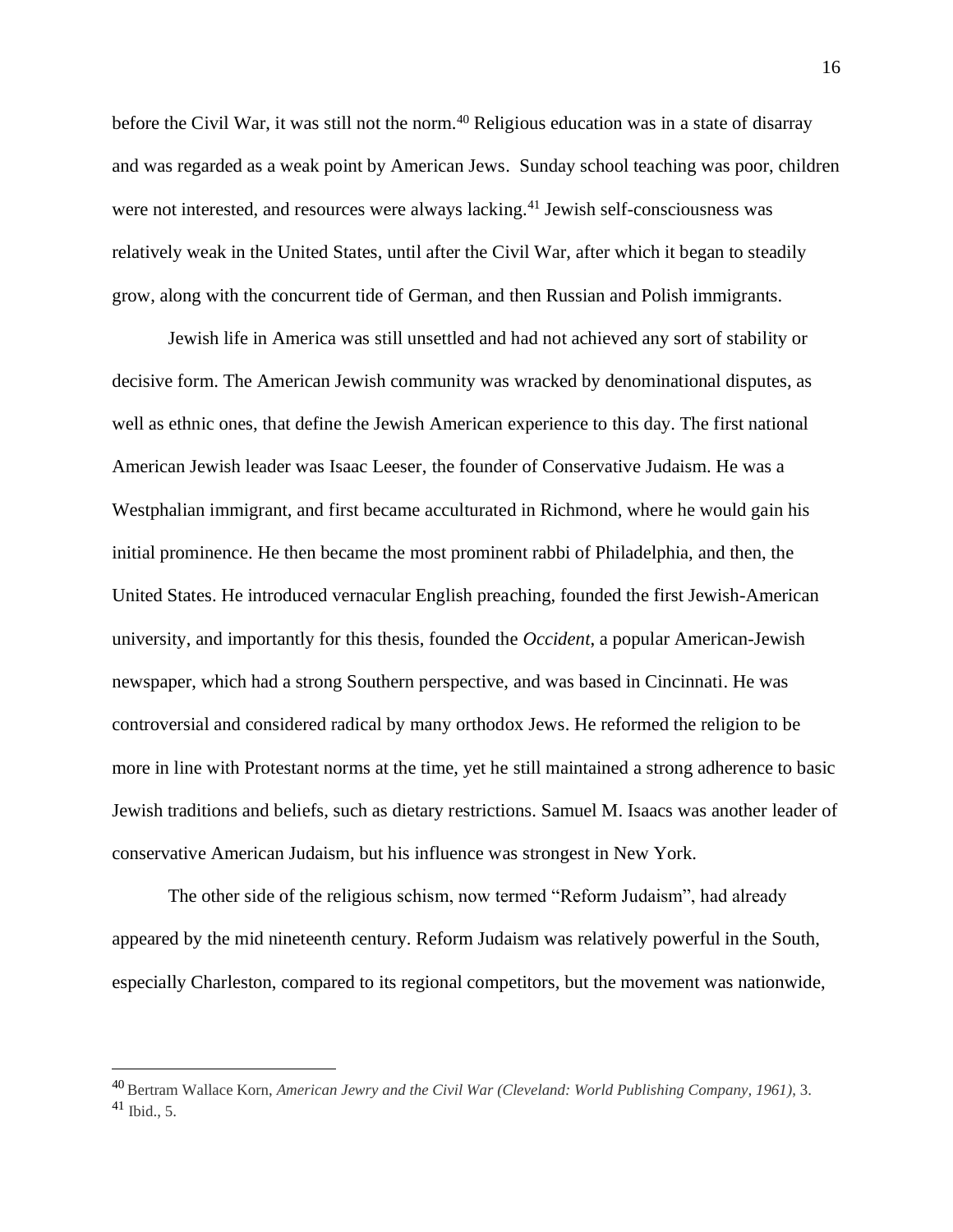and like all facets of Jewish life during the mid to late  $19<sup>th</sup>$  century, most of the population, energy, and leadership, came from northern urban areas. Isaac M. Wise, a Bohemian immigrant, was an expert organizer and, relying on the preexisting German-Jewish reform movements, led a radical project to change Jewish life to a more secular and "modern" form, abandoning many rituals and restrictions. This movement was a success in the United States, as the greater tolerance, religious diversity, and the turmoil of mass migration, meant that a less strict form of Judaism was more popular. David Einhorn was another of these prominent Reform rabbis and came directly from the leadership of the German Reform movement.

As these leaders fought viciously over the future of Judaism in America, and with a total lack of lay leadership, there was little ability for a national organization to take root. For example, even when Leeser and Wise cooperated, such as an attempt to organize a meeting of major Jewish congregational leaders, radical Reformers scuttled the project.<sup>42</sup> Generally, the most traditionalist edge of American Judaism could not bring itself to cooperate with reformers, and the most radical Reformers felt likewise. The central issue of one's placement on the traditional-reform spectrum dominated the times. Some Jewish groups were following traditions utterly unchanged, while others contended that even divine law was not sacrosanct from the light of reason.<sup>43</sup>

American Judaism was also cleaved by ethnic divides. Whether that be language or ancestry, there was an array of Jewish groups that had yet to achieve dominance or synthesize. There were German-speaking '48ers, Sephardic Jewry who could trace their ancestry back centuries, and even some Russian Jews. Another problem for a strong national ethnic

<sup>42</sup> Bertram Korn, *American Jewry and the Civil War* (Cleveland: World Publishing Company, 1961), 10. <sup>43</sup> Ibid., 11.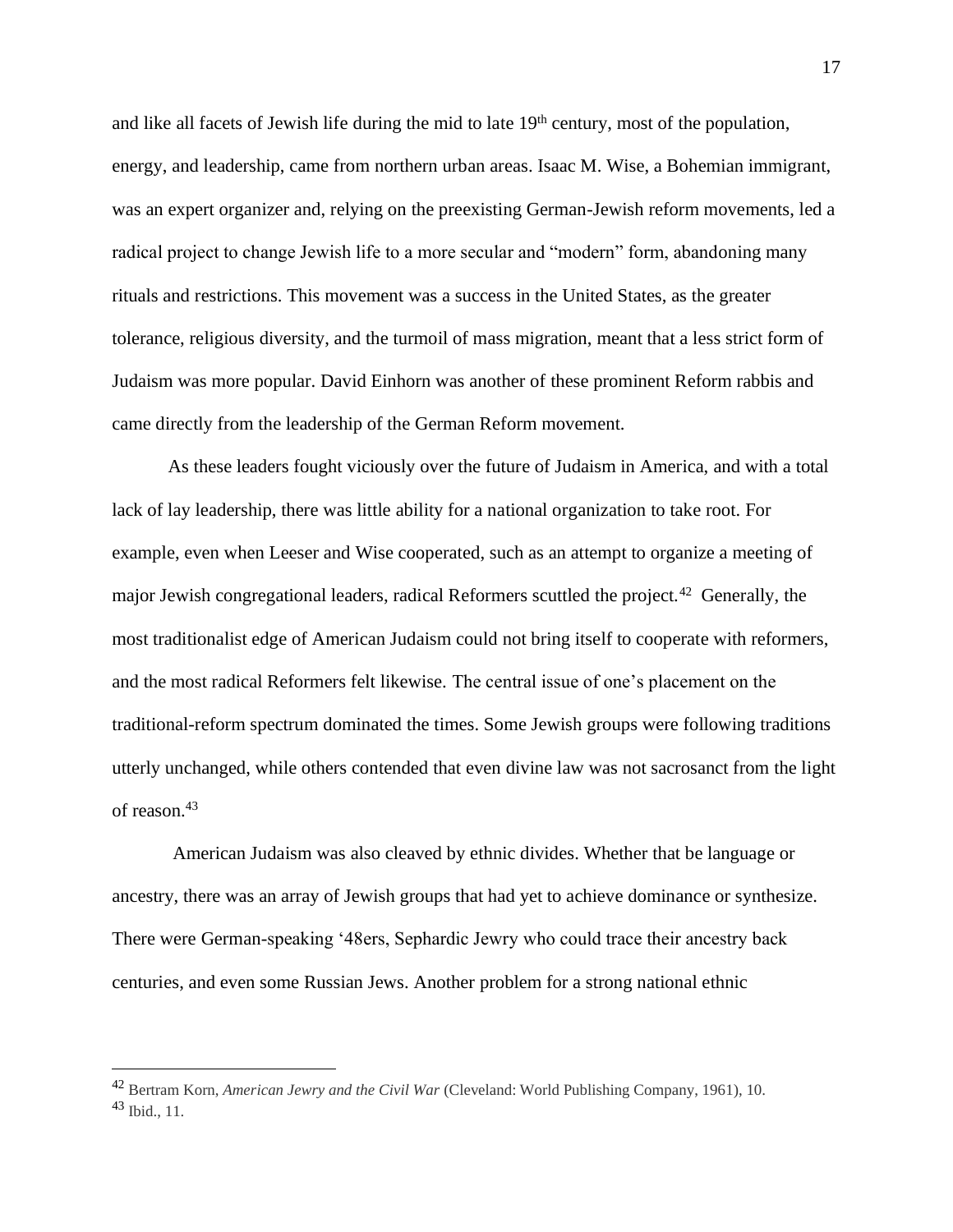organization was the fear that such a posture would provoke antisemitism.<sup>44</sup> This was the era of the Know-Nothings, anti-Catholicism, and a national organization or "Jewish vote" might be seen as an un-American project. The Jewish-American world of the mid-nineteenth century was a fragmented one and was in a state of turmoil throughout the period.

However, the American Jewish community's lack of unity was partially matched by a lack of unity in the United States. American Jews were treated quite differently by the gentile population depending on where they lived. The Jewish experience was a complex one, and there was no 'common experience'. A Polish immigrant and an upper-crust Charlestonian not only had little in common, but they also often recognized this fact despite their shared religion. This diversity makes the task of analyzing antisemitism a complex one. Nonetheless, an image emerges of a disunited yet vibrant Jewish-American world, spanning from Westphalian rabbis to areligious senators, that must be closely analyzed if the underlying presence of antisemitism is to be properly examined.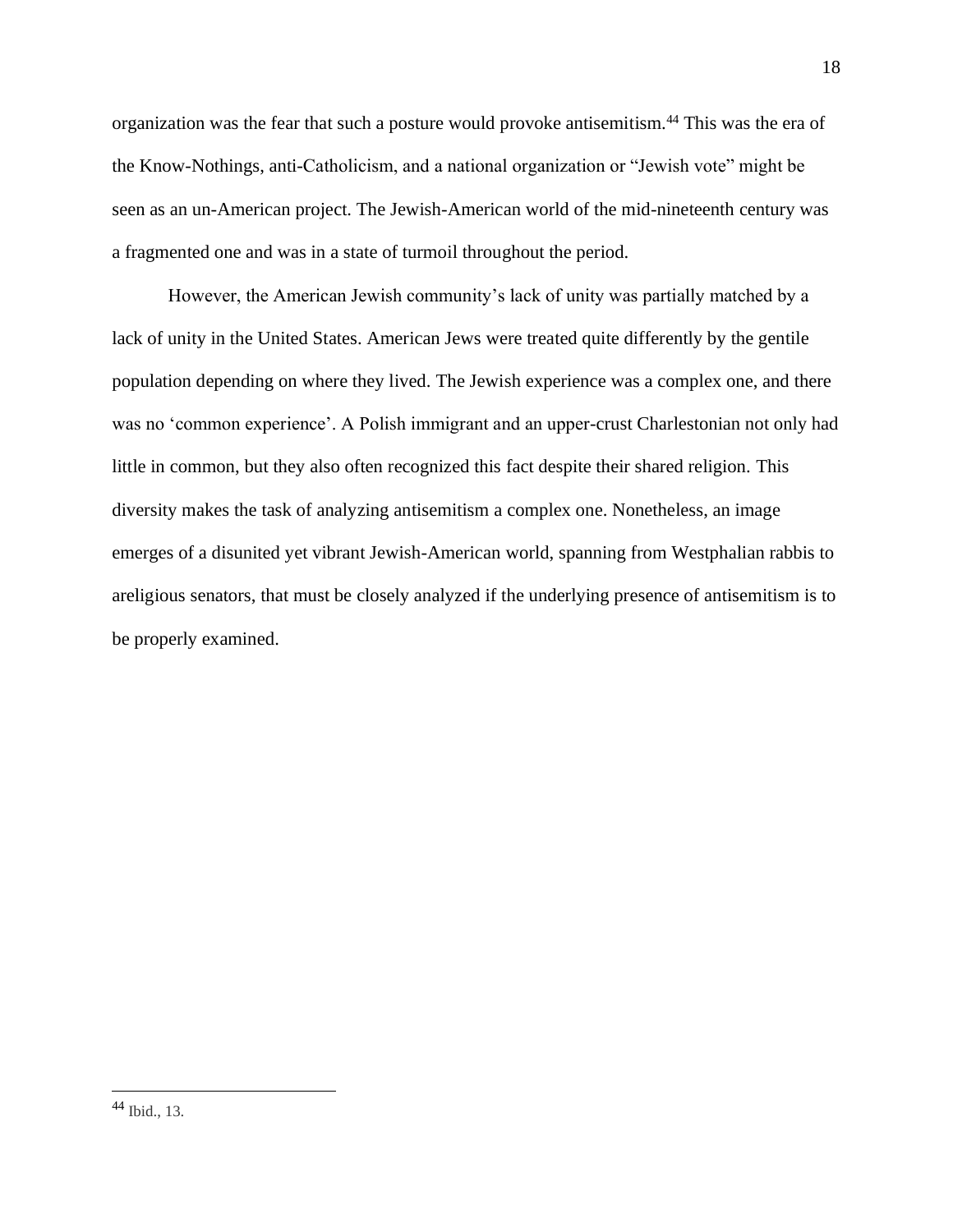#### **Contested Ground: Attitudes towards Jews in the Mid-Nineteenth Century**

*I believe when our fellow citizens of this persuasion take their position as a company of Israelites, as they propose, with their own butcher and other officers, with their own cooking utensils, &c, they will emulate the best troops in our Confederate army and be pointed at by our best generals as examples to the rest.*

> -A Christian minister's solution to ensure the right of Jewish soldiers to observe Kashrut. 45

The United States of America may have had relatively less antisemitism, with the freest Jewish diaspora community in history up to that point, the difference, was, though, only relative.<sup>46</sup> While state sanctioned child kidnapping in the Papal States, and pogroms in the Russian Empire may make anti-Semitic biases in extending commercial credit seem minor, to the shop owners denied a loan, it could mean the difference between prosperity and bankruptcy.<sup>47</sup> Jews made up a tiny minority of an overwhelmingly Christian nation, and accordingly were ignored, vilified, or glorified based upon the cultural image that people had of Jews, whether or not it was accurate. This chapter will examine that image, how it interacted with the Jewish community, and its geographic and temporal variations.

Antisemitism is a complex phenomenon. Drawing on previous scholarship in Jewish-

American studies, this work defines antisemitism as having four facets, which a given individual can have any number of. Paraphrasing David Gerber's work, they are defined as:

1. the belief that Jews are different and alien, not simply in creed or faith, but in physiognomy, and even more importantly in inner nature or psychology;

<sup>45</sup> "Israelites" *Savannah Daily Morning News* (Savannah, Virginia), Feb 23, 1863.

<sup>46</sup> Hasia Diner, "The Encounter Between Jews and America in the Gilded Age and Progressive Era." v. 11. no. 1 (*Journal of the Gilded Age and Progressive Era*, 2012).

<sup>&</sup>lt;sup>47</sup> i.e. the Mortara Case. David Gerber, "Cutting out Shylock: Elite Anti-Semitism and the Quest for Moral Order in the Mid-Nineteenth-Century American Marketplace," in *Antisemitism in American History*, ed. David Gerber (Illinois: University of Illinois Press, 1986), 201.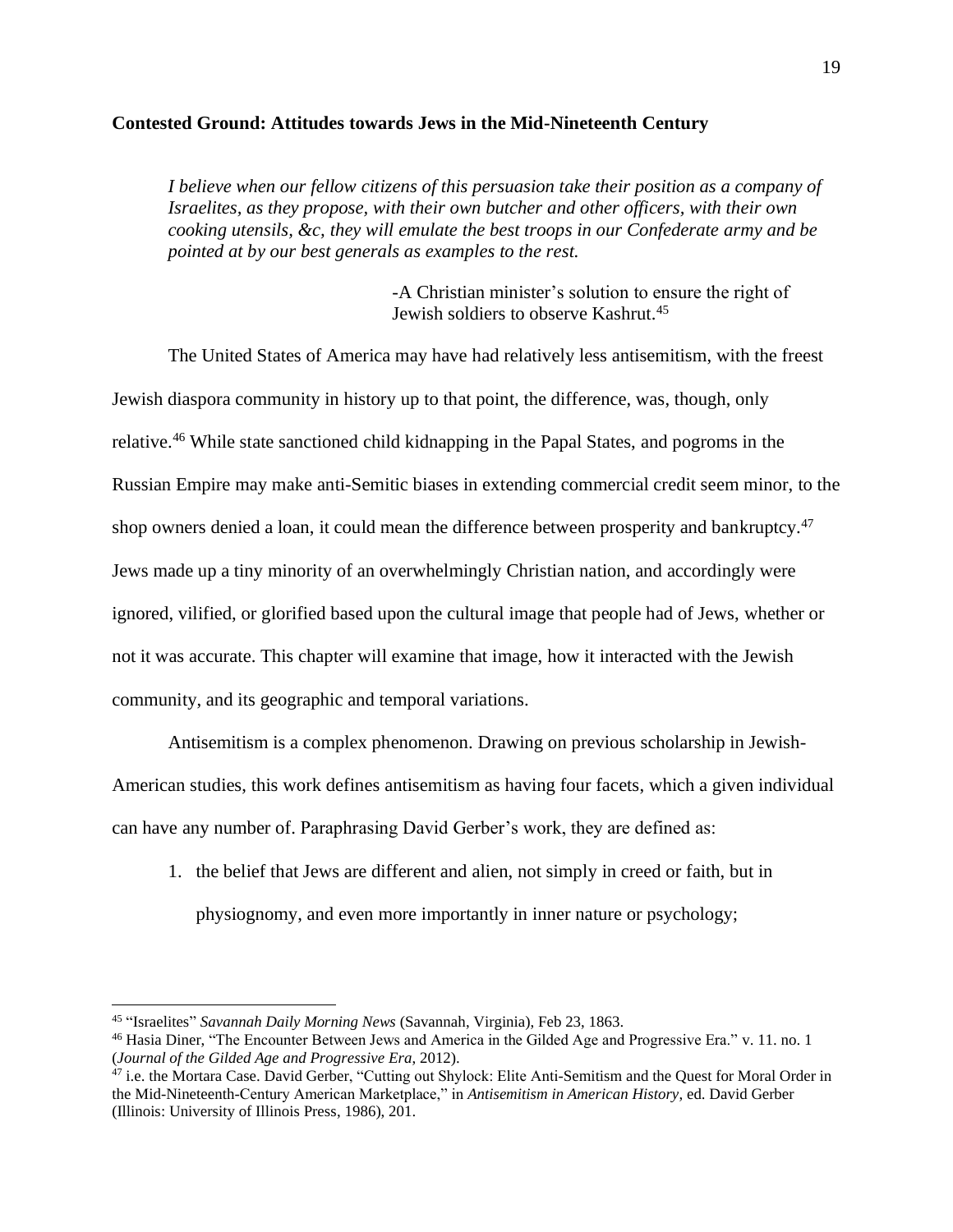- 2. the tendency to think of Jews in terms of negative imagery and beliefs which lead one to see them as power-hungry, materialistic, aggressive, dishonest, or clannish;
- 3. the fear or dislike of Jews based on their presumed alienness and on the understanding that these negative traits are not simply a response to past victimization or discrimination but rather a manifestation of a supposed inherent malevolence towards others, especially non-Jews;
- 4. the willingness to shun Jews, speak ill of them, subject them to social discrimination, or deny them social or legal rights, afforded to society's non-Jews based on a belief that Jews must be treated differently because they are different, alien, and malevolent.<sup>48</sup>

This definition demonstrates the complexities of determining levels of American anti-Semitism. Many Americans were quite fine with the flesh and blood "Jew Next Door" but detested "The Jew" as an abstraction. A story succinctly illustrating this point unfolded during the Civil War's peak. In 1864 Georgia, the grand jury of Talbotton declared a presentment on the "evil and unpatriotic conduct of the representatives of Jewish houses." Quite reasonably, Lazarus Straus, the only Jewish inhabitant of the town, took this to be directed at him, and decided to leave. Isidor Straus, his son, related:

"Father's action caused such a sensation in the whole county that he was waited upon by every member of the grand jury", and "also by all the ministers of the different denominations, who assured him that nothing was further from the minds of those who drew the presentment than to reflect on father, and that had anyone had the least suspicion that their action could be construed as they now saw it clearly might be construed, it never would have been permitted to have been so worded."<sup>49</sup>

<sup>48</sup> David Gerber, "Introduction," in *Antisemitism in American History*, ed. David Gerber (Illinois: University of Illinois Press, 1986), 3. He bases this definition on Melvin Tumin's *Antisemitism in America*.

<sup>49</sup> Jacob Rader Marcus, *Memoirs of American Jews, 1775-1865.* (Philadelphia: Jewish Publication Society of America, 1955), 204.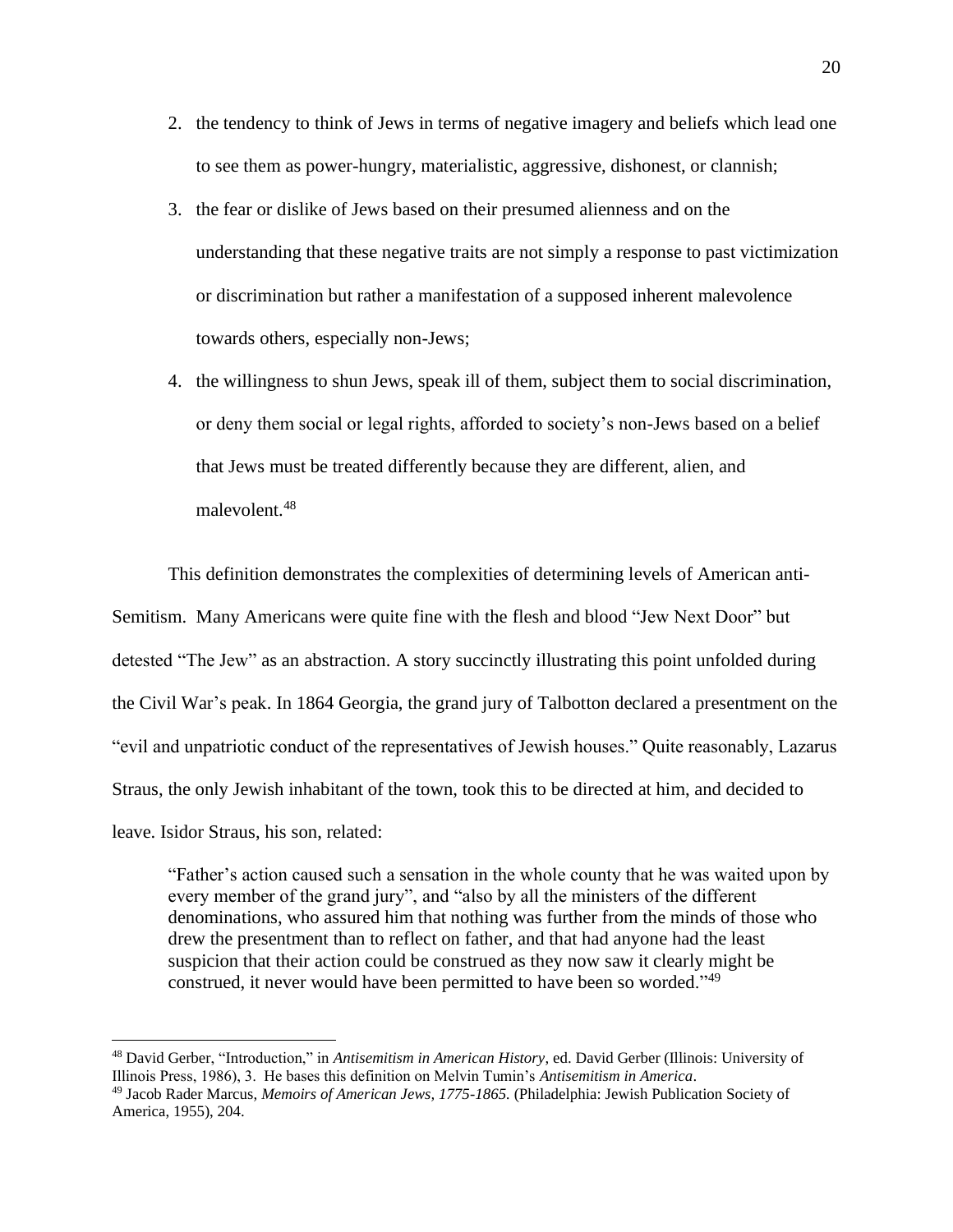The grand jury of Talbotton Georgia, amidst wartime shortage and financial ruin, issued a presentment, an accusation of criminal behavior, against Jewish households for lack of patriotism. Nonetheless, they were confused when the only Jewish household head saw this declaration as targeted. A categorization of the individual grand jury members as simply antisemitic is far too crude.

In another telling anecdote, in the 1870s Rabbi Max Lilienthal was invited to speak in place of the pastor at the First Congregationalist Society in Cincinnati (often regarded as a southern city.)<sup>50</sup> He related in the speech, how, one day, while he was helping soldiers' families during the war, a gentleman offered him a ride home in his buggy. "During the ride he said to me, 'You are a Jew.' Yes, said I. 'You seem to be a good man.' I am happy to meet your approval, was my remark. 'And I am sorry you will be lost,' he said with a sad tone. I didn't know what to answer."<sup>51</sup> Presumably, the individual that Rabbi Lilienthal met believed that all faithful Jews were going to be tortured for an eternity, and yet, seemed to bear no specific animus towards them.

Positive or negative, American feelings towards Jews were mainly centered around two main themes. There was the religious component, centered around the Old Testament, and the economic component, centered around supposed Jewish prosperity. One must consider the complexities of American life, and how Jewish imagery and individuals interacted in a world where over 99 percent of the population was Christian. Israel Joseph Benjamin, a German Jew, modeled himself off the medieval Jewish scholar Benjamin of Tudela, and undertook several journeys to explore and document the Jewish diaspora, from Yemen, to North Africa, all the way

<sup>&</sup>lt;sup>50</sup> Joseph Holt, Report of the Judge Advocate General on the "Order of American Knights" (United States: U.S. Government Printing Office, 1864), 5. Apparently, some people referred to Cincinnati as the "South Carolina of the North".

<sup>51</sup> Scrapbook. Uncategorized. MS-452. Jacob Ezekiel Papers. American Jewish Archives, Cincinnati, Ohio.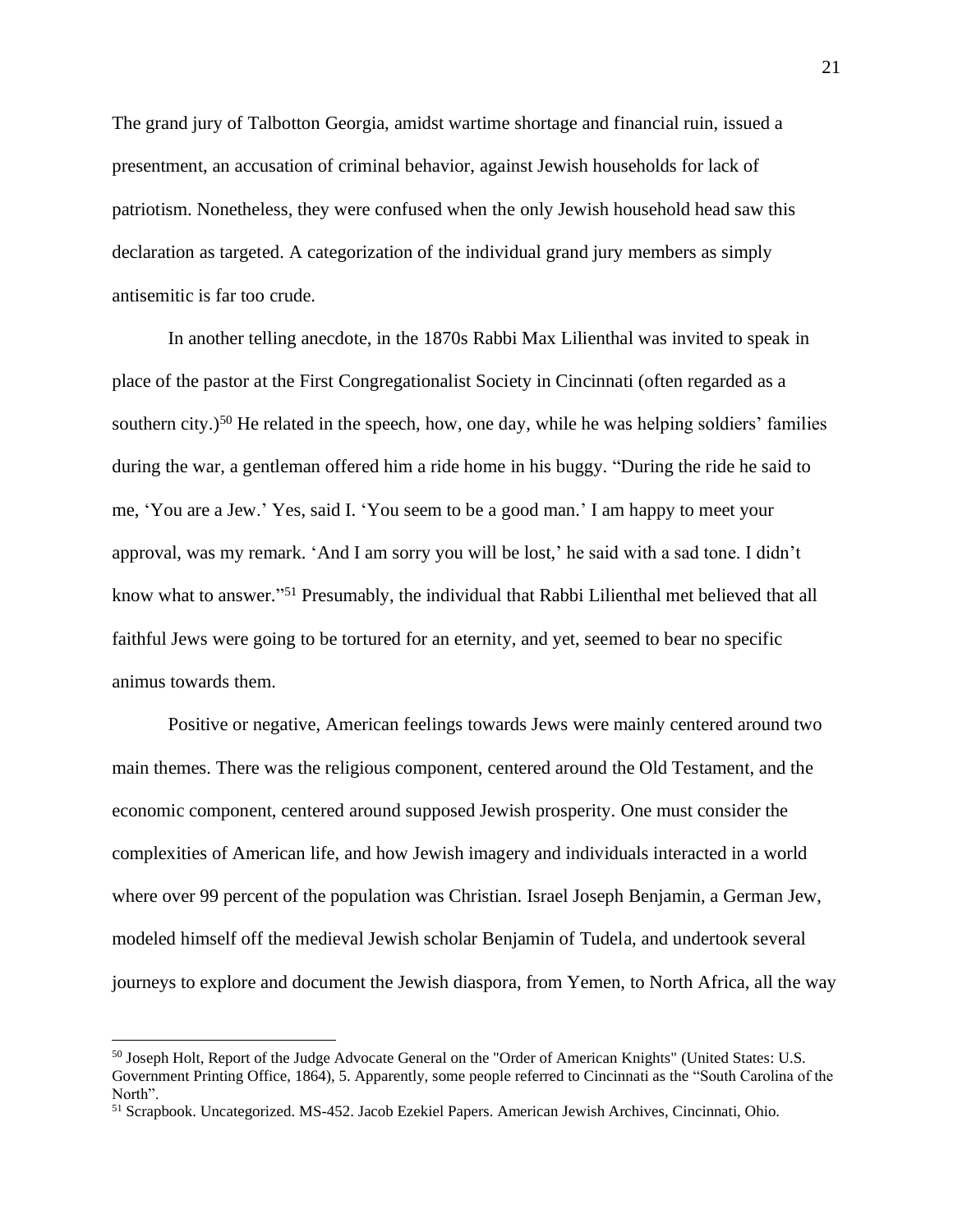to California. While in Cincinnati during the spring of 1859, he related one story, from a certain Joseph Jonas, a watchmaker. A farmer brought Joseph a watch, and upon returning on a Saturday, he found the store mysteriously closed. Confused and worried, he asked a neighbor why the store was closed and was told that Joseph Jonas was Jewish. The farmer's mother, upon hearing the story, was surprised that there were still Jews in the world and wished to go into the city to see this man. Joseph Jonas was asked, "Are you really truly a Jew – a descendant of Abraham? When Joseph answered in the affirmative, she put her hands in prayer and declared, "How can I thank Thee, O Lord, that I have lived to see one of the descendants of Abraham before my death!"<sup>52</sup> Christian views of Jews were just as often determined by the Bible than by any (likely infrequent) personal experience.

Christian perceptions were highly focused on the Bible, both for good and ill. Judah P. Benjamin, a prominent southern politician and charismatic orator, was also a character in a contemporary popular novel, *The Sunny South*, by J.H. Ingraham. In this book, his talents are explained as being due to his descent from David Isaiah, Abraham, and Solomon, which gave him a princely lineage.<sup>53</sup> Another popular book of the era struck a different tone. *The Manners of Ancient Israelites* commented, "The Jews hate all the rest of mankind; they even think themselves obliged to kill them, unless they submit to the precepts given to Noah; and nobody is with them their neighbor but an Israelite."<sup>54</sup> The 1831 textbook *Geography for Children* stated that Jews had been persecuted for 1800 years as punishment for not accepting the New Testament, while New England schools used a poem in their curriculum, "Christ's Crucifixion",

<sup>52</sup> Israel Joseph Benjamin, *Three Years in America, Volume I.* (Philadelphia: Jewish Publication Society of America, 1956), 303.

<sup>53</sup> Louis Mayo, *The Ambivalent Image: Nineteenth Century America's Perception of the Jew*. (London and Toronto: Associated University Press, 1988), 105.

<sup>54</sup> Claude Fluery, *The Manners of Ancient Israelites.* (Manchester: S. Russell, 1820), 459.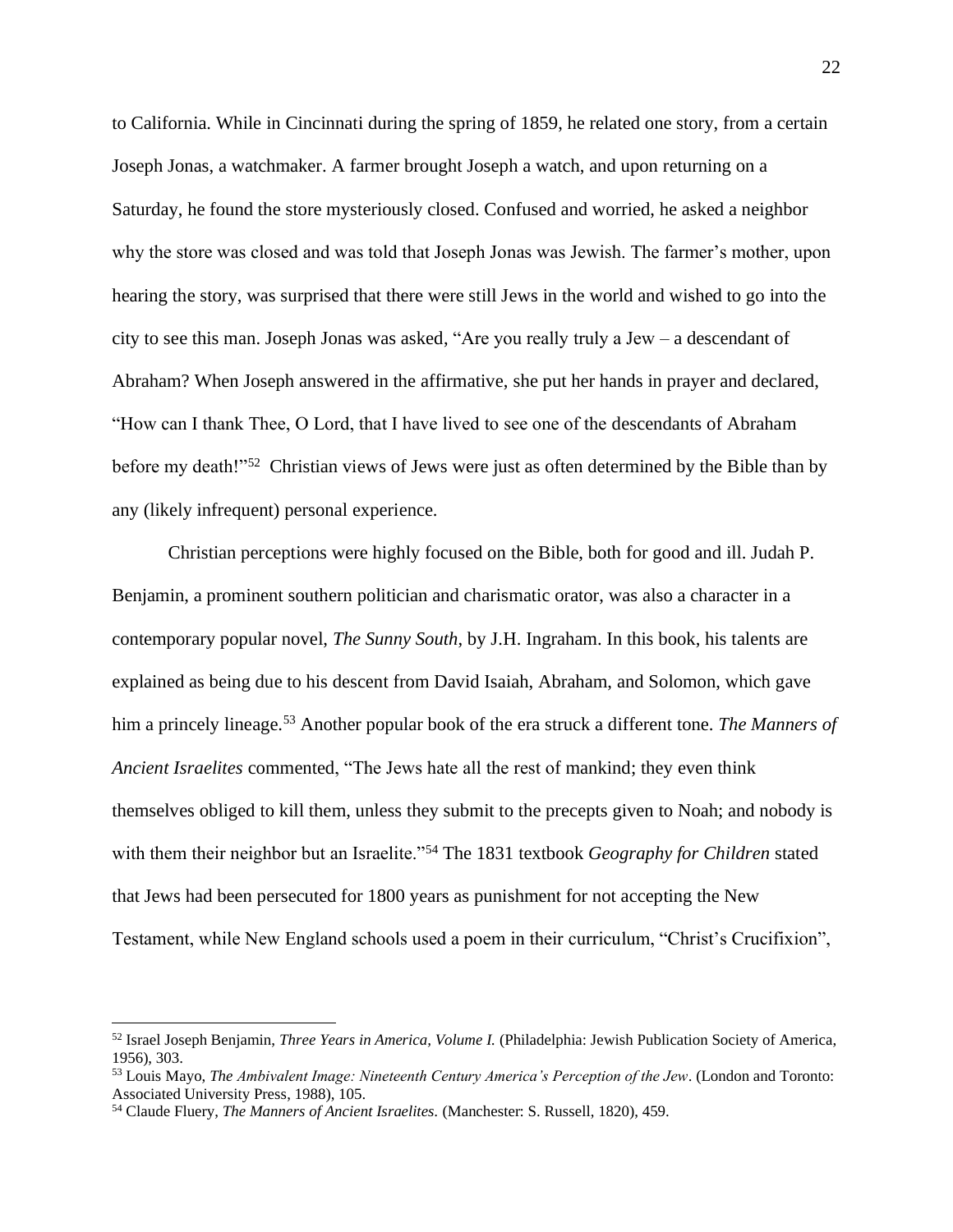which calls Jews a "wretched race."<sup>55</sup> In an 1861 book, *Judea In Her Desolations*, the author accepts that previous Jewish suffering is God's punishment for killing Christ, but tells her readers to not despise Jews, as God protects them, and the Messiah was born from them.<sup>56</sup> Most Americans viewed Jews first through the lens of their own faith, and secondly as independent subjects distinct from Old Testament characterizations.<sup>57</sup>

Aside from religious prejudice, the other facet of American antisemitism that should be noted was the age-old attack on supposed insular Jewish commerce, greed, a propensity for trickery, and so on. Antisemitism centered around accusations some individual or group being "Shylock" or insinuations that the Rothschilds were Jewish agents, who covertly manipulated the political scene. This type of antisemitism became particularly common during the Civil War.<sup>58</sup> For example, a cartoon in *New York Illustrated News* has Lincoln declaring to a hook-nosed caricature, "No Shylock—we did not come about the loan- we have money enough, and to spare, at home. But we thought, since our English brethren had come to be ruled by such hirelings, yonder, that we had better keep an eye on you." <sup>59</sup> An example of this can be found in the *Niles' Register*, a nationally prominent Baltimore paper which in 1820 stated that Jews "will not sit down and labor like other people-they create nothing and are mere consumers. They will not cultivate the earth, nor work at mechanical trades, preferring to live by their wit in dealing and

<sup>55</sup> Robert Rockaway, and Arnon Gutfeld, "Demonic Images of the Jew in the Nineteenth Century United States." *American Jewish History* 89, no. 4 (2001): 361-362.

<sup>56</sup> Louise Mayo, *The Ambivalent Image: Nineteenth Century America's Perception of the Jew*. (London and Toronto: Associated University Press, 1988), 23.

<sup>57</sup> Hasia Diner, *A Time For Gathering: The Second Migration, 1820-1880*. (Baltimore: John Hopkins University Press, 1995), 171.

<sup>58</sup> Gary L. Bunker and John Appel, "'Shoddy,' Anti-Semitism and the Civil War." *American Jewish History* 82, no. 1/4 (1994): 45.

<sup>59</sup> *New York Illustrated News*, 26 August 1861, 272.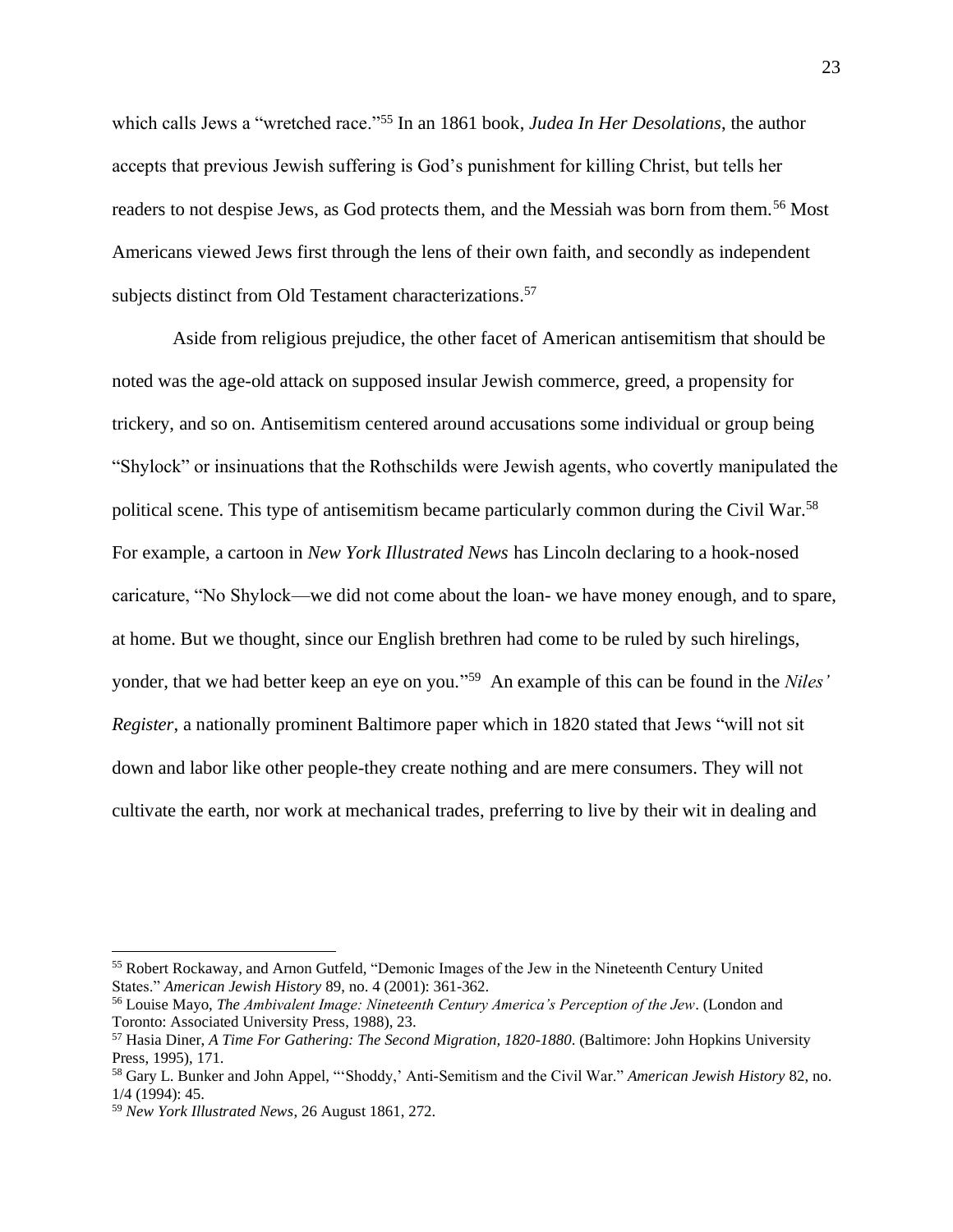acting as if they had a home nowhere." It goes on to emphasize that these preferences cause

hostility everywhere Jews go. $60$ 

A southern example, from a Richmond correspondent in Montgomery during the early days of the Civil War, compares Lincoln to Shylock:

Lincoln has accepted an invitation to visit soon the Theatre in Washington, say the papers, and it is to be hoped that the manager will have produced on the occasion Shakespeare's Merchant of Venice, in the same spirit that Hamlet had presented to the incestuous King and Queen their murder of his father. --Let the President see the knife and scales drop from the nerveless hand of Shylock, when told that his bond gives him an equal pound of flesh, to be cut from Antonio 's breast, but not one drop of blood, and remember that the attempt to "hold, occupy, and possess the property and places belonging to the United States," or collect the revenue, will cause a shower of blood to fall in witness of it and we shall then see if the incumbent of the "Black House" will not be affected as vas the dirty and exacting Jew.<sup>61</sup>

The motif of Shylock was a prominent figure in the American consciousness. This example, playing off the [pejorative] designation of the Republican Party, the "Black Republicans", identifies the occupant of the "Black House" (Lincoln) as a Shylock, and hopes he will fail in his aims, as does the "dirty and exacting Jew" in the *Merchant of Venice*.

Many newspapers also obsessed over the Rothschilds. In an article from the *Richmond Daily Dispatch* recounting the rise of the patriarch, Mayor Anselm, the journalist used Jewish tropes to explain their prosperity, "With the instinct of his race, Anselm did not forget to put the money out on good interest, so that before Napoleon had gone to Elba, and the illustrious Elector had returned to Cassel, the capital had more than doubled."<sup>62</sup> While this might a compliment to Jews in a certain sense, it is still taken for granted that Jews have certain innate characteristics not possessed by gentiles.

<sup>60</sup> *Niles Weekly Register* (Baltimore) 19 (October 20, 1820), 114.

<sup>61</sup> J.R.P. "Correspondence of the Richmond Dispatch" *Richmond Daily Dispatch* (Richmond, Virginia), April 8, 1861

<sup>62</sup> "The House of Rothschild" *Richmond Daily Dispatch* (Richmond, Virginia), May 14th, 1864.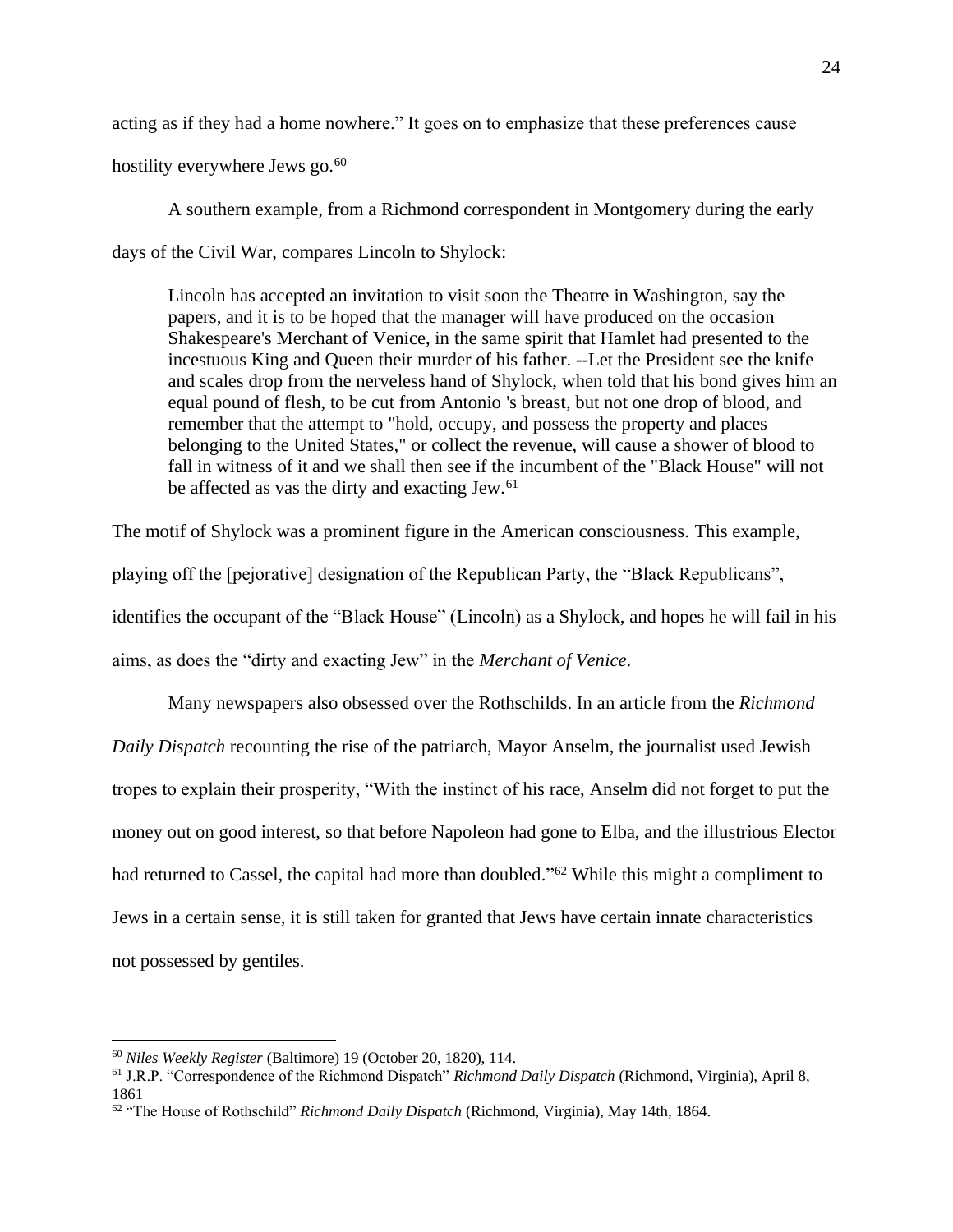A method to determine whether there was a difference in antisemitism between the North and South requires caution and care. Undoubtedly, both sections were antisemitic to some extent. Also undoubtedly, American mid-nineteenth century antisemitism was less than that in Europe, given the lack of specific antisemitic political programs, pogroms, and the mass immigration to the United States for the exact reason of religious freedom. It is quite clear that the South was *more* antisemitic than the North by the turn of the twentieth century.<sup>63</sup> One need only look at the blatant lynching of Leo Frank, an innocent Jewish factory superintendent, or the antisemitic vitriol directed at the attorney for the Scottsboro Boys, Samuel Leibowitz, who required the protection of the national guard.<sup>64</sup>

Nonetheless, there are a substantial number of facts that demonstrate an era of nineteenth century Southern tolerance. One circumstantial piece of evidence is simply the number of prominent Jews in the South, relative to the North, despite the population disparity in favor of the North. While some of these Jewish individuals converted to Christianity, many were openly practicing Jews or became irreligious in general yet managed to gain position of power and prestige. Judah P. Benjamin was a U.S. Senator, Confederate Attorney General, Secretary of War, and Secretary of State. Senator David Levy Yulee of Florida was of the Sephardic Ibn Yuli clan of Morocco, famed for being advisors to the sultan.<sup>65</sup> Moses Jacob Ezekiel, a southern Jew, was compared to Michelangelo at his height in fame as a sculptor and was even the Corporal of the Guard at Thomas "Stonewall" Jackson's funeral. <sup>66</sup> Abraham Myers was the Confederate

<sup>63</sup> Leonard Dinnerstein, *Antisemitism in America*. (New York: Oxford University Press), 179.

<sup>64</sup> William F. Pinar, "The Communist Party/N.A.A.C.P. Rivalry in the Trials of the Scottsboro Nine." *Counterpoints* 163 (2001): 783.

<sup>65</sup> C.S. Monaco, "Moses Levy of Florida: Jewish Utopian and Antebellum Reformer" (Baton Rouge: LSU Press, 2015).

<sup>66</sup> Herbert L Hetzler, "Moses Ezekiel: The Search for a Reputation. (*Generations: Jewish Voices of the Civil War*. February 2012). Vol. 12, no. 1. pp. 14–16. Moses Jacob Ezekiel was the first Jewish cadet to enlist at the Virginia Military Institute. He participated in the famous Battle of New Market in which there were almost no Confederate troops to be found in the Shenandoah Valley. For the first (and only) time in the United States, a student body was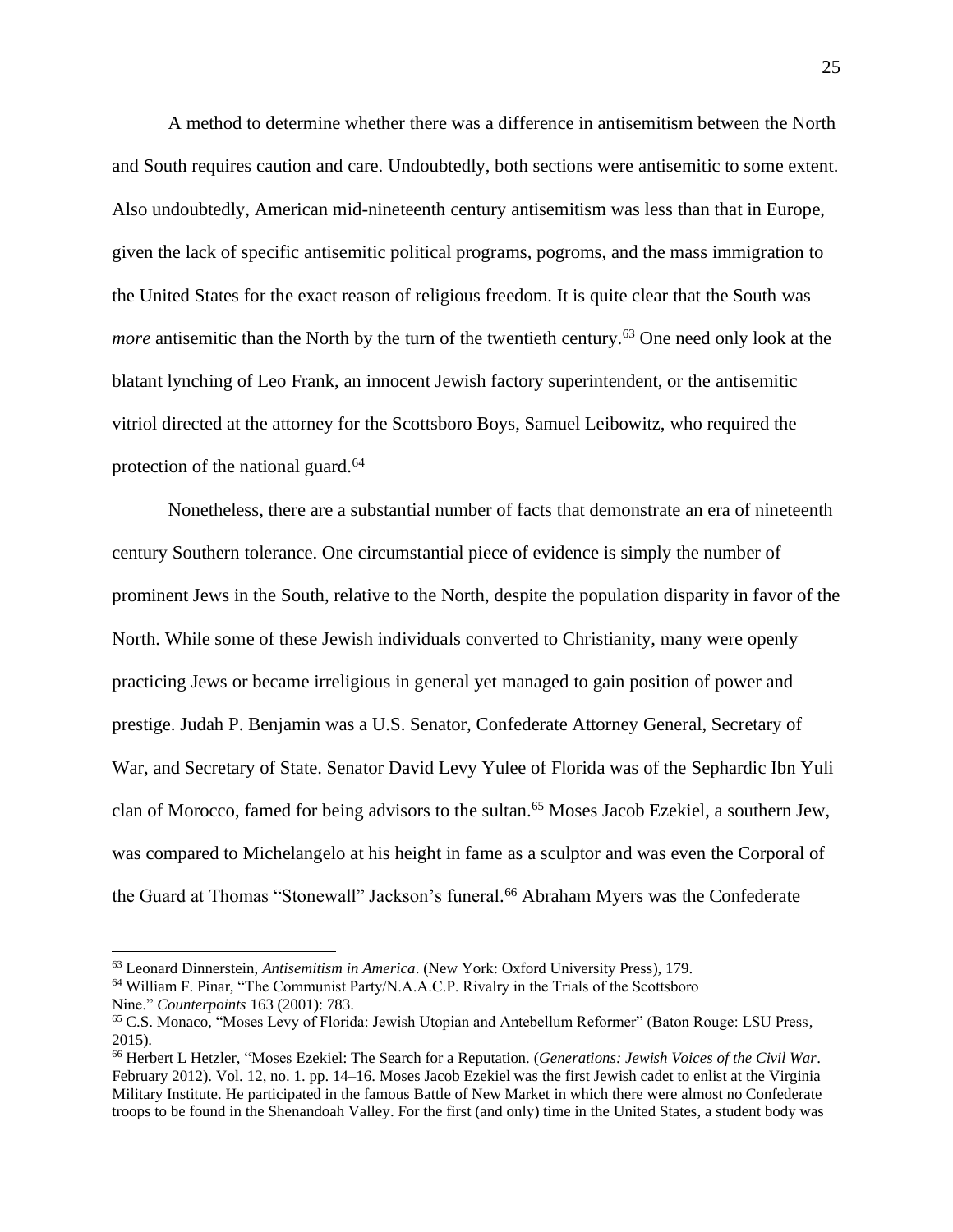Quartermaster-General. David Camden de Leon was the Confederate Surgeon General. Phoebe Pember managed the largest southern hospital during the Civil War, Chimbarazo in Richmond. The Lieutenant Governor of both Louisiana and South Carolina were Jewish, both leading up to the Civil War. Benjamin F. Jonas was a senator from Louisiana after the Civil War, as well a Confederate major, along with two other Jewish officers, Adolph Proskauer and Alexander Hart.<sup>67</sup> Mordecai Manual Noah was born in Philadelphia, but his career as a successful lawyer, US consul, and founder and editor of the *National Advocate* and *New York Inquirer* only took off after he moved to Charleston.<sup>68</sup> David Emanuel became governor of Georgia, while a Jew presided over the Baltimore City Council in 1825, another became mayor of Richmond in 1818, and there were Jewish mayors of Charleston, Georgetown, and Alexandria. There were Jewish congressman from Maryland, Alabama, and Texas.<sup>69</sup> In comparison, northern Jews who achieved public prominence in this period, despite being a greater percentage of the population, were seemingly few. Lewis Charles Levin was a US congressman from Pennsylvania who was born, raised, and achieved prominence in Charleston, South Carolina.<sup>70</sup> There was a significant number of northern Jews who rose high in the Union army, and Uriah P. Levy became a Commodore in the US Navy, the highest rank available at that time, but he faced extensive antisemitism, being wrongly court-martialed six times, was forced to defend himself before

<sup>(</sup>on a voluntary basis) taken into service, in this case successfully attacking a much larger Union army. Thomas Jackson was an instructor at VMI.

<sup>67</sup> Robert N. Rosen, *The Jewish Confederates*. (Columbia: University of South Carolina Press, 2000), 118. Frederic Jaher. A Scapegoat in the New Wilderness: The Origins and Rise of Anti-Semitism in America. (Cambridge: Harvard University Press, 1996), 177.

<sup>68</sup> Robert Gordis, "Mordecai Manuel Noah: A Centenary Evaluation." (*Publications of the American Jewish Historical Society* 41, no. 1. 1951), 4.

 $69$  Frederic Jaher, A Scapegoat in the New Wilderness: The Origins and Rise of Anti-Semitism in America (Cambridge: Harvard University Press, 1996), 122, 177. "The Mayor Likes it". *The Jewish South* (Richmond, Virginia), September 15<sup>th</sup>, 1893.

<sup>70</sup> Henry Morais, Jews "The Jews of Philadelphia" (Ann Arbor: University of Michigan, 1894).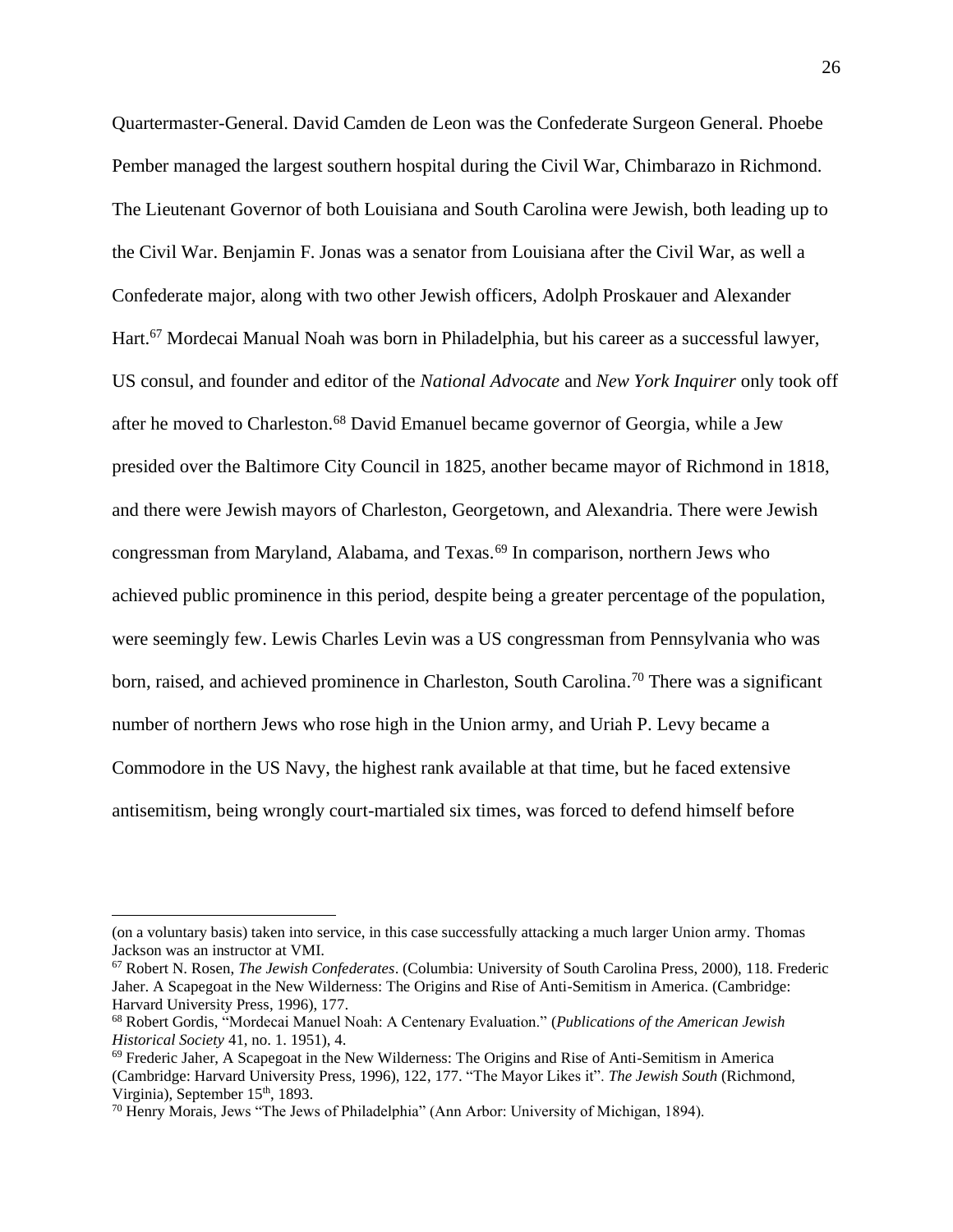Congress, and engaged in multiple duels.<sup>71</sup> There were no northern Jewish senators until Herbert H. Lehman, of New York, in 1949, *over a century* after the South had sent its first Jew, and had afterwards sent three more.<sup>72</sup> There simply were more prominent southern Jews in the public sphere. This would seem to point towards a relative lack of anti-Jewish feeling amongst the gentile population of the South.

One point in the South's favor was the difference in the treatment of Jews during the Civil War. While both the North and South experienced rampant antisemitism during the war, it was only through Northern arms, that, as a state mandated policy, there occurred an official Jewish expulsion. When General Grant, expelled all Jews from the district of Tennessee, accusing them of being disloyal, Northern soldiers searched and found Jewish individuals, and summarily expelled them, in a striking moment of anti-Jewish bigotry.<sup>73</sup> The Richmond Times responded by condemning such acts:

The order of Gen. Grant expelling the Jews from his department, it now turns out, was not directed alone against pedlars and smugglers, but was a sweeping and arbitrary decree of banishment against a whole people. Such an act of tyranny is unheard of at the present day even in monarchical Europe. It is worthy of the dark ages, and of the darkest and most hypocritical despotism now in existence in the civilized globe.<sup>74</sup>

While this is merely one incident, and the policy was quickly rescinded by Lincoln, it cannot be discounted as entirely meaningless. There was no instance of Southern armies doing the same, despite much greater privation. Another instance of difference in official policy is comparing the Northern and Southern requirements for chaplaincy. While in the South, the draft law requiring

<sup>71</sup> Simon Wolf, "Biographical Sketch of Uriah P. Levy." (The American Jewish Yearbook, 4. 1902), 44.

 $72$  The four senators in question being, David Lee Yulee, Judah P. Benjamin, Benjamin Jonas, and Isidor Rayner of Maryland in the early 20th century. Joshua Block. "Isidor Rayner (1850-1912)." *Publications of the American Jewish Historical Society* 40, no. 3 (1951): 288.

<sup>73</sup>Jonathan D. Sarna *When General Grant Expelled the Jews*. 1st ed. New York: Nextbook, 2012, 5.

<sup>&</sup>lt;sup>74</sup> "Gen. Grant and the Jews" Richmond Daily Dispatch (Richmond, Virginia), January 16<sup>th</sup>, 1863.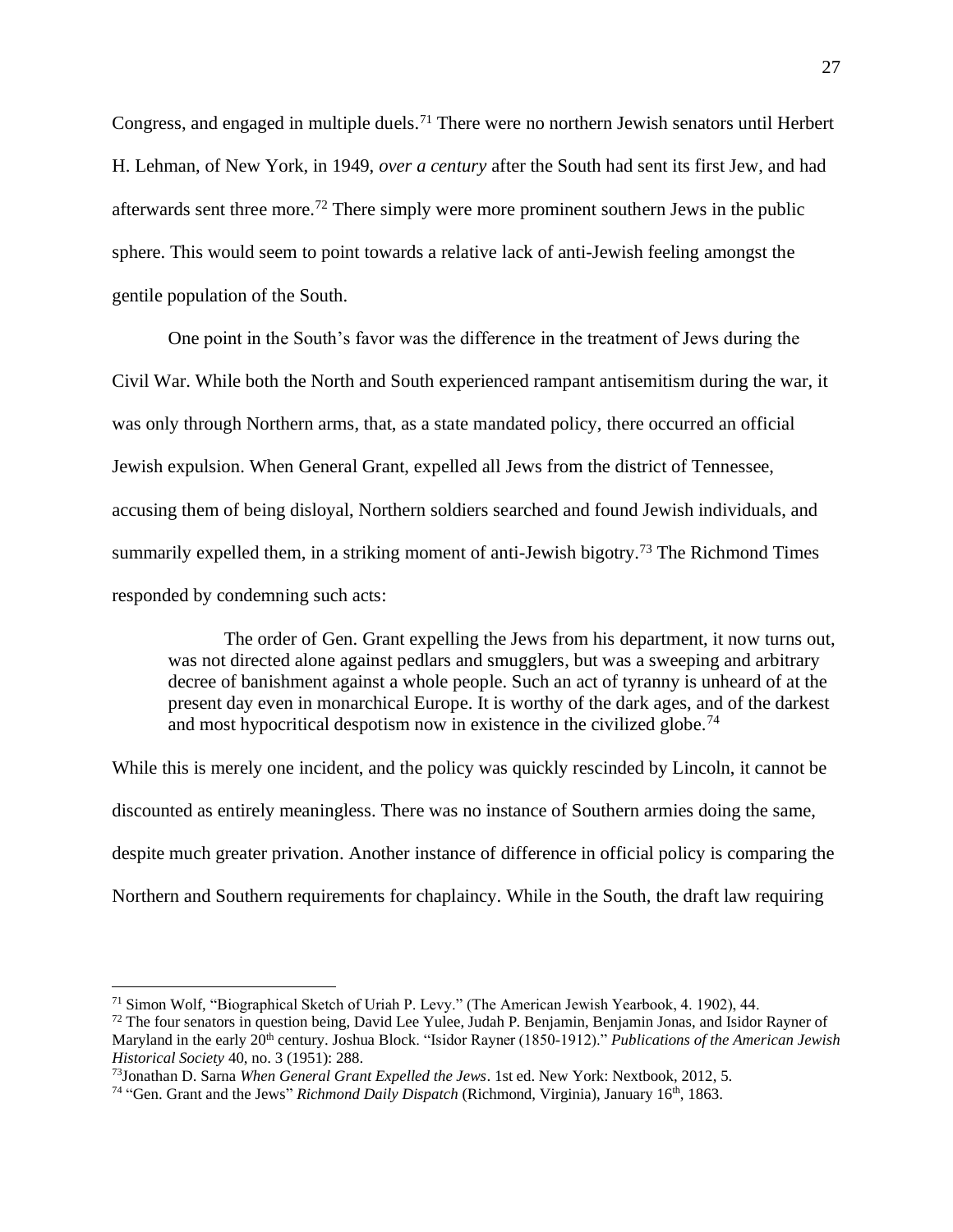chaplaincy was quietly altered to allow Jews, in the North, it became a political firestorm. For

much of the war, only Christian chaplains were allowed in the Union Army.<sup>75</sup>

Another piece of evidence that the South was less antisemitic during the antebellum period are the statements of people living at the time. I.J. Benjamin states in his study on American Jewish life based of his travels between 1859 and 1862, *Three Years in America* that:

The southern states… for natural reasons, outdid, in many respects, the northern states in hospitality. The white inhabitants felt themselves united with, and closer to, other whites – as opposed to the Negroes. Since the Israelite there did not do the humbler kinds of work which the Negro did, he was quickly received among the upper classes and easily rose to high political rank. For this reason, until now, it was only the South which sent Jews to the senate. Benjamin came from Louisiana; Yulee from Florida, Louisiana has elected Hyams lieutenant-governor; and in Charleston Israelites occupy the most distinguished places.<sup>76</sup>

Other observers, such as Salomon Rothschild, also noted this trend.<sup>77</sup> People at the time

considered it to be a given that the South was more tolerant of Jews. When a Sunday law that

forced all businesses to cease activity, no matter the owner's creed, was repealed in Virginia,

after much Jewish protest and agitation, the prominent Jewish newspaper *The Occident*

celebrated. It proclaimed:

We therefore repeat that we rejoice at this first success of an appeal for justice to one State Legislature, and hope to be able to announce a similar result in all other parts of the Union; and sure we are that agitation will be carried forward, nay, there too where Jews have no influence as yet, even in New England, till such a thing as a compulsory Sunday law shall not exist in the whole country.<sup>78</sup>

The Occident took it as obvious that Jews had little to no support in New England for supporting

their religious rights. Oliver Wendell Holmes commented on this phenomenon, when discussing

<sup>75</sup>Bertram Wallace Korn. *American Jewry and the Civil War* (Cleveland: World Publishing Company, 1961). 57. <sup>76</sup> I.J. Benjamin, *Three Years in America* (Philadelphia: Jewish Publication Society of America, 1956), 76.

<sup>77</sup>Jacob Rader Marcus, *Memoirs of American Jews*, Volume III (Philadelphia: Jewish Publication Society of America, 1955), 104. Yes, a member of *those* Rothschilds.

<sup>78</sup> "Sunday Laws in Virginia," Occident (Cincinnati, OH), December 1849.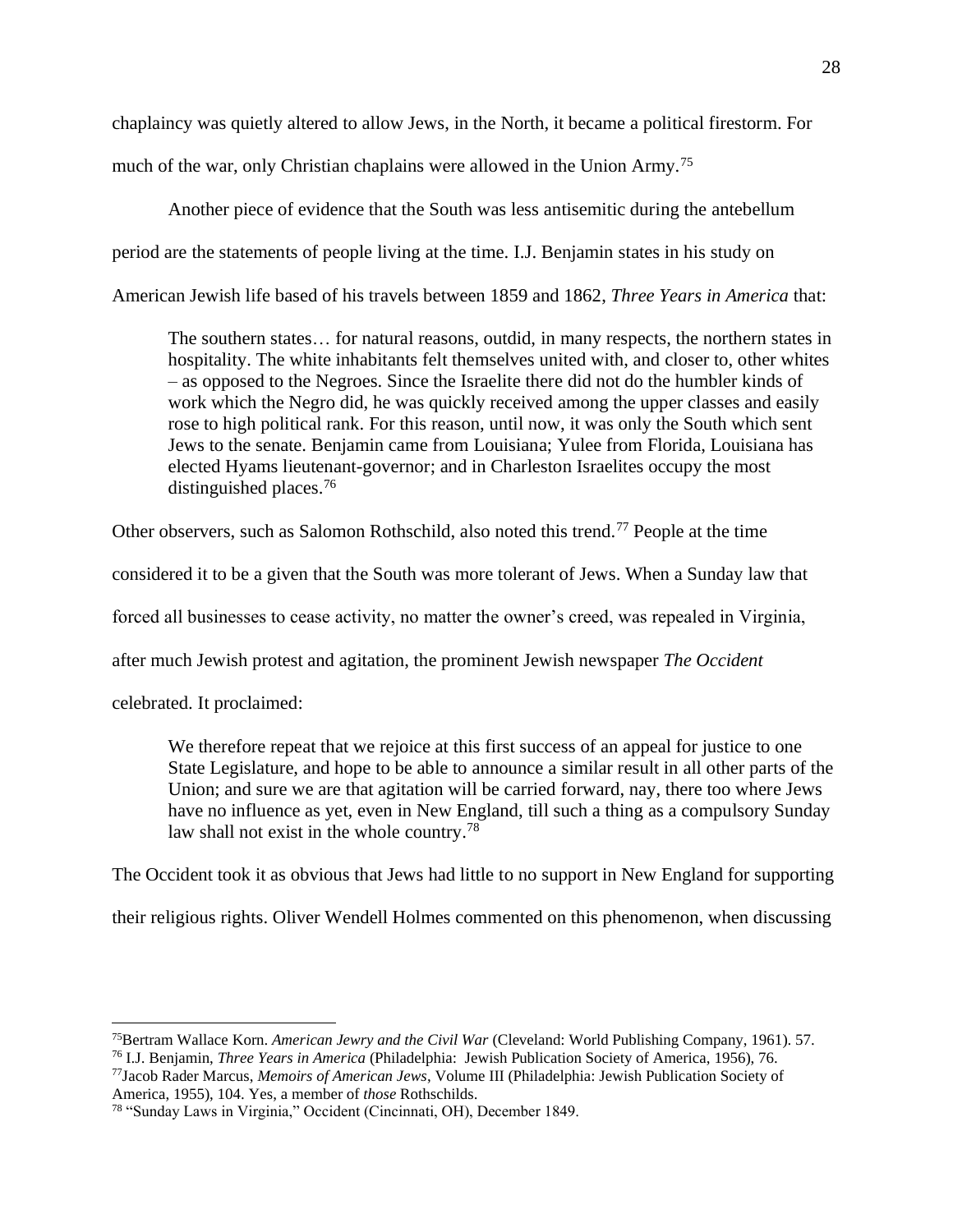his own internal struggle against antisemitism. He attributed it to the "Old Calvinist spirit" of New England, and the Jewish rejection of Jesus.<sup>79</sup>

New York was also considered to be antisemitic. In comparison with Charleston, the only other city with a comparable number of Jews through the early and mid-nineteenth century, it was much less welcoming.<sup>80</sup> In one example, the *New York Times* editorialized in May 1860 during the secession crisis that J.P. Levy, brother of Commodore Levy, was "laying pipes for a ticket to consist of Senators Benjamin and Yulee as the President and Vice-President of Southern Jerusalem."<sup>81</sup> In 1850, a mob of mostly Irish men, led by police, ransacked a synagogue in New York on Yom Kippur, due to a rumor that the Jews had killed a Christian girl for the holy day. Violence in urban America against Jews was in fact far from unknown. Catholic Germans fought Jews in cities such as Philadelphia, Cleveland, and Detroit.<sup>82</sup>

In contrast, Jewish-gentile relations could often be cooperative in southern cities. Jews and Christians regularly interacted in a positive fashion. In Natchez, Mississippi, one of the smallest Jewish congregations in the country, managed to raise 2600 dollars through a ballroom fundraiser open to all creeds. A similar Mobile Purim ball was attended by all sects in the city and raised a substantial sum.<sup>83</sup>

<sup>79</sup> Louise Mayo, *The Ambivalent Image: Nineteenth Century America's Perception of the Jew*. (London and Toronto: Associated University Press, 1988), 56.

<sup>&</sup>lt;sup>80</sup> Frederick Jaher. A Scapegoat in the New Wilderness: The Origins and Rise of Anti-Semitism in America. (Cambridge: Harvard University Press, 1996), 186.

<sup>81</sup> Robert N. Rosen, *The Jewish Confederates*. (Columbia: University of South Carolina Press, 2000), 35.

<sup>82</sup> Leonard Dinnerstein, *Antisemitism in America*. (New York: Oxford University Press), 28.

<sup>83</sup> Jennifer A. Stollman, Daughters of Israel, Daughters of the South Southern Jewish Women and Identity in the Antebellum and Civil War South (Boston: Academic Studies Press, 2013), 60. Minute Books 1865-1940 Hebrew Ladies Aid Association in Natchez, Mississippi, Temple Bnai Israel, American Jewish

Archives, Hebrew Union College, Cincinnati. *Occident* (Cincinnati, OH), July 1850. (*Daughters of Israel* incorrectly notes June 1850 as the date of this newspaper article).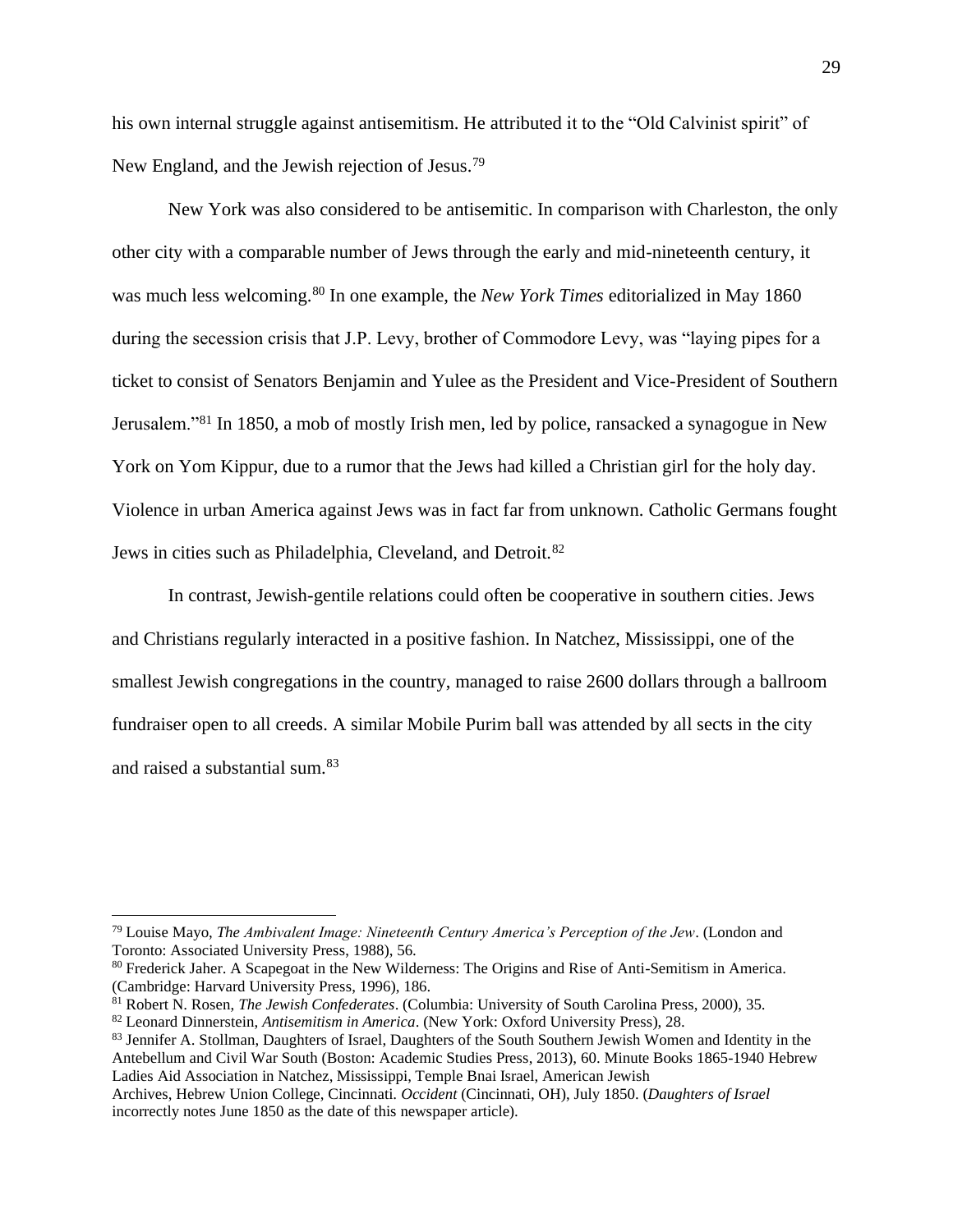These Purim balls were not an aberration. In 1838, *every* Christian denomination in Savannah donated money to help fund a Jewish synagogue building.<sup>84</sup> In 1840, during the height of the Damascus case, Jews and Christians held mass meetings in Charleston against false blood libel accusations, while Christians attended Jewish Sunday Schools examinations in Columbia, South Carolina.<sup>85</sup> When the governor of South Carolina forgot to include the Jews in his Thanksgiving proclamation in 1812, he apologized, stating that it was unintentional.<sup>86</sup> Virginian John Tyler acted similarly, when he also forgot to include Jews in a Thanksgiving address, apologizing for the oversight.<sup>87</sup> Purim balls were a regular feature of southern society, in which Jewish women would organize and raise money for the needy and for their synagogues. They were popular events and attended by many gentiles, and took place annually in Savannah, Richmond, Charleston, and New Orleans.<sup>88</sup> A popular book in the antebellum South, *Ivanhoe,* was not opposed to close Jewish-gentile relations. It features a beautiful "Jewess" Rebecca, whose father, Isaac, has many stereotypes, such as being hook-nosed and greedy. Nevertheless, he is loyal and kind underneath his rough exterior. The protagonist, Wilfred, Rebecca, and Isaac, all save one another's lives through the novel, climaxing with Wilfred riding day and night to defend Rebecca in a trial for witchcraft.<sup>89</sup> Another work, this one by William Gillmore Simm, a

<sup>84</sup> "Jews in Savannah," Occident (Cincinnati, OH), July 1843.

<sup>85</sup> James Hagy, *This Happy Land: The Jews of Colonial and Antebellum Charleston.* (Tuscaloosa and London: University of Alabama Press, 1993), 43. "Examination of the Sunday School at Columbia," Occident (Cincinnati, OH), June 1849.

<sup>86</sup> Frederic Jaher, A Scapegoat in the New Wilderness: The Origins and Rise of Anti-Semitism in America. (Cambridge: Harvard University Press, 1996), 126.

<sup>87</sup> Frederic Jaher, A Scapegoat in the New Wilderness: The Origins and Rise of Anti-Semitism in America. (Cambridge: Harvard University Press, 1996), 177.

<sup>88</sup> "News Items" Occident (Cincinnati, OH), April 1846. Jennifer Stollman, *Daughters of Israel, Daughters of the South: Southern Jewish Women and Identity in the Antebellum and Civil War South* (Boston: Academic Studies Press, 2013), 60.

<sup>89</sup> Frederic Jaher, A Scapegoat in the New Wilderness: The Origins and Rise of Anti-Semitism in America. (Cambridge: Harvard University Press, 1996), 127. Scott, Walter. *Ivanhoe.* (UK: Wordsworth Edition, 1817).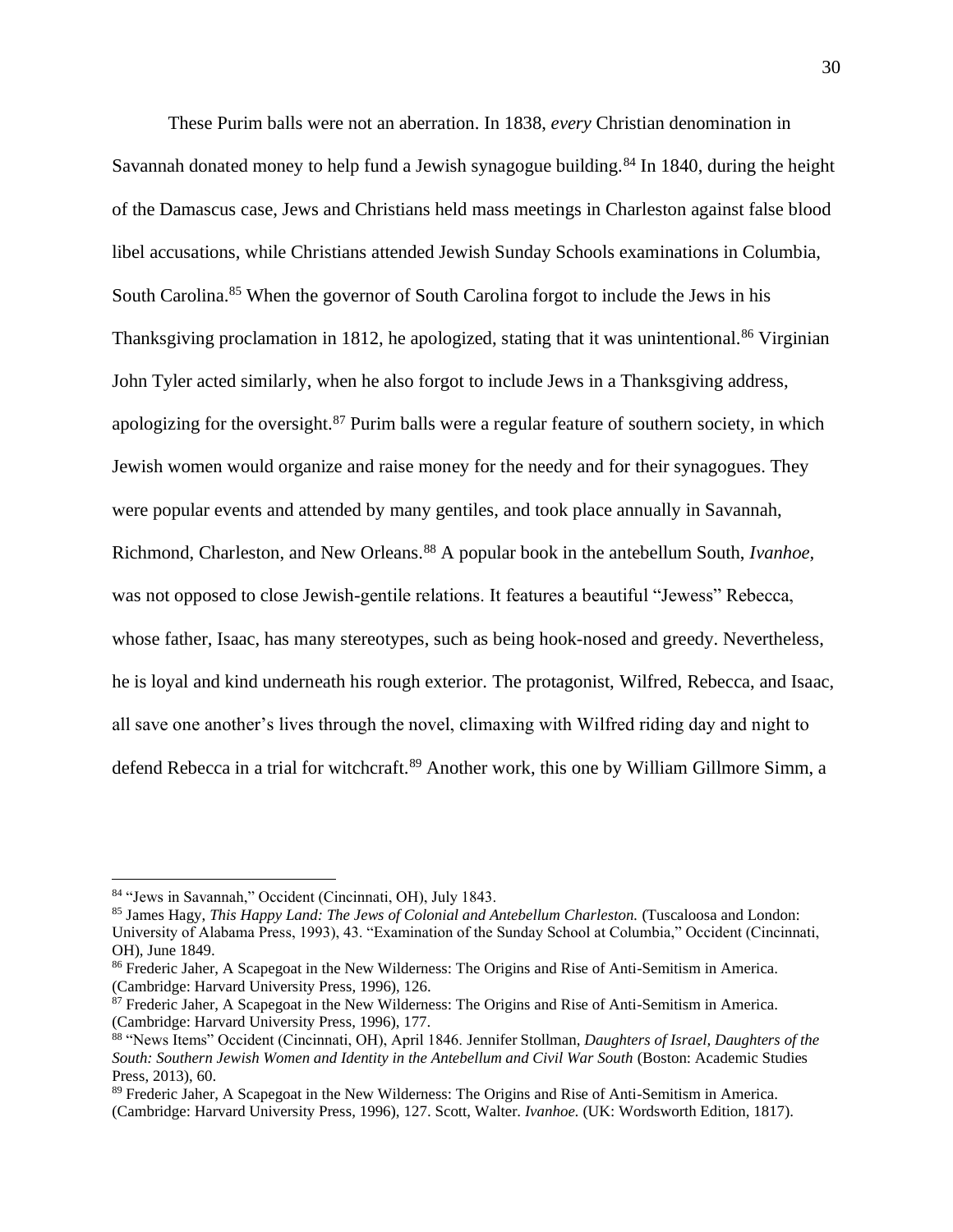native of Charleston, *Pelayo: A Story of the Goth* has Jewish characters braving battles against tyranny, while the Jewish villain is portrayed as having betrayed his heritage.<sup>90</sup>

Legally, one can also discern antisemitic tendencies and regional difference. By 1840, only five states had legal restrictions on Jews: North Carolina, New Jersey, New Hampshire, Rhode Island, and Connecticut.<sup>91</sup> In these states, Jews were barred from holding political office. Jews were aware of this fact and funded and supported efforts to repeal these restrictions. *The Asmonean*, a Jewish newspaper, declared that Jews should avoid voting for Franklin Pierce in the 1852 Presidential Election, as he was a native of New Hampshire.<sup>92</sup> However, in some states, that law was not enforced vigorously. Despite reaffirming the ban on Jewish officeholders in a series of attempted legislative repeals in the 1850s, a Jew, Jacob Henry, successfully served in the North Carolina House of Commons, without taking a Christian oath. He challenged the House of Commons to repeal the ban on Jewish officeholders, as the Declaration of Rights in the North Carolina Constitution declared that "All men have a natural and unalienable right to worship Almighty God according to the dictates of their own consciences." Rather than change the law, or expel Jacob Henry, it was clarified that the ban on non-Protestants holding office only applied to the legislative and judicial branches. The North Carolina legislature seemed to be more interested in a symbolic Protestant supremacy than any fundamental antipathy towards Jews or will enforce it. In fact, during Reconstruction, there was a nearly unanimous vote for granting for full legal equality for the Jewish population, apparently under the idea that it was

<sup>&</sup>lt;sup>90</sup> Frederic Jaher, A Scapegoat in the New Wilderness: The Origins and Rise of Anti-Semitism in America. (Cambridge: Harvard University Press, 1996), 129.

<sup>91</sup> Jacob Rader Marcus, *United States Jewry 1776-1985*, Volume I. (Detroit: Wayne State University Press, 496). <sup>92</sup> *Asmonean*, July 16<sup>th</sup>, 1852, 101.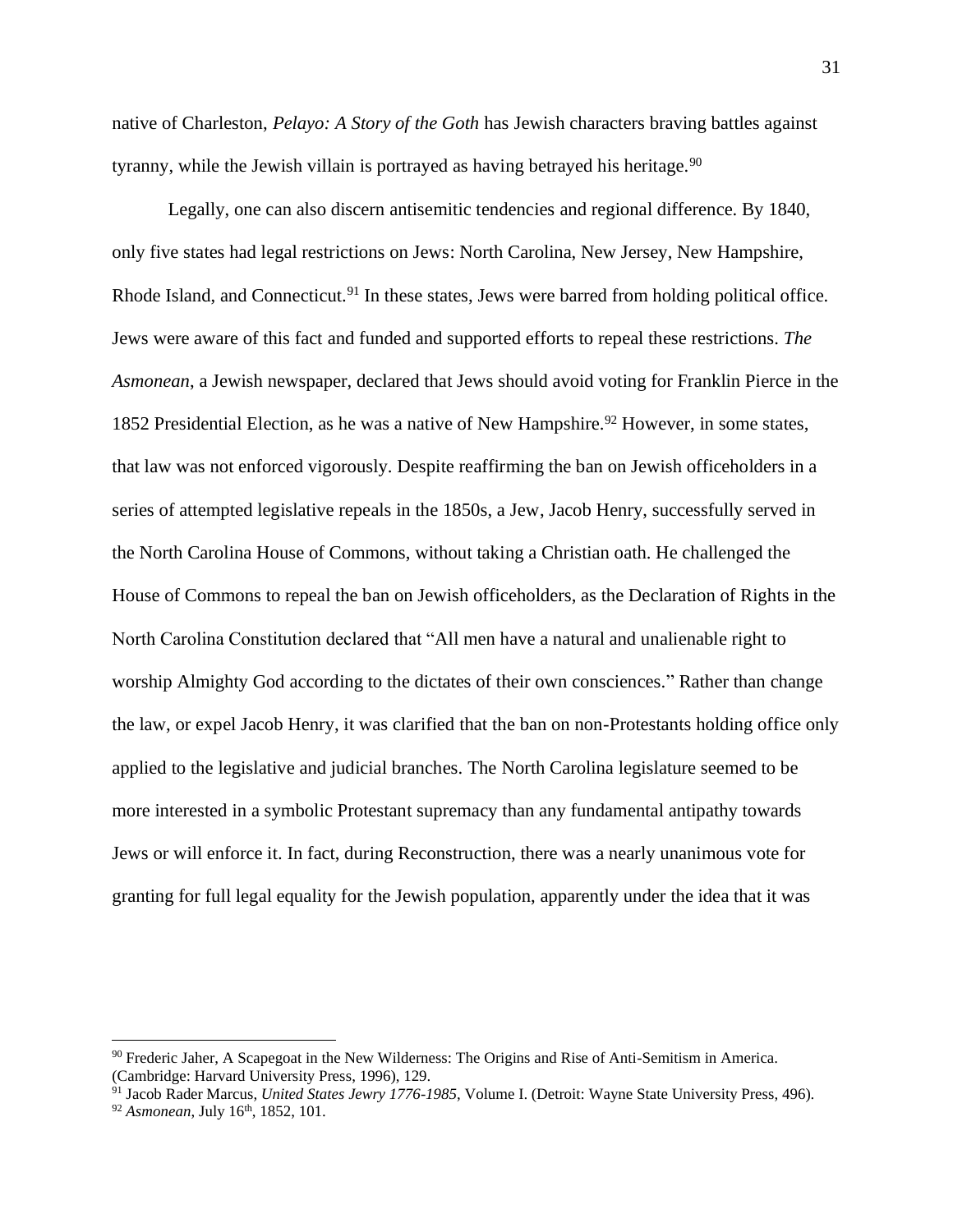absurd to have non-whites hold office, and still disenfranchise Jews.<sup>93</sup> This lax attitude towards enforcement was not the case in the other four states, all northern, and three in New England.

The Christian attitude towards Jews in the United States was not a stable or clear one. There was a multiplicity of viewpoints, feelings, and thoughts, ranging from virulent anti-Semitism to glowing praise of Jewish life. Governors attended Jewish balls, governors *were* Jewish, governors were banned from being Jewish, depending on the time and place. The Jews in the United States were a tiny minority and were dependent on the larger gentile population's viewpoint. Within the same newspaper, one could have hooked nosed caricatures and laudatory speeches side by side. Nonetheless, there are clear trends during the mid-nineteenth century. While the South would become known as a haven for antisemitic feeling, during the early and mid-nineteenth century, it was the South that was more accommodating and tolerant. This was not a rule, nor was it as drastic as difference between the United States to practically the entire Old World. The South was one of the first places where Jews became full members of non-Jewish society, not only in name, but in spirit. It was not to last. Mark Twain commented:

In the cotton States, after the war, the simple and ignorant negroes made the crops for the white planter on shares. The Jew came down in force, set up shop on the plantation, supplied all the negro's wants on credit, and at the end of the season was proprietor of the negro's share of the present crop and of part of his share of the next one. Before long, the whites detested the Jew, and it is doubtful if the negro loved him.<sup>94</sup>

Whether or not this hypothesis is correct, in the 1880s, and then more dramatically in the 1890s, the regional difference in Jewish tolerance switched. American-Jewish life thrived in the North, while the powerful Jewish southern aristocrats of the mid-nineteenth century became a distant memory.

<sup>93</sup> Jacob Rader Marcus. *United States Jewry 1776-1985*, Volume I. (Detroit: Wayne State University Press, 508).

<sup>&</sup>lt;sup>94</sup> Mark Twain, "Concerning the Jews" Harper's Magazine, March, 1898,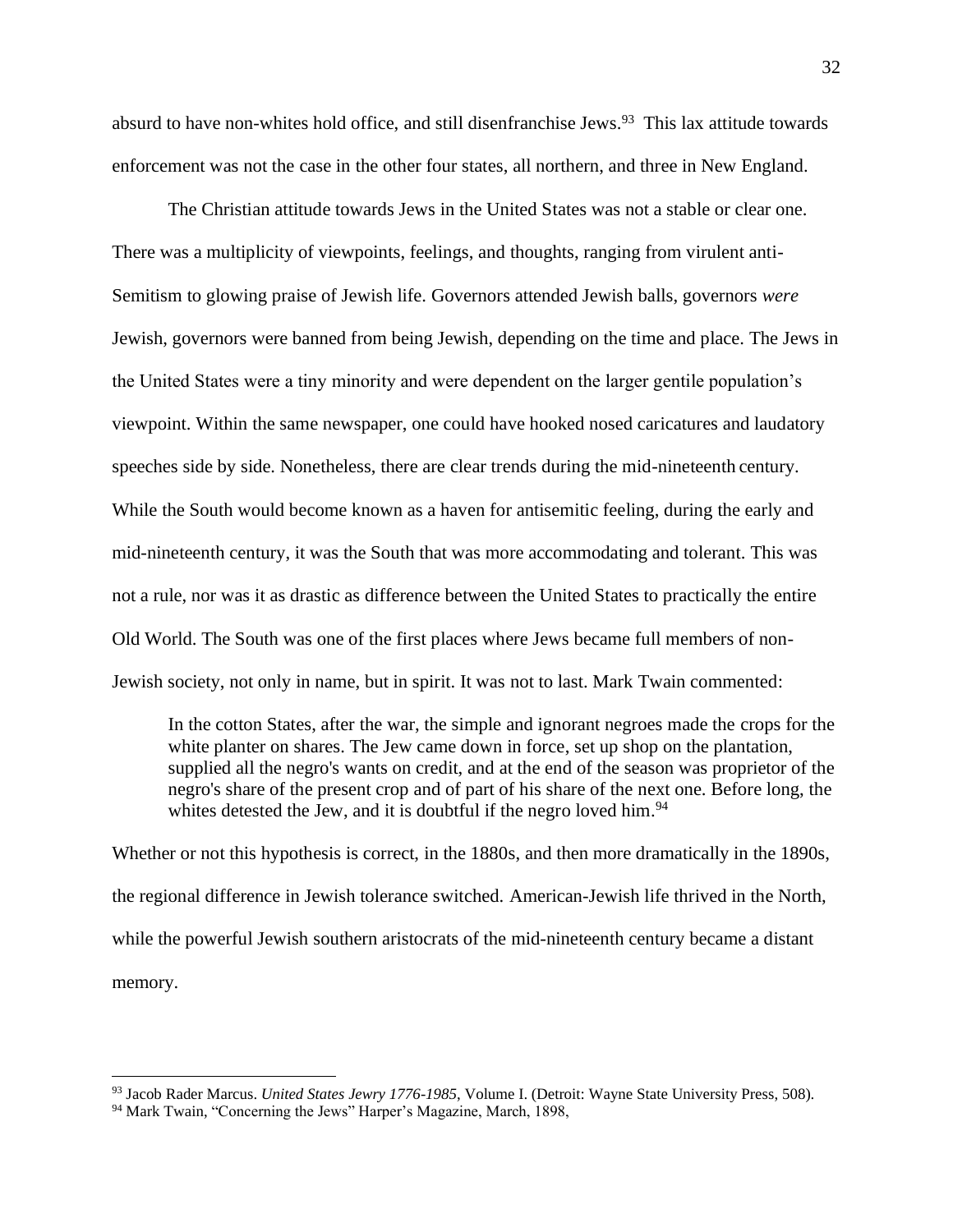### **Roman Tolerance: The City of Seven Hills**

## *Outrage*

*-A marble monument at the Jewish burying-ground was defaced and injured by some malicious persons, one day last week. A reward of \$20 is offered for the apprehension of the perpetrators. -The Richmond Dispatch, November 8th, 1860<sup>95</sup>*

The famed sculptor and native son Moses Ezekiel once related that Richmond prided itself on being built on seven hills, just like Rome. These seven hills were not particularly obvious, and perhaps pointing towards the awkwardness of the comparison, arguments still rage today about which of the many hills in Richmond count as one of the seven.<sup>96</sup> Nonetheless, these seven "hills" were the source of the names of the cats (gangs) adolescent boys formed. There were the "Shockoe Hill Cats", the "Gamble Hill Cats", and so on. They were no idle business, participating in rock throwing battles, in which boys were often severely injured. Intriguingly, however, these cats were not split by geography, or religion, but by class status. Each of the seven gangs were ranked along a spectrum from patrician to plebian status.<sup>97</sup>

This telling anecdote points towards the larger picture of social stratification. Richmond had more than enough prejudice but discriminated through class and race, rather than religion. Jews, as an upper and middle-class group in nineteenth century Richmond, were not seen merely as outsiders, but as whites. As most Jews owned enslaved people in early nineteenth century

<sup>95</sup> "Outrage" *Richmond Daily Dispatch* (Richmond, Virginia), November 8th, 1860.

<sup>96</sup> Mark Holmberg, "Holmberg: Which Are the Seven Hills of Richmond?" WTVR. WTVR, July 7, 2012. https://www.wtvr.com/2012/07/05/holmberg-which-are-the-seven-hills-of-richmond/.

<sup>97</sup> Peter Adam Nash, *The Life and Times of Moses Jacob Ezekiel : American Sculptor, Arcadian Knight*. (Lanham, Maryland: Fairleigh Dickinson University Press, 2014), 29. Stanley F. Chyet, "Moses Jacob Ezekiel: A Childhood in Richmond." American Jewish Historical Quarterly 62, no. 3 (1973): 292. Moses Ezekiel, *Memoirs from the Baths of Diocletian*. (Detroit: Wayne State University Press), 82.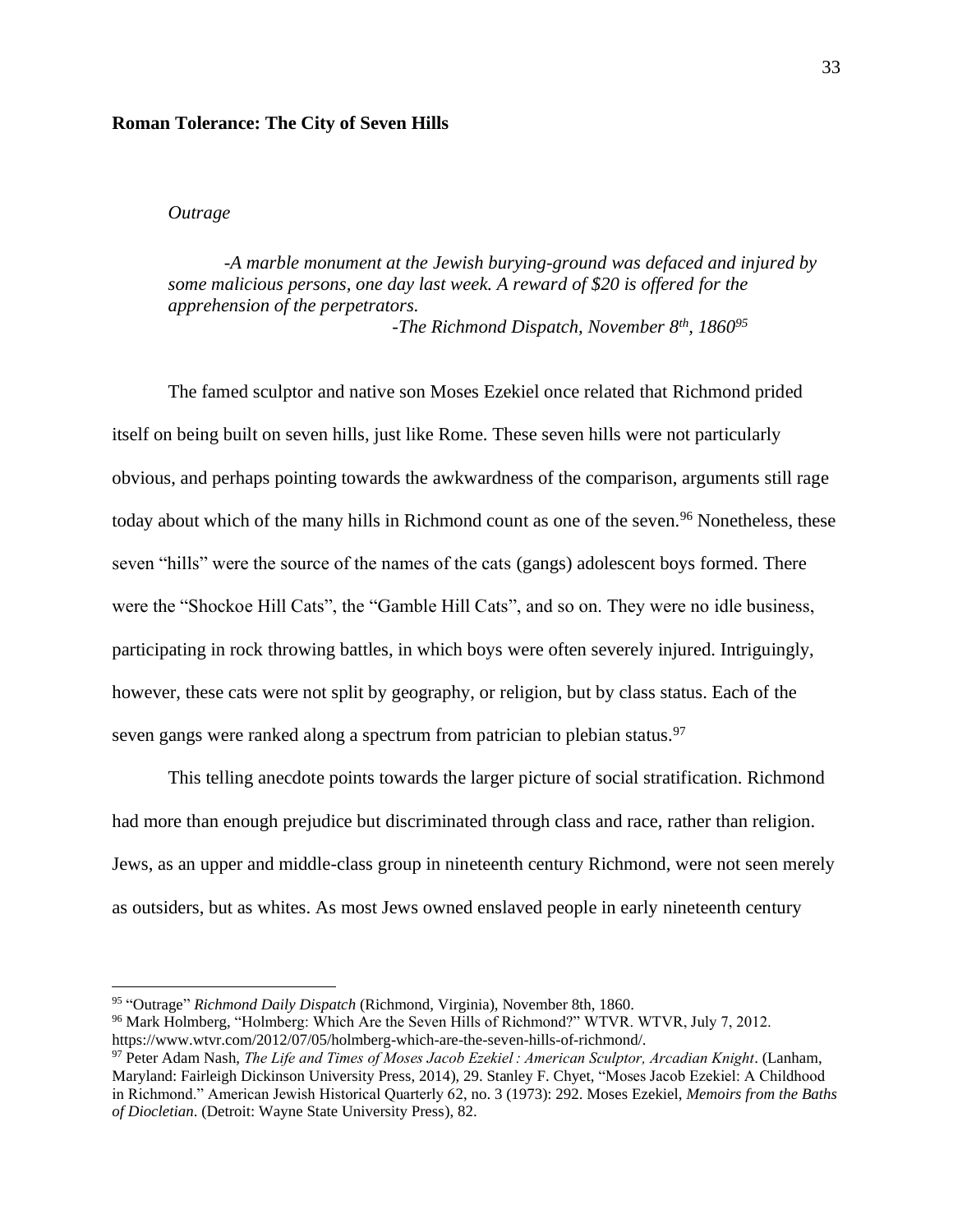Richmond, according to the 1820 Census, a sign of at least some wealth, this class status meant that, given social acceptance, most Jews were part of the upper and upper-middle class.<sup>98</sup> I.J. Benjamin confirms this sense. When traveling through Richmond at the height of the sectional crisis, he notes that "there is not a Jew there in need of any charitable assistance and most of the Jews are well-to-do."<sup>99</sup> This is of course an exaggeration. He also writes of the four Jewish charitable organizations that exist in Richmond, and contemporary synagogues records are peppered with pleas and financial grants for needy widows and the poor in general.<sup>100</sup>

One must examine daily life to determine the level of antisemitism in the South. Most people are not senators or colonels, and most people's lived experience takes place on the local level. Additionally, there are many details one can miss if one only examines life from such a broad scope as the southern half of a nation, or as Alexander Stephens put it, an area "greater than all France, Spain, Portugal, and Great Britain, including England, Ireland, and Scotland, together."<sup>101</sup>

Richmond is an interesting test case for the acceptance of Jews as part of the body politic. In some ways, Richmond follows a similar trend to other southern cities. There was a spirit of acceptance and integration during the nineteenth century, interrupted by an outburst of shortlived antisemitism during the Civil War. This spirit eventually declined through the 1890s. However, unlike Charleston and Savannah, whose population was dominated by aristocratic "old blood" Jews throughout the nineteenth century, Richmond is a less studied and more diverse case, in which a moderately sized upper-class population coexisted alongside a much larger

<sup>98</sup> Ira Rosenwaike, "The Jewish Population of the United States," pp. 164-166.

<sup>99</sup> I.J. Benjamin, *Three Years in America* (Philadelphia: Jewish Publication Society of America, 1956), 308. <sup>100</sup> Ibid, Page 8, Beth Shalome Synagogue Records. Beth Ahabah, Richmond, Virginia.

<sup>101</sup> Alexander Stephens*,* 1812-1883*. "*African Slavery, the Cornerstone of the Southern Confederacy : a Speech ... Delivered at the Atheneum", Savannah, Mach 22, 1861. This was *before* the border states joined the Confederacy, hence excluding both Confederate states such as Virginia and Southern states such as Maryland. The size of the South was around twice as large as the area Alexander Stephens referred to.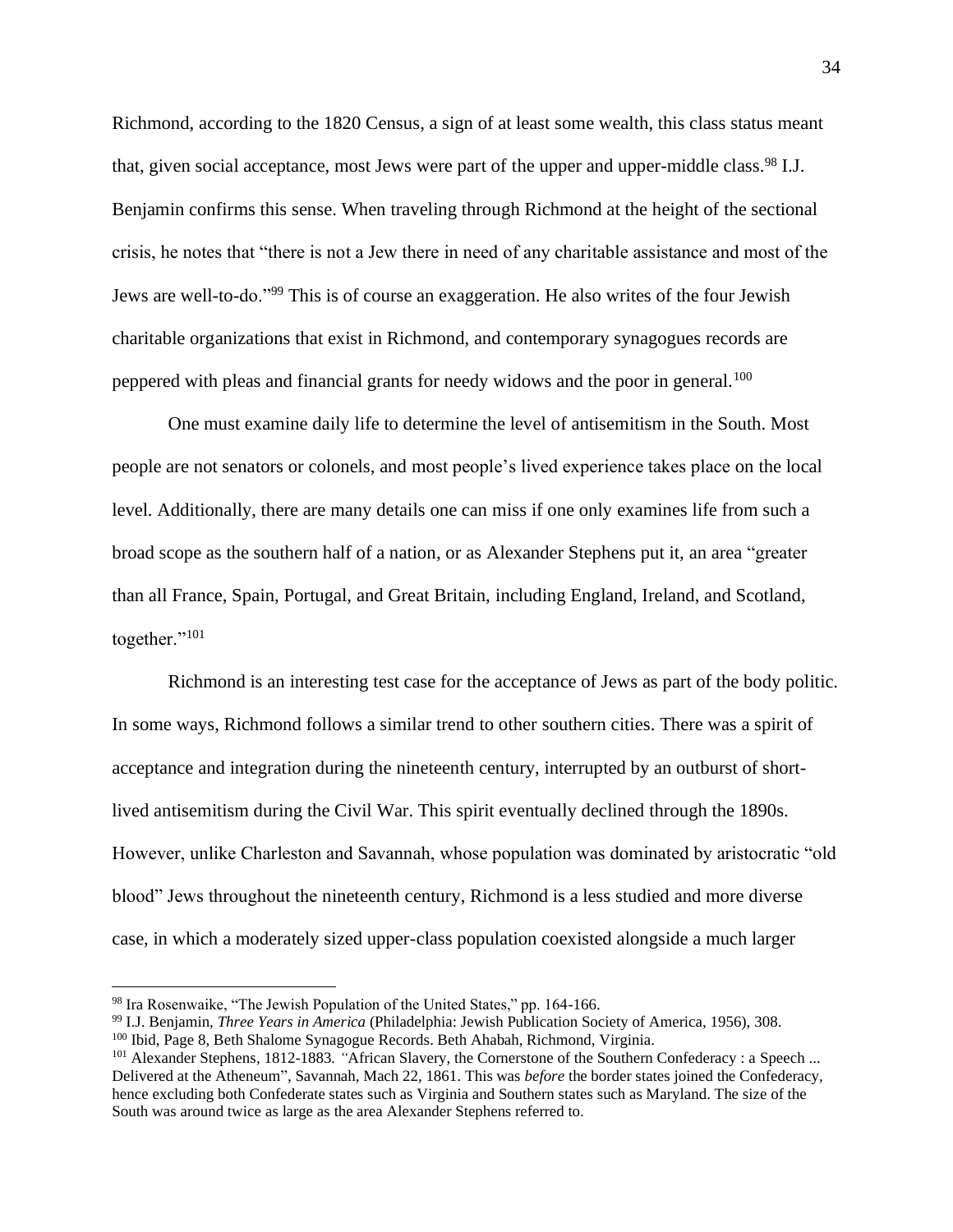contingent of Jewish immigrants.<sup>102</sup> The former group did not overshadow the newer immigrants, and slowly lost members and influence throughout the period, and their synagogue, Beth Shalome, would eventually be merged into Beth Ahabah, the German synagogue, in 1898.<sup>103</sup> As Richmond was a newer city, even much of the more established population did not claim old lineages but were themselves the assimilated descendants of merchants. While the first synagogue in Richmond, Beth Shalome, had a Portuguese rite, like other Jewish communities in the 18th century, the Jewish population was still made up of German Jewish settlers. In the words of new Richmond resident Rebecca Samuel in a 1791 letter to her parents:

You cannot imagine what kind of Jews they have here [in Virginia]. They were all German itinerants who made a living by begging in Germany. They came to America during the war, as soldiers.

She then adds:

One can make a good living here, and all live at peace. Anyone can do what he wants. There is no rabbi in all of America to excommunicate anyone. This is a blessing here; Jew and Gentile are as one. There is no galut [exile] here.<sup>104</sup>

The original Jewish residents were mostly German merchants, who maintained a

pretension to Sephardic Judaism. Nonetheless, these Jews did quite well for themselves, clearly,

as the change in the economic picture from 1790 to 1820 shows.

The ethnic character of Richmond changed, with the influx of German immigrants in the

mid-nineteenth century, however, and despite their continuity in origin, two distinct Jewish

communities formed. In 1860, a Jewish traveler reported to Isaac Leeser's newspaper *The* 

*Occident* that:

<sup>102</sup> Mark I. Greenberg, "Becoming Southern: The Jews of Savannah, Georgia, 1830–70." (*American Jewish History* 86, no. 1, 1998): 56.

<sup>103</sup> Herbert Ezekiel, *History of the Jews of Richmond*. (Richmond: Ezekiel, 1917), 256.

<sup>104</sup> Quoted in Marcus, *American Jewry, Documents, Eighteenth Century, pp.51-52.* Myron Berman, *Shabbat in Shockoe*. (Charlottesville: University Press of Virginia), 79.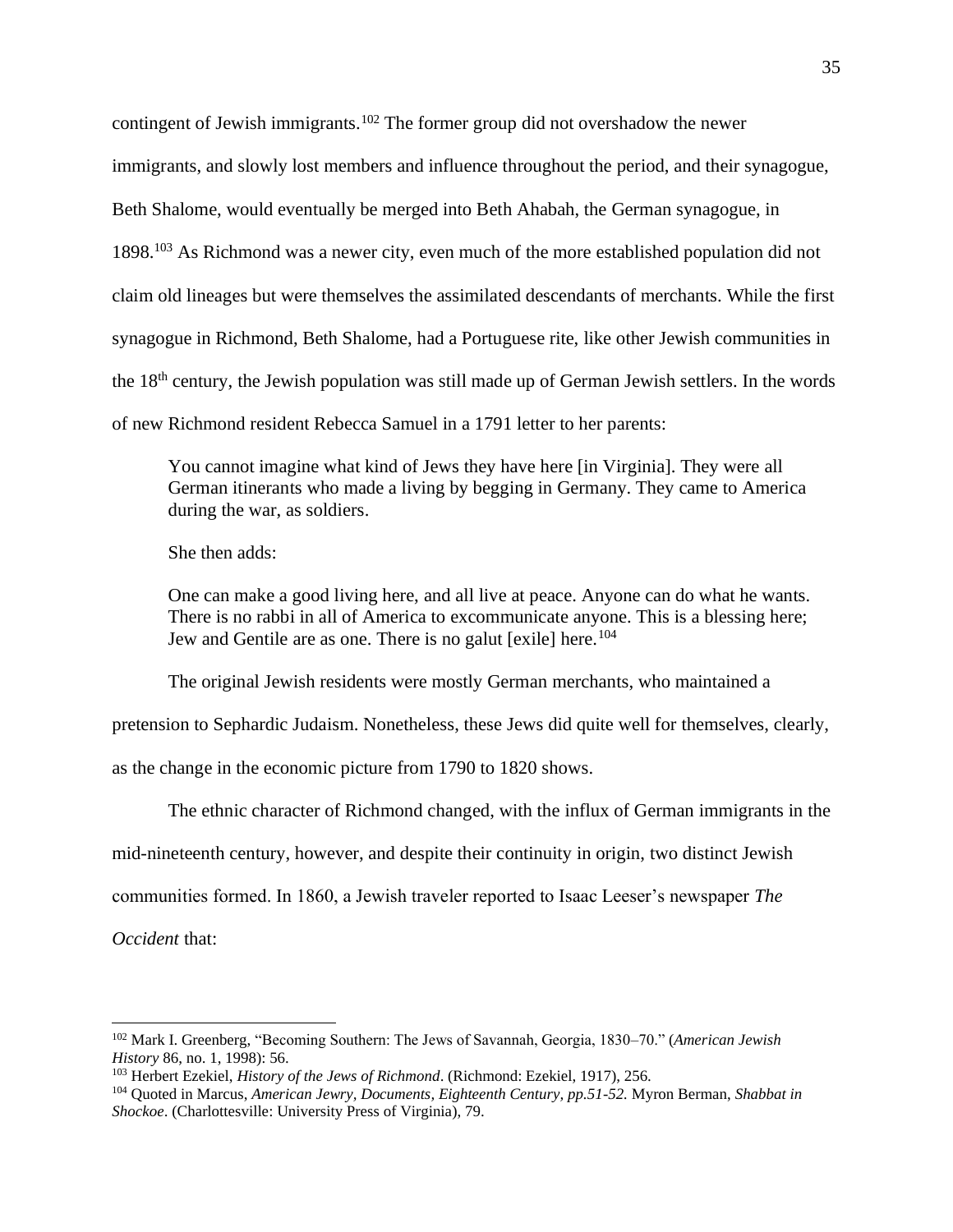Sabbath last I spent in the pleasant city of Richmond, Va., and visited the Synagogue of the Portuguese Congregation, one of the oldest in this country. The building itself, situated in what was formerly one of the most fashionable portions of town, still retains its ancient architectural features, but I am sorry to say that the attendance on Sabbath is very small indeed. This, perhaps, is owing to the fact, that the old residents have one by one passed away to their eternal abode. *The present Jewish population is mostly German*  [italics mine], and they are worshipping in a synagogue where their own Minhang has been adopted.<sup>105</sup>

There were two major Jewish communities in mid-nineteenth century Richmond, an upper class one dating back to the  $18<sup>th</sup>$  century, and a newer one formed by German immigration. There were also two other smaller Jewish synagogues with small communities formed around them during this period. The first was Keneseth Israel, a strictly Orthodox congregation formed in 1856.<sup>106</sup> The second was the Sir Moses Montefiore Congregation, being founded in 1886. This congregation was Russian, and poetically purchased its synagogue from the dying Beth Shalome.<sup>107</sup> By the end of the nineteenth century, the building that had once housed the first Jewish community, now housed its future, the Russian Jewry.

The tale of Richmond Jewry is not a united one. These distinct ethnic subgroups were not merely distinctions of convenience or synagogue memberships. They were separate communities. In fact, Jacob Mordecai, a leader of the Richmond Jewish community, noted that his children would likely marry gentiles, as they were preferable to German Jews.<sup>108</sup> When a German-Jewish immigrant attempted to court a Miss Hays, a member of one of the wealthiest and most prominent families of Beth Shalome, the Hays family made his accent the subject of ridicule, and outright rejected him.<sup>109</sup> This divide was not only shown by snobbery on the part of

<sup>&</sup>lt;sup>105</sup> "Notes by the Way-Side," Occident (Cincinnati, OH), November 1860.

<sup>106</sup> Herbert Ezekiel, *History of the Jews of Richmond*. (Richmond: Ezekiel, 1917), 275.

<sup>107</sup> Herbert Ezekiel, *History of the Jews of Richmond*. (Richmond: Ezekiel, 1917), 279.

<sup>&</sup>lt;sup>108</sup> Ellen Mordecai to Solomon Mordecai, Richmond, May 8<sup>th</sup> 1823; Jacob Mordecai Papers, William R. Perkins Library.

<sup>109</sup> Ellen Mordecai to Solomon Mordecai, Richmond, February 1st 1829; Jacob Mordecai Papers, William R. Perkins Library.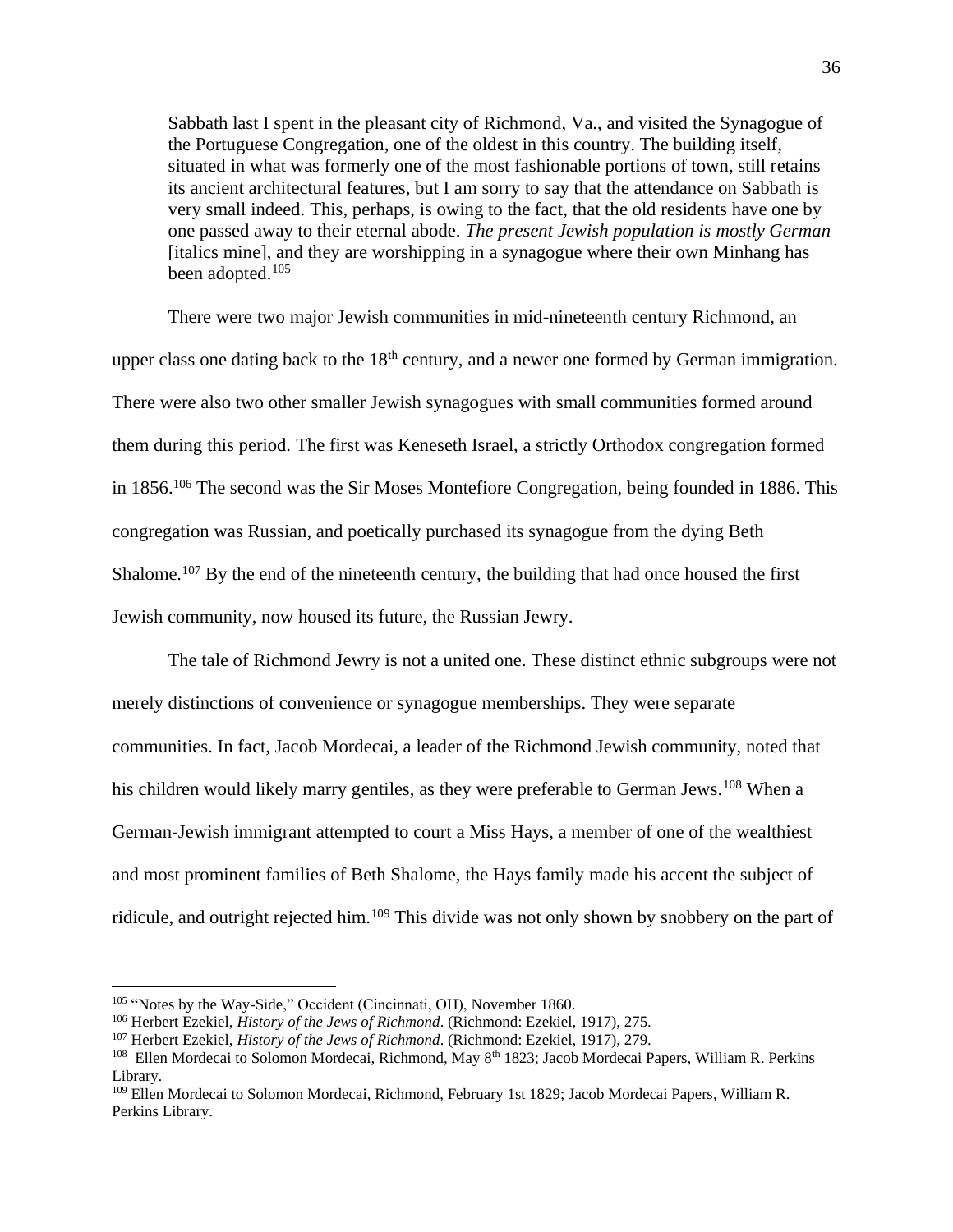the older inhabitants. After Beth Ahabah, the German congregation, split from Beth Shalome, they determined that they needed to form their own aid society. They petitioned the Virginia General Assembly and referred to themselves as "the German inhabitants of the City of Richmond, professing the Jewish faith."<sup>110</sup> This split was not merely rites based, but functionally made a difference in daily life. While the Hebrew Beneficial Society supported the needy members of the old Jewish community, the German Hebrew Society supported its own poor.<sup>111</sup> The distinction between these groups was not lost on gentiles. In one example, in 1861, the Richmond Dispatch reported that a presumed spy had attempted to insert themselves into the Confederate ranks as an officer:

He claimed to have been sent by President Davis to Gen. Floyd. As it had been recently ascertained that he was an arrant impostor, being really [an] illiterate German Jew, and as he was strongly suspected of being a spy, he was asked for his pass or commission. Having none to show, he was sent in custody to Gen. Wise 's headquarters.<sup>112</sup>

This example from Richmond was not an aberration. It was quite common to specify between different groups of Jews throughout the South. Another example from the Dispatch, was an excerpt from news in Charleston, in which the paper specified that the person in question was a German Jew.<sup>113</sup>

The general trend was to specify if the Jewish person was recently Russian, German, and to otherwise not specify. When George S. Jacobs, the "Reverend" of Beth Shalome, opened the Virginia House of Delegates in 1861 with solemn prayer (the members adjourned later that day to attend the Virginia Secession Convention), they specified he was from the "Hebrew

<sup>110</sup> German Inhabitants: Petition, Richmond, December 20, 1848, Legislative Petitions Digital Collection, Library of Virginia, Richmond, Va.

<sup>111</sup> Myron Berman, *Shabbat in Shockoe* (Charlottesville: University Press of Virginia), 59.

<sup>112</sup> "Attempted Suicide of Col. Adler." *Richmond Daily Dispatch* (Richmond, Virginia), September 10th, 1861

<sup>113</sup> *Richmond Daily Dispatch* (Richmond, Virginia), July 13th, 1861.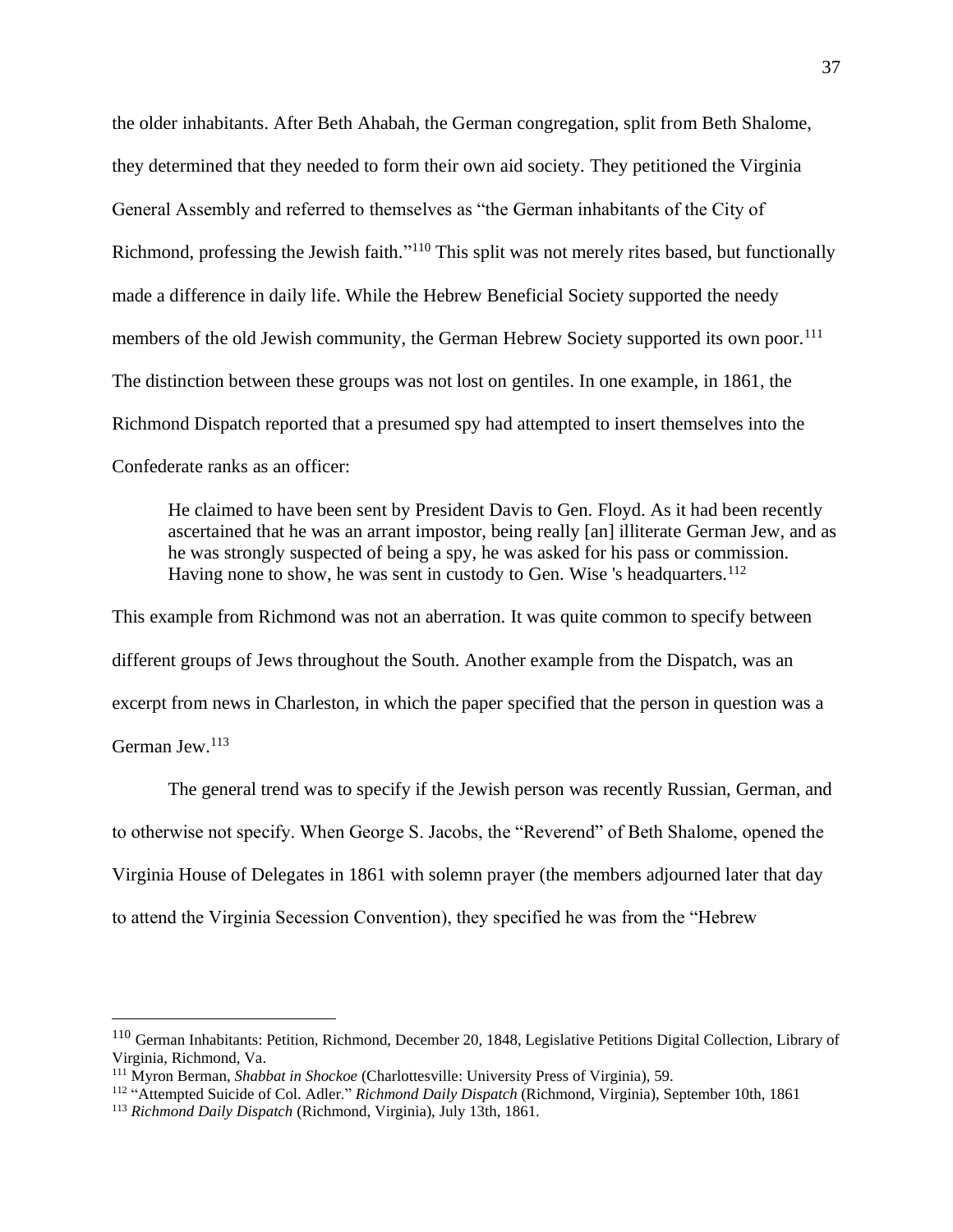Church".<sup>114</sup> Yet, when Captain Marcus was killed in dramatic fashion defending Fort Gilmer from the (much emphasized) attack of "whites and *negroes*"(italics mine), the Richmond's Dispatch's long eulogy of his actions did not fail to end with a mention of what kind of Jew officiated:

Captain Marcus was a young man, between twenty-five and thirty. He was an Israelite; and although a number of his people who were in the army were granted leave of absence to attend upon the ceremonies of the "Feast of Atonement," which is a season of release from all labor, the Feast of Tabernacles closely following, yet he asked no leave, considering that in performing his duty to his country he worshipped his God in an acceptable manner. The funeral services were performed in the German Jewish Church, Rev. Mr. Michelbacher.<sup>115</sup>

The *Dispatch's* term "German Jewish Church", the synagogue Beth Ahabah, might indicate that this differentiation between German and non-German Jew came with disdain for the former. While this was true in some cases, the synagogue construction itself was partially funded by non-Jewish donors. This was no small sum either. When the Reverend Michelbacher appealed in 1847 to "the liberality of their fellow-citizens to aid them in their present undertaking, feeling that although foreigners they are not strangers among them", Christian Richmond answered. Stunningly, while Beth Ahabah members contributed \$1,495, non-Israelites contributed \$810, *more than half of what its own members gave*. This is more than double what Israelite nonmembers gave, presumably members of the wealthier Beth Elohim.<sup>116</sup>

Nevertheless, this distinction between German immigrant and old stock Jewry still was correlated with more prejudice against the newcomers. The cemetery that suffered a potential antisemitic attack mentioned at the beginning of this chapter was shared between Beth Shalome

<sup>&</sup>lt;sup>114</sup> "House of Delegates" *Richmond Daily Dispatch* (Richmond, Virginia), February 19<sup>th</sup>, 1861.

<sup>&</sup>lt;sup>115</sup> "Captain Madison Marcus" Richmond Daily Dispatch (Richmond, Virginia), October 22<sup>nd</sup>, 1864.

<sup>116</sup> Herbert Ezekiel, *History of the Jews of Richmond* (Richmond: Ezekiel, 1917), 261.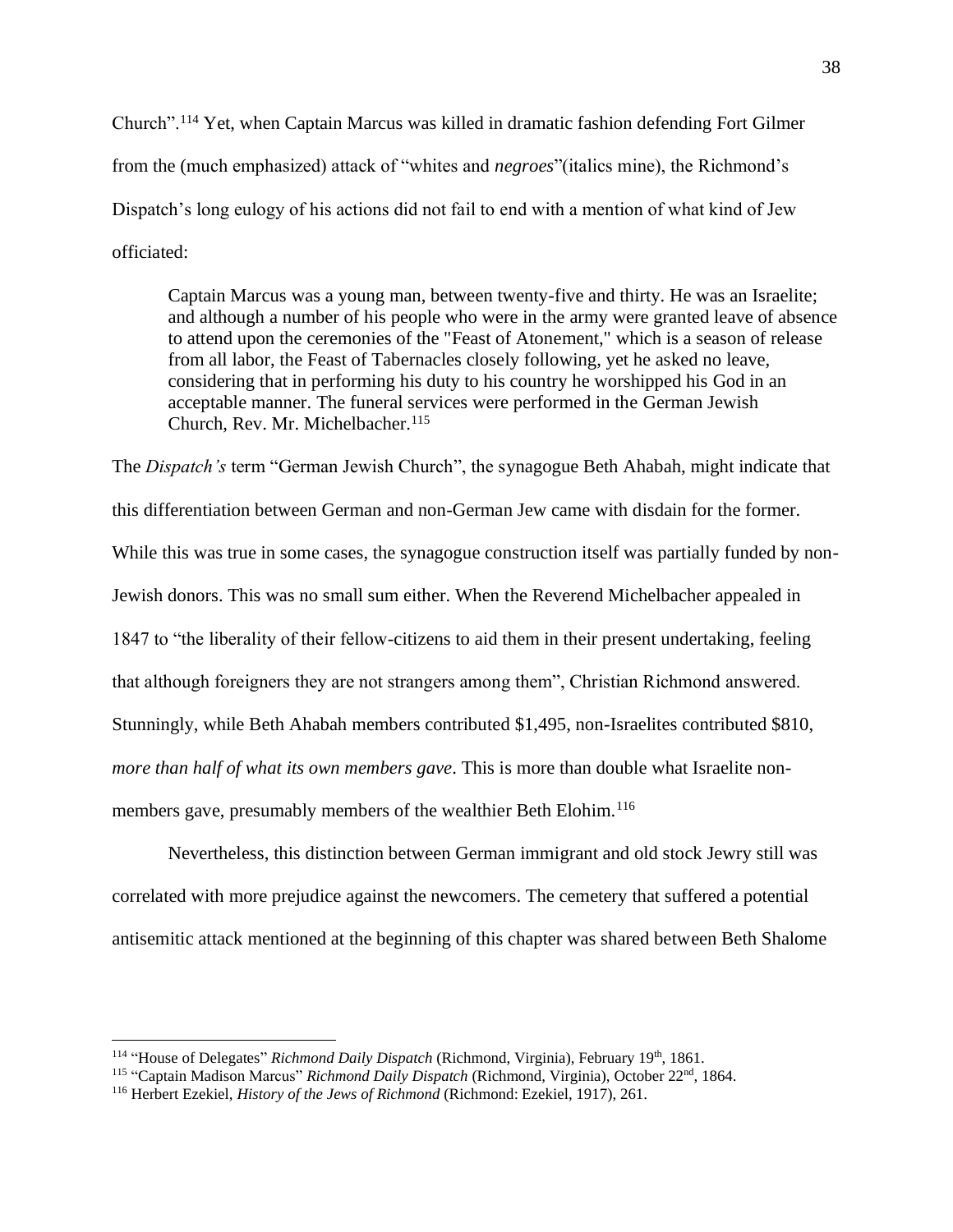and Beth Ahabah, but invariably, most antisemitism was directed towards the German population.

Disturbing public Worship.

The congregation of the German Hebrew Synagogue, on 11th street, were much annoyed while engaged in wership on Saturday last, by a gang of illbred boys, and we learn that this is not the first instance of their disreputable behavior in that locality. The authorities ought to apply the remedy for an evil of this description without delay.<sup>117</sup>

One cannot prove that these boys targeted German Jews, but antisemitic incidents seemed to have disproportionately focused on newcomers. It is not difficult to imagine how a gang of boys looking to fight "Christ-killers" might identify a group of peddlers speaking a foreign tongue as more salient than visibly indistinguishable, upper class, native English-speaking individuals. One must judge the situation of Richmond Jewry with an awareness of ethnic distinction. Undoubtedly, there was antisemitism in Richmond throughout the mid-nineteenth century. Nevertheless, when Jews were stripped of their "ethnic" character, and seen as native stock by the gentile population, the Jewish-gentile integration was even more impressive. This can be shown in a multitude of ways.

Child psychology has demonstrated the centrality of identity to inter-peer friendships. Generally, friendships and social groups fracture on relevant social divisions. In the case of many Richmond Jewry, it seems that close gentile-Jewish relationships were not just common, it was the norm.<sup>118</sup> Rachel Mordecai, born in Warrenton, North Carolina, but raised in Richmond, wrote to an English correspondent that:

<sup>117</sup> "Disturbing Public Worship" *Richmond Daily Dispatch* (Richmond, Virginia), March 17th, 1862. <sup>118</sup> Willard W. Hartup, "The Peer Context In Middle Childhood." Essay. In *Development Development During Middle Childhood: The Years from Six to Twelve*, edited by W. Andrews Collins, 240–82. Washington D.C.: National Academy Press, 1984.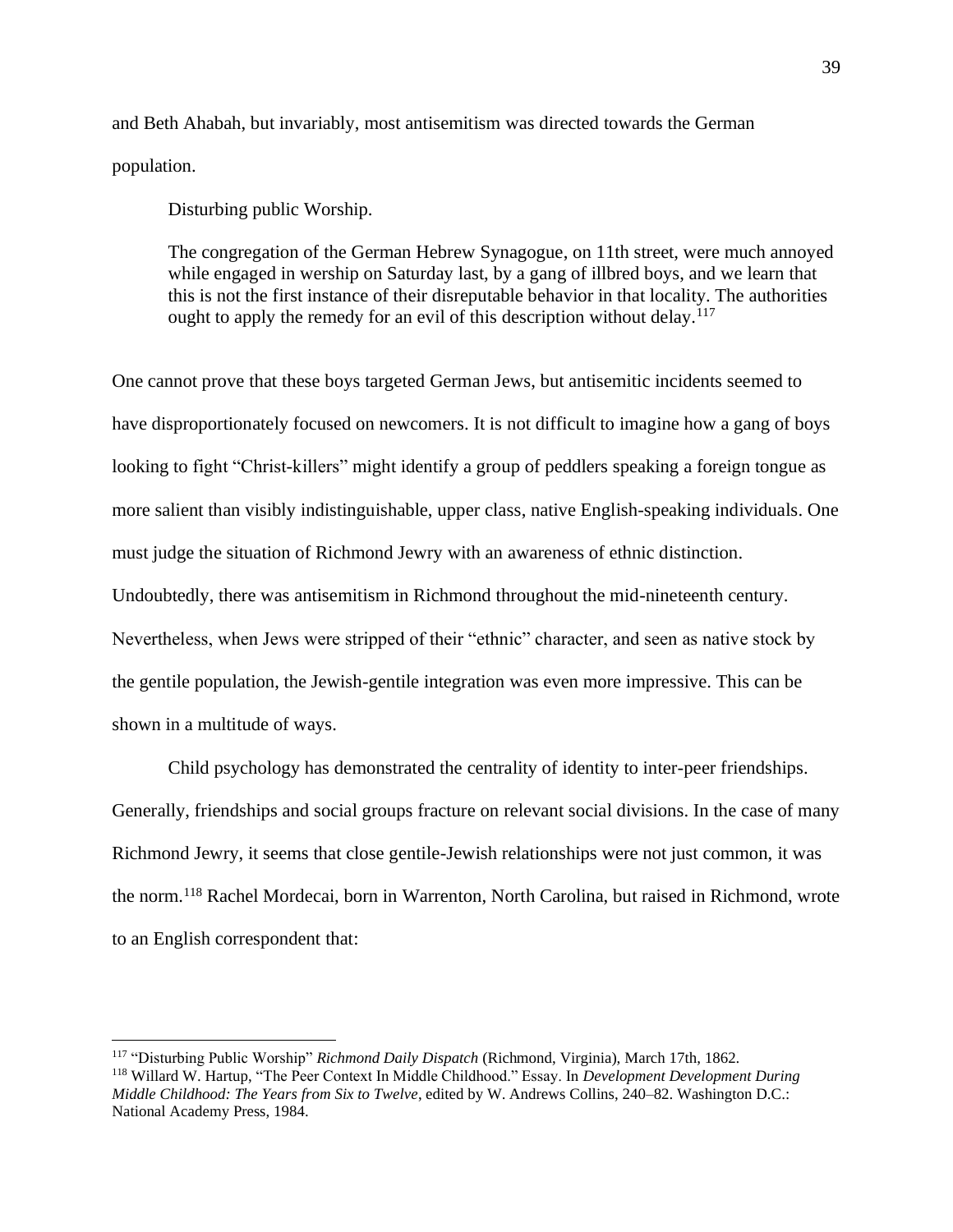in this happy country, where religious distinctions are scarcely known, where character and talents are sufficient to attain advancement, we find the Jews to form a respectable part of the community…

Residing in a small village, her father's the only family of Israelites who live in or near it; all her juvenile friendships and attachments have been formed with those of persuasions different from her own, yet each has looked upon the variations of the other, as things of course-differences which take place in every society.<sup>119</sup>

Her brother, Solomon Mordecai reported a similar story:

To the kindness of the best, most liberal-minded parents, am I indebted for the more extended views, less contracted ideas on the subject of religion, educated as I have been in their sentiments, brought up exclusively in the society of Christians, among them have my early attachments been formed and I have been taught to believe that the good man, whatever creed soever he may have been led to adopt, was an example to me, which if steadily imitated would lead to the inheritance of happiness in a future state.<sup>120</sup>

Both siblings report the ubiquity of Christian-Jewish friendship and acquaintance. Nor

were these interfaith connections limited to friendship. In the case of the Mordecai family, this spirit of interreligious mingling continued despite the patriarch Jacob's best efforts, to the point that nine of his thirteen children married gentiles, while only two married Jews. This pattern was not an aberration. Hetty and Solomon Jacobs, another Sephardic family, had four children, all of which chose gentile partners. Out of two Elcan brothers, among the first Jews who settled in Richmond, one had no children, the other married a gentile, and had no Jewish descendants. Out of Joseph Marx's ten children, only three married other Jews.<sup>121</sup> One can hardly be surprised that with this level of intermarriage, the old synagogue of Beth Elohim declined through the nineteenth century. When Abraham Cohen, the future Jewish leader of Richmond, courted his future Jewish wife, *who was then Christian*, she reported that a friend stated, "Why, Jane, you have made a grand conquest of the high-priest's son". Her laughing response, "of a Jew", was

<sup>&</sup>lt;sup>119</sup> Rachel Mordecai to Maria Edgeworth, Richmond, May 8<sup>th</sup>, 1823; Jacob Mordecai Papers, William R. Perkins Library.

<sup>&</sup>lt;sup>120</sup> Solomon Mordecai to Ellen Mordecai, Richmond, Sept 24th, 1821; Jacob Mordecai Papers, William R. Perkins Library.

<sup>121</sup> Myron Berman, *Shabbat in Shockoe* (Charlottesville: University Press of Virginia), 109-111.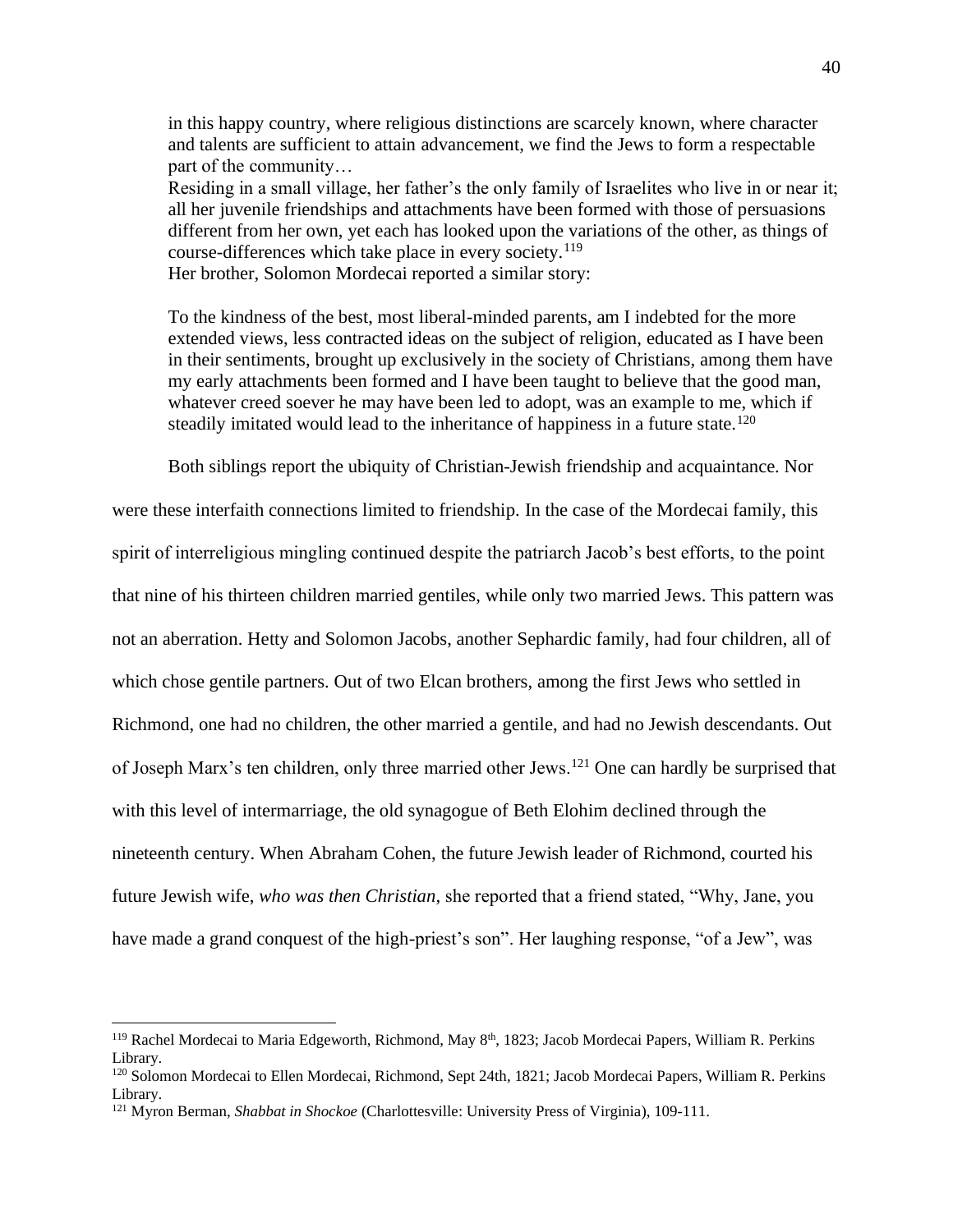met with "Jew or Turk, it matters not, provided he loves you".<sup>122</sup> At least this piece of nineteenth century Richmond, terminology aside, might well belong in *West Side Story* New York.

Intermarriage and friendship were not the only examples of social integration.

Apparently, the premier social club of Richmond was partially founded by Major Myers, a Jew,

while another one of its premier clubs, Westmoreland, had a Jewish president in the  $1880s$ .<sup>123</sup>

Beth Shalome's annual Hebrew School Fund balls proved to be quite the hit among elite society,

just as in other southern cities. In 1847, The *Richmond Daily Enquirer* reported that upon the

conclusion of the first one that:

This interesting assemblage of "Jew and Gentile" took place on Wednesday night last at the City Hotel. It was the first public entertainment of the kind that our Hebrew neighbors have held in the city… We can say that the "Hebrew School Fund Ball" was a brilliant affair, and we trust that much good may result from it.<sup>124</sup>

These balls continued for some time. Two years later, the *Richmond Republican* described the

Third Annual Hebrew School Ball as such:

Every portion of the room sparkled with flashes from the eyes of gentile and Hebrew beauties; the gay quadrille and graceful waltz kept time to the fine music of the Armory Band till 'the small hours about the twa;' everybody seemed bright and happy. The room, with its floor richly decorated by Mr. Clarke, and the corridors were ornamented with United States flags and evergreens, and the supper, artistically arranged, was worthy of the taste and skill of Mr. Boyden and the Exchange. We were happy to see the Governor and the two Speakers of the General Assembly mingling freely in the gay throng. 125

These parties were no small matter. Not only were they valuable for networking, but they served

the all-important task of fundraising. It was not only Beth Shalome that employed them. By the

1880s, the Germans had mostly integrated, and the eastern European Jews were the foreign

<sup>122</sup> S Jane Cohen-Picken, *Henry Luria; or, the Little Jewish Convert; Being Contained in the Memoir of Mrs. S.J. Cohen, Relict of Dr. A.H. Cohen, Late Rabbi of the Synagogue in Richmond, VA*. (New York: Miller), 50. <sup>123</sup> John A. Cutchins, *Memories of Old Richmond (1881-1944)*, 155, 158, 167.

<sup>&</sup>lt;sup>124</sup> "The Hebrew School Fund Ball" *Richmond Daily Enquirer* (Richmond, Virginia) February 15<sup>th</sup>, 1847.

<sup>125</sup> "Third Annual Hebrew School Fund Ball at Richmond, Va," Occident (Cincinnati, OH), April 1849.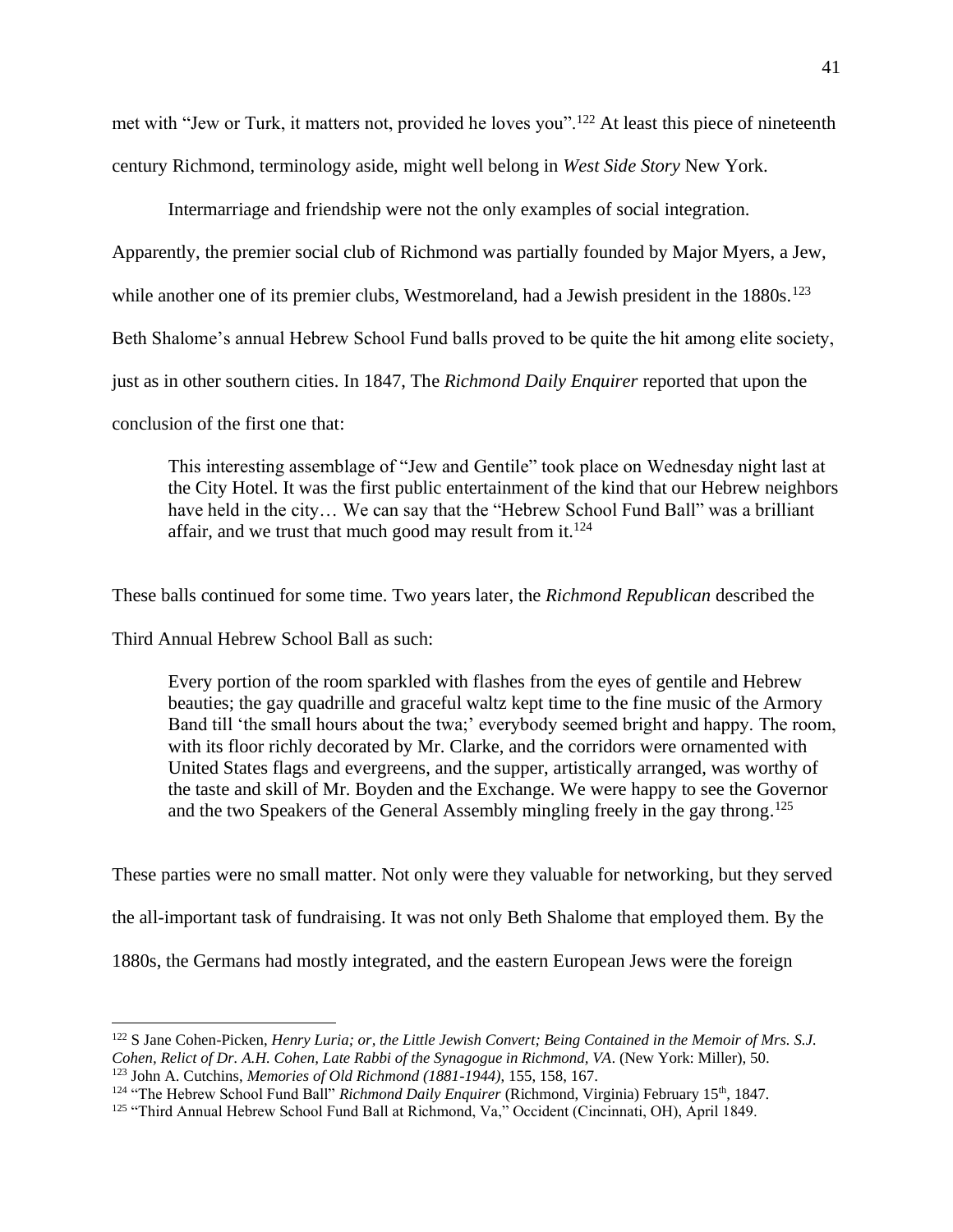element. German Jews successfully hosted their own balls. The *Richmond Times* described the balls of the Ladies Hebrew Benevolent Society, a German-Jewish charity organization, as having the same prestige as the "colonial Ball and that of Lee's inauguration." 126

The Richmond Jewry also did not lack institutional standing. Samuel Marx became President of the Bank of Virginia and Director of the James River and Kanawha Canal. Moses Myers established an international shipping firm, while a relation, Samuel Myers, made a fortune off tobacco, while an unrelated Judah Myers helped found the Franklin Savings Institute.<sup>127</sup> Another Jewish resident of Richmond, Gustavus Myers, was one of the most prominent personages of his day. The at times President of the Richmond City Council, member of the Virginia House of Delegates, director of the Richmond Publishing Company, the R. F & P. Railroad and the Mutual Assurance Society of Virginia, and knew and corresponded with many personages, such as Jefferson Davis, Abraham Lincoln and John Marshall.<sup>128</sup> A Jewish Richmonder, Solomon Jacobs, was the acting mayor of the city for some time.<sup>129</sup> For a Jew to be able to lead the city itself speaks to far more general acceptance than even the term "toleration" indicates. In the 1880s, William Lovenstein, was not only was elected to the Virginia state senate for three decades, but he also became the president pro tempore. He was known for being interested in the welfare of the black community, a reputation that apparently did not trigger antisemitism.<sup>130</sup>

True acceptance requires the majority's acknowledgement of difference. One cannot regard a minority as fully welcomed without the majority accepting that there *are* differences

<sup>&</sup>lt;sup>126</sup> "LHBA Ball," Richmond Times (Richmond, VA), February 16<sup>th</sup>, 1887.

<sup>127</sup> Myron Berman, *Shabbat in Shockoe* (Charlottesville: University Press of Virginia), 127.

<sup>128</sup> Myron Berman, *Shabbat in Shockoe* (Charlottesville: University Press of Virginia), 127.

<sup>129</sup> Herbert Ezekiel, *History of the Jews of Richmond* (Richmond: Ezekiel, 1917), 85.

<sup>130</sup> *Richmond Daily Dispatch* (Richmond, Virginia), May 24th, 1887.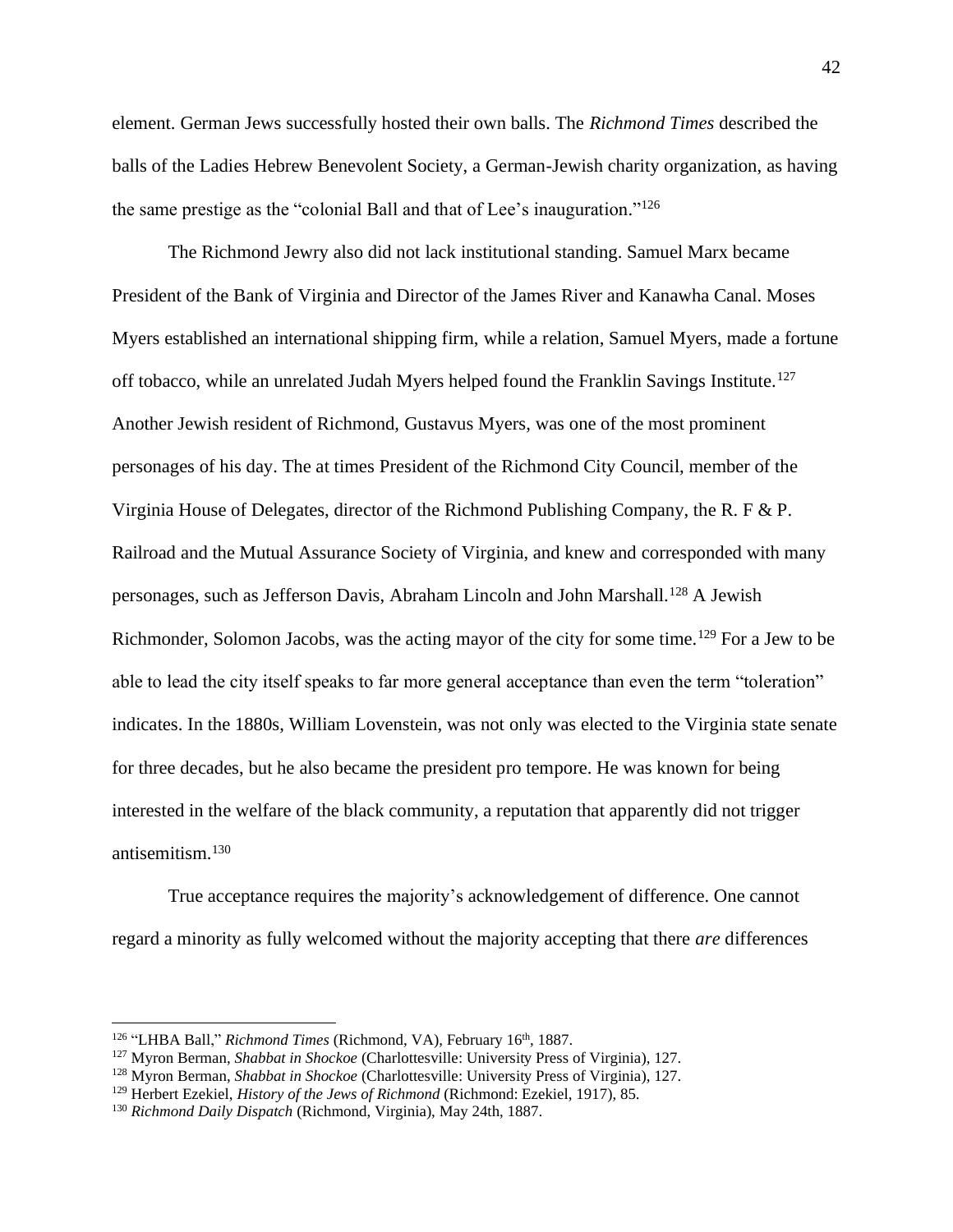between the two groups. If Jews were integrated, only be silenced, and converted, one would be justified in questioning Richmond's lack of antisemitism. However, Richmond Jewry was politically active *as* Jews. In 1850, this passage was published in the Occident, the premier American-Jewish newspaper. This paragraph is quoted in full:

We love this old commonwealth; it is the home of generous feelings, and the seat of true liberty of conscience; this has been frequently proved, especially by the late act to repeal all punishments for not observing Sunday on the part of those who keep the seventh day Sabbath; for though at one time misled to enact an exceptional law, that State repealed it as soon as the injustice was made manifest; and next to not committing an error, it is to acknowledge the wrong and amend it; in truth, it is more generous to do so, especially in public bodies, who are often swayed by contrary notions to those of abstract justice. When the convention to amend the State Constitution, met in 1829 or '30, under the Presidency of Mr. Monroe, once President of the United States, the clergy of various Christian denominations were invited to open the daily sittings with prayer. This act of exclusion roused the zeal of the Reverend Abraham Hyam Cohen, then the minister of the Jewish Congregation, and he succeeded in having the rights of the Jews respected. We now see the fruits of this well-directed remonstrance. The offence is not repeated again, and we see that the Rev. Mr. Eckman, the newly arrived minister of the Portuguese Synagogue, has been invited to open the meeting of the House of Delegates.<sup>131</sup>

The latter part of the passage outlines how Abraham Cohen (whose wife converted to Judaism, to the indignation of few.<sup>132</sup>) protested to James Monroe on the lack of Jewish invitation to the State Constitution. Not only were they then included, but Jews were afterwards regularly included to open legislative sessions, as the example of Reverend Eckman or Reverend Michelbacher demonstrates.

The former, however, relates to the central battle for Jewish freedom in Richmond in the mid-nineteenth century. The Sabbath controversy began in 1817, when the City Hall considered a petition to enforce a Sunday ban on business. While this move was dismissed for several decades, in 1845, the city government finally gave in to pressure and enacted the ordinance, fining any who conducted business on Sunday, which naturally impacted the Saturday Sabbath

<sup>131</sup> "Virginia," Occident (Cincinnati, OH), March 1850.

<sup>132</sup> Herbert Ezekiel, *History of the Jews of Richmond* (Richmond: Ezekiel, 1917), 219.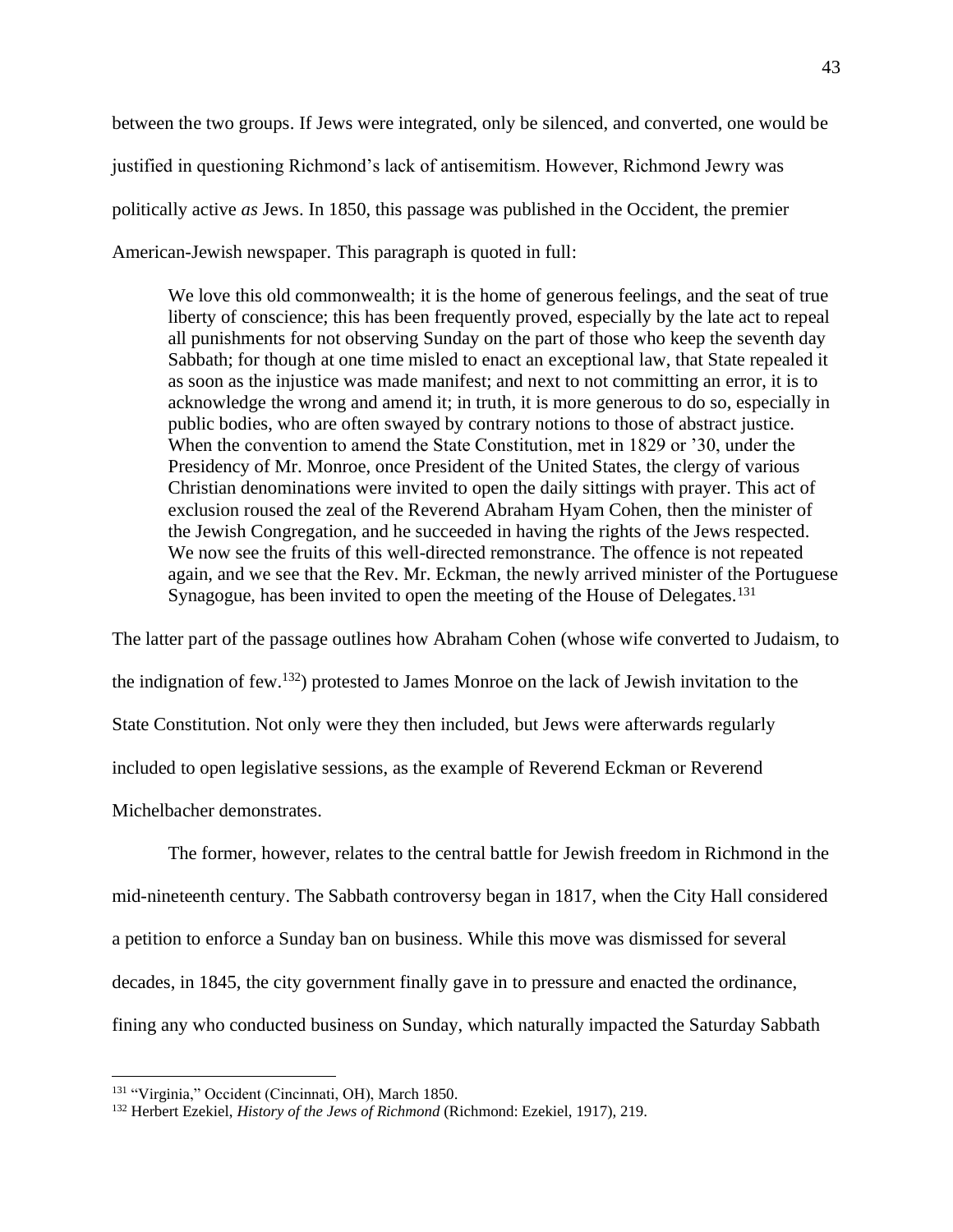observing Jews. This act met with the furor of the Jewish and not an insubstantial part of the Christian population for its religious overtones. The Jewish community led by Abram Levy, with the probable help of Joseph Mayo, a city council member, expert legal mind, and attorney for the city, crafted a long petition to the city, pointing out that this ordinance was patently unfair and discriminatory. They also set a petition to the State of Virginia, boldly outlining the illegality of a Sabbath enforcing law. The city of Richmond backed down, and quietly abandoned its policy of enforcing the Sabbath. Virginia enacted a new law code, with a new Sabbath law and religious exemption.<sup>133</sup>

This was not the only example of Richmond Jewry proving that they would not be quiet. When native Virginian and US President John Tyler referenced America as a Christian nation during a proclamation, Jacob Ezekiel was quick to send a letter correcting his usage. President Tyler apologized in a personal reply, extolling the Jewish people, stating he had not meant to exclude his fellow-citizens".<sup>134</sup> Jews led protests in Richmond time and time again during the nineteenth century, over the discriminatory treaty with Switzerland, the Damascus Case, and the Montrara Case.<sup>135</sup> Richmond Jews were out on the streets, claiming not only their rights, but were secure enough in their position that demanding that the American government intervene to protect foreign Jewish rights would not be immediately met with a backlash of "dual loyalty" accusations.

These protests were often regarded sympathetically by the gentile population. In 1867, the rapidly increasing antisemitism of the northeast resulted in several insurance companies

<sup>133</sup>Herbert Ezekiel, *History of the Jews of Richmond* (Richmond: Ezekiel, 1917), 104, 116. Ask for the remission of fines imposed on them as Jews for violating the Sabbath: Petition, Richmond, February 20, 1846, Legislative Petitions Digital Collection, Library of Virginia, Richmond, Va.

<sup>134</sup> American Jewish History Society, No. 9, p. 162.

<sup>135</sup> Myron Berman, *Shabbat in Shockoe* (Charlottesville: University Press of Virginia), 149, 155.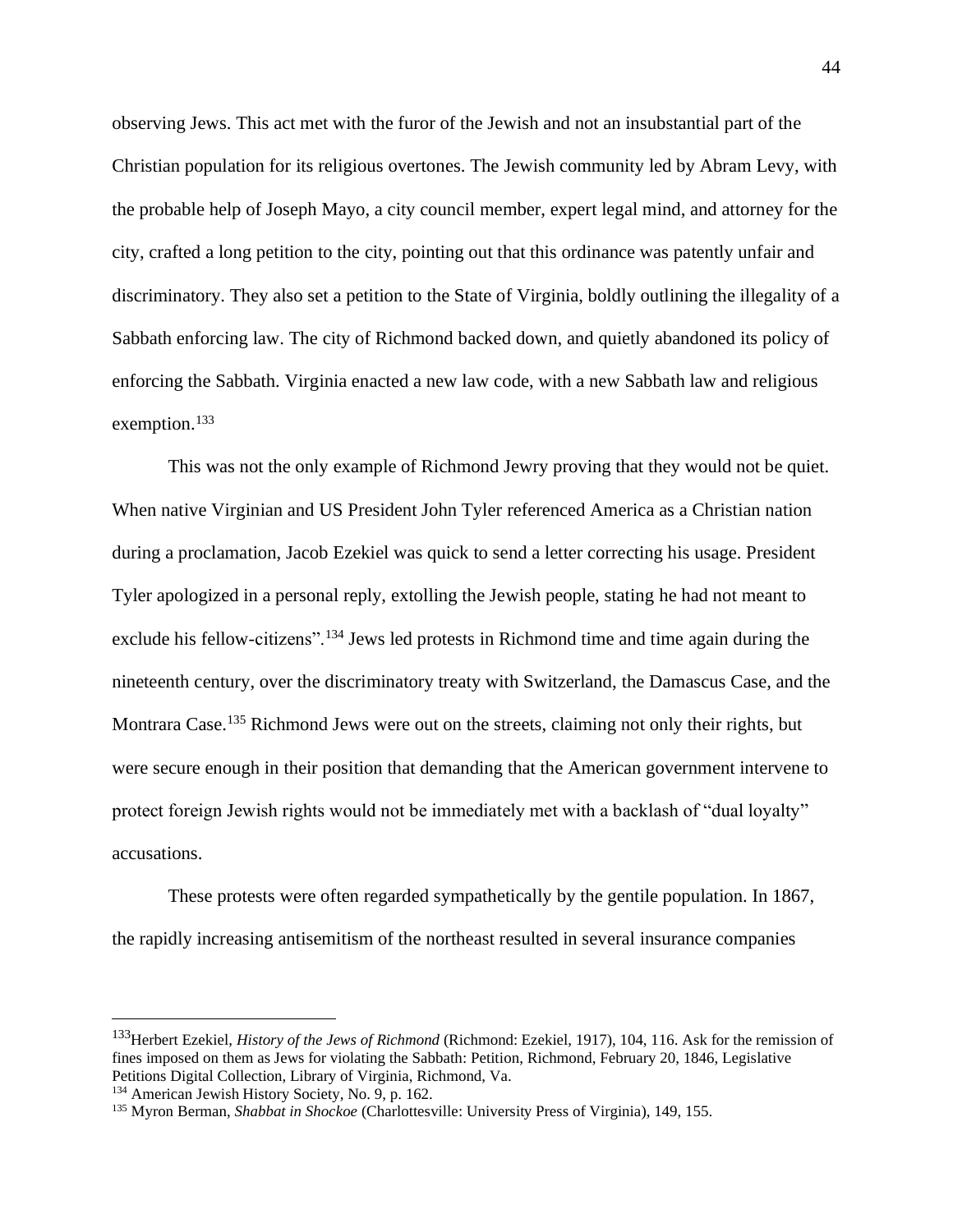declaring that they would no longer insure "Jew risks". Beth Ahabah and Beth Shalome cooperated to organize a protest meeting. The *Dispatch* proclaimed:

"Insurance companies who have thus heedlessly given this insult have done that for which they should make the most ample reparation; or the outraged community is entirely justifiable in making them feel the consequences through the severe retaliation it is in the power of the injured to bring to bear upon them. A people so largely engaged in commerce, and possessed of so great a part of the wealth of the country, certainly have power enough to make themselves respected; and it is an honor to them that they are as sensitive about all matters relating to their faith, and as prompt to defend it as any other in the world. Citizens are generally invited to attend the meeting."<sup>136</sup>

This meeting was packed, filled with personages such as a former mayor, many gentiles, and practically every prominent Richmond Jew.<sup>137</sup> The Jews may have been well integrated, but they were not quiet. They loudly claimed their rights as American citizens, and fought discrimination, both at home and abroad.

Unfortunately, these times of acceptance were not to last. Richmond was not an exceptional city. It followed the national norm. Slurs against Jews became increasingly frequent through the 1890s.<sup>138</sup> Rebekah Bettelheim Kohut compared her times to the friendship between her father, the rabbi of Beth Ahabah, and James Gibbons, a future Catholic cardinal, in the 1870s, and bemoaned the "hardening of religious lines."<sup>139</sup> In one striking instance in 1893, a woman who sold dresses to Jewish ladies was thrown out of her apartment by her landlord, as he did not want "Jew women". He apparently stated that "Jews and niggers" were always giving him trouble, and that there was only one decent Jew in town.<sup>140</sup> For a time, however, Richmond was a spot of tolerance in world of antisemitism, a city in the seemingly unlikely South where true interreligious cooperation and integration was possible between gentile and Jew. The

<sup>136</sup> *Richmond Daily Dispatch* (Richmond, Virginia), March 27th, 1867.

<sup>137</sup> R*ichmond Daily Dispatch* (Richmond, Virginia), March 28th, 1867.

<sup>138</sup> R*ichmond Daily Dispatch* (Richmond, Virginia), September 19th, 1891.

<sup>139</sup> Rebekah Kohut, *My Portion* (New York: A. & C. Boni, 1925), 16.

<sup>&</sup>lt;sup>140</sup> "More Intolerance". *The Jewish South* (Richmond, Virginia), September 9<sup>th</sup>, 1893.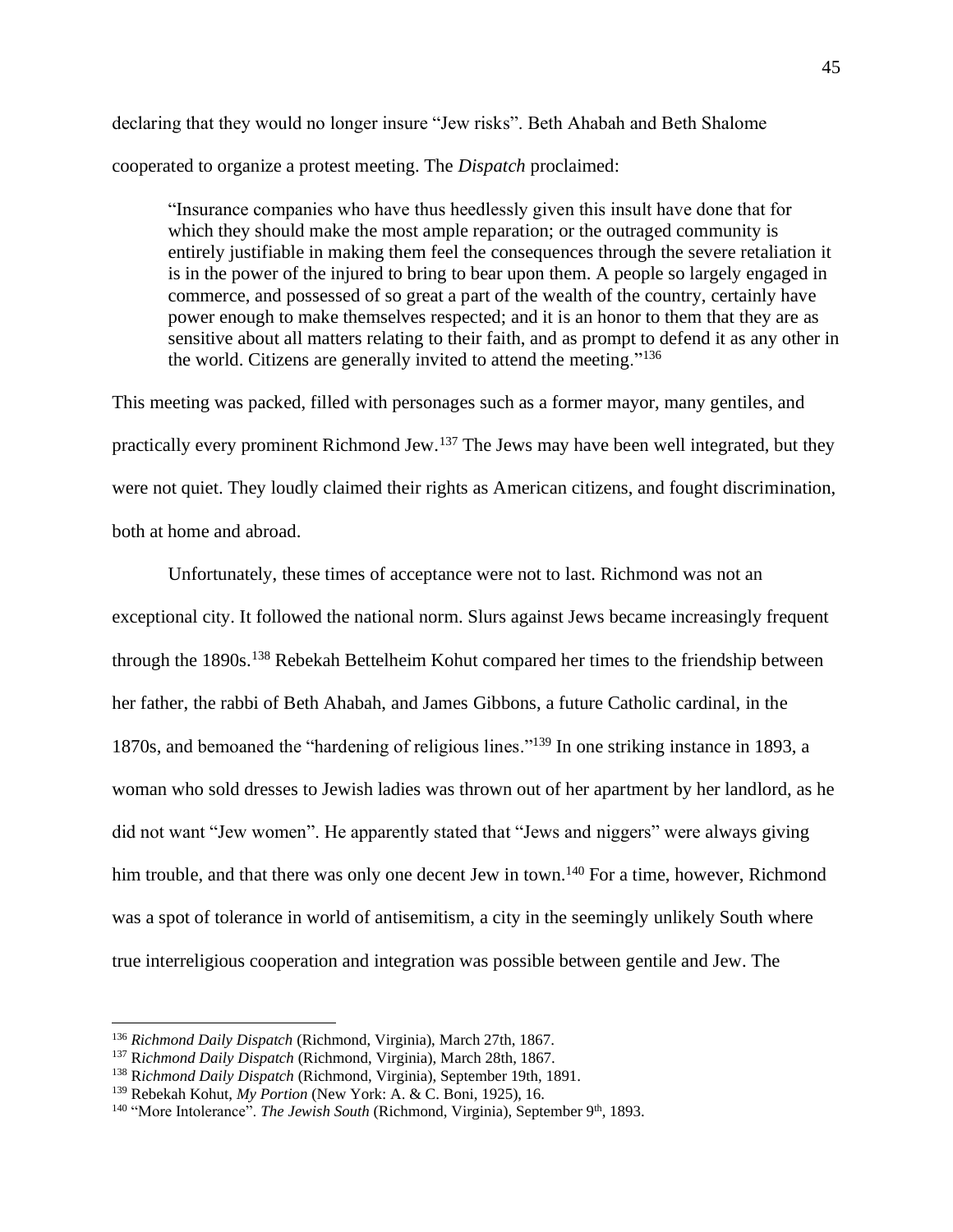nineteenth century was a period of acceptance for Jews, where the city saw them as whites, and accorded them full status as equal citizens.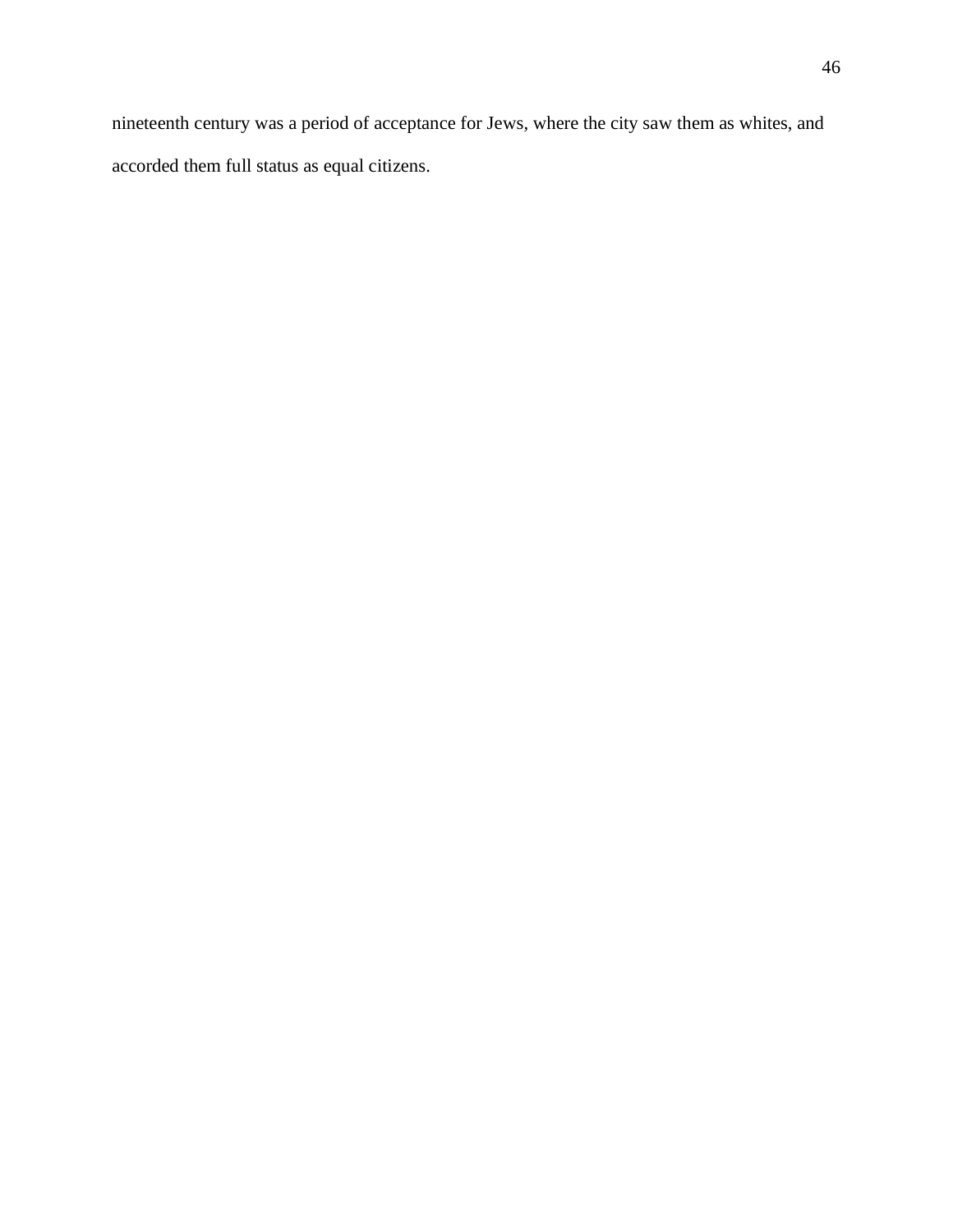## **Explaining Tolerance: Antisemitism, Race, and Immigration**

[speaking of the Romani] *Unlike the Jews, they have never taken part in the march of civilization, but have everywhere kept themselves isolated, and their blood almost pure. Like the Hindoos, (of which they are a tribe), they have much smaller heads than the Hebrews, and other White Races, and their lives and characters have been the result of an inferior organization, which they received from the almighty. Intellectual activity and progression belong to the very nature of the Jewish race; intellectual quietude and dislike belong to the Hindoo races.*

> -Josiah Nott's Essay on the Natural History of Mankind, Delivered Before the Southern Rights Association, 1850<sup>141</sup>

When Josiah Nott, a South Carolinian scientist, and one of the leading early proponents of polygenism, that each race sprung from a different ancestor, welcomed Jews into the "Great Caucasian Family", in one of his many works, this was no small time crank proclaiming his pet theories.<sup>142</sup> Josiah Nott was one of the leading figures of  $19<sup>th</sup>$  century race science, and one of the first to put polygenism, the notion that each race was created separately, in contradiction to the Biblical account, into the mainstream. His speech above, purporting to scientifically justify slavery, to the Southern Rights Association, who were then formulating terms of possible secession (before the Compromise of 1850 narrowly averted that possibility for a decade) was no small thing either. He was chosen to give the lecture to the Association before they discussed how to prevent California's admission as a free state. This long essay mentions Jews many times, referring to their venerable ancestry and purity of blood, and yet, alongside reams of virulent

<sup>&</sup>lt;sup>141</sup> Josiah C. Nott, An Essay on the Natural History of Mankind, Viewed in Connection with Negro Slavery: Delivered to the Southern Rights Association, 14th December 1850 (Mobile: 1851).

<sup>142</sup> Eric L. Goldstein, *The Price of Whiteness: Jews, Race, and American Identity* (New Jersey: Princeton University Press, 2006), 18.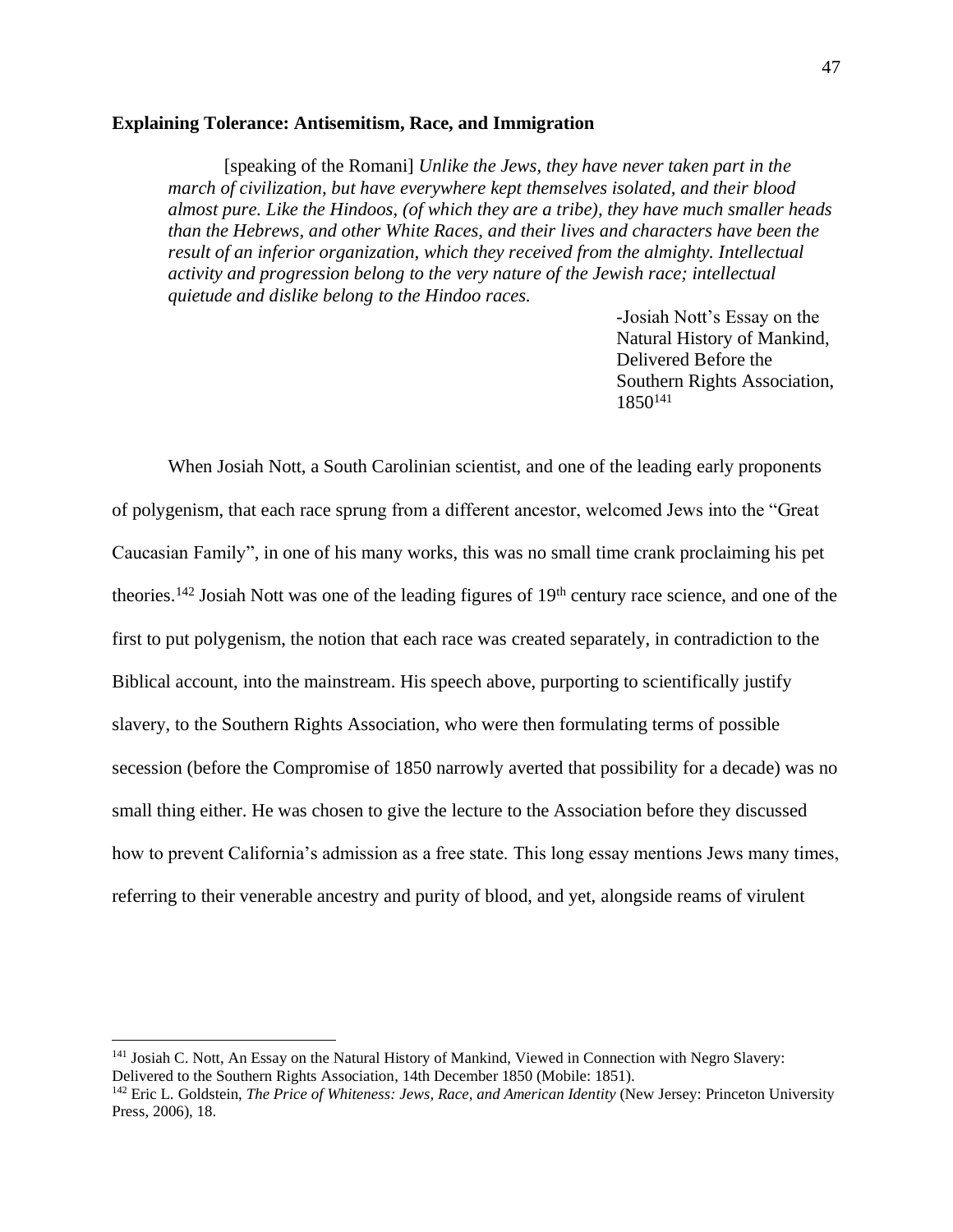racism and claims of innate inferiority attaching themselves to all sorts of ethnicities, nowhere is there any sense of anti-Jewish bigotry.<sup>143</sup> He was a man of his times.

In the nineteenth century South, there was even an occasional notion that Jews were "hyper-whites", that is to say, somehow more emblematic of "white virtues" than gentiles. This view coexisted with antisemitism and the most common view, that Jews were merely "normal" Caucasians. This tendency is also noted by Eric Goldstein, in his book, *The Price of Whiteness*, in which he states that it was common to view Jewish survival as exemplifying the Caucasian ability to persist through adversity, rather than a distinguishing feature of Jews *from*  whiteness.<sup>144</sup> It was not unheard of to give Jews a status that placed them not merely with, but above, other whites. In 1874, a Doctor Madison Marsh from Port Hudson, Louisiana, published an article purporting to demonstrate that Jews had a longer lifespan, and lower rates of disease, especially tuberculosis, compared to Christians. Marsh remarks upon the "high average physique of the Jew, which is not less remarkable than the high average of his intellectual gifts". He then enumerates the various historical persecutions that Jews have gone through, which he states should have enfeebled or extinguished the Jewish people, and expounds that:

"How different is the result? After only about fifty years of political, social, mental, and religious emancipation, they have achieved an enviable prominence in science, literature, finance, political distinction, and governmental position, in all civilized countries. Thus, proving themselves of the purest, finest, and most perfect type of the Caucasian race. With a more perfect physical organization than any other people; fortified against, unsusceptible, and almost invulnerable to the most fatal disease, and I might say to a certain extent all disease, the Jew has come out of *The Wilderness*, like a pure diamond, untarnished by age, unscathed by wear, undimmed by time, presenting a problem for the study of the moralist, philosopher, and scientist, and a special lesson to the physician, of the grand results of wise and long continued dietetic regimen, especially

<sup>&</sup>lt;sup>143</sup> Robert A Smith, "Types of mankind: polygenism and scientific racism in the nineteenth century United States scientific community." (2014). *Electronic Theses & Dissertations*, 80, 123.

<sup>144</sup> Eric L. Goldstein, *The Price of Whiteness: Jews, Race, and American Identity* (New Jersey: Princeton University Press, 2006), 18.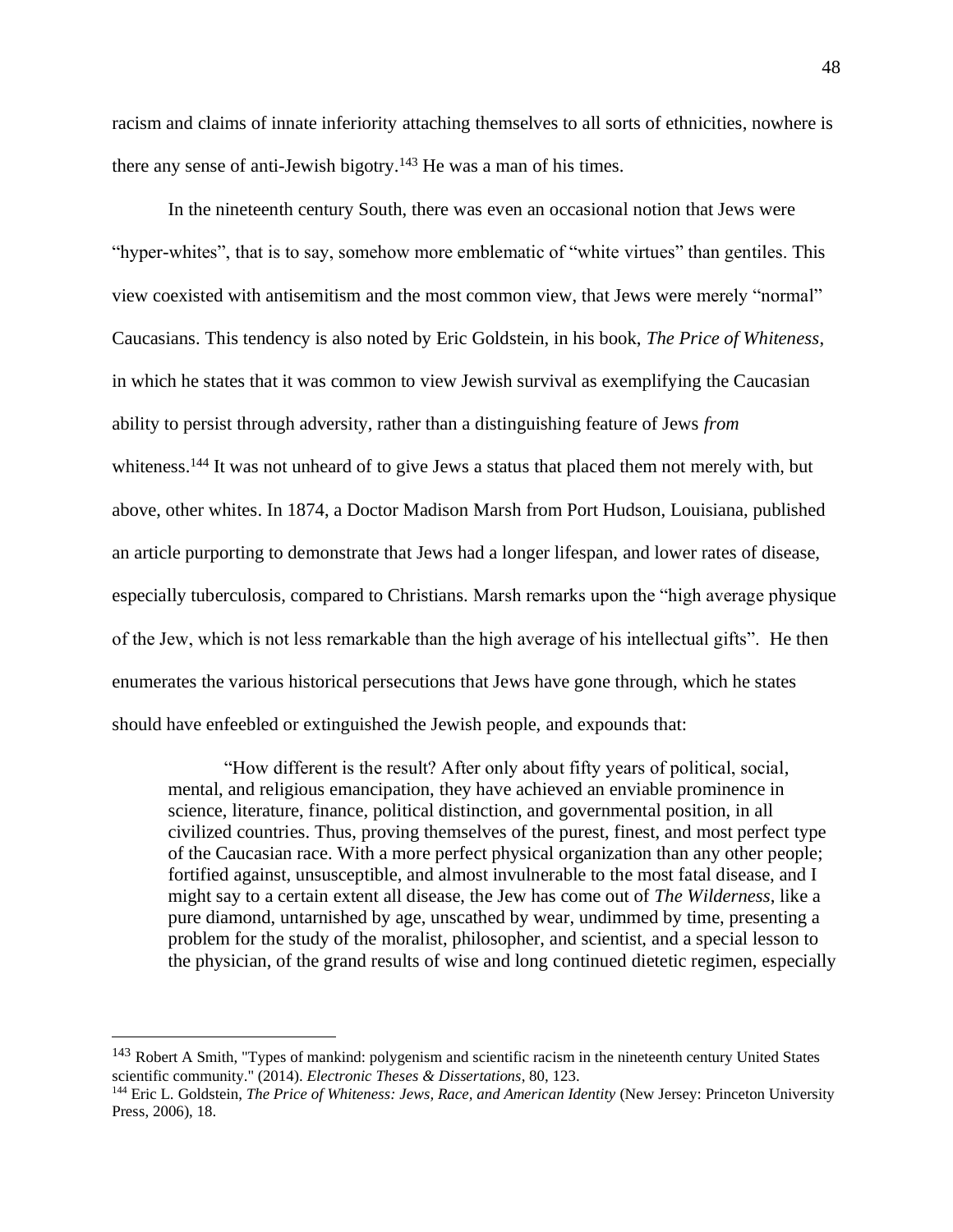the rigid abstinence from hog meat, with its measles, trichina, cholera, and many other disgusting diseases".<sup>145</sup>

The esteemed medical journal, *Medical and Surgical Reporter*, saw fit to publish an argument that claimed that Jews were the "purest, finest, and most perfect type of the Caucasian race". This article sparked a backlash from at least one individual, a *Jewish* physician from Cincinnati. Ephraim M. Epstein, and "two Jewish gentlemen, of superior education and impartiality of mind" who happened to be present in his office, strongly disagreed with Marsh's claims. In fact, he states that Jews have a normal longevity and rates of disease, both venereal and respiratory, and that all three of them had many anecdotes of such things. Confusingly, he then attributes the advantages and reality of Jewish health to the lack of intermixing with gentiles, despite his denial of health differences.<sup>146</sup> Marsh responded to this challenge in an extensive article that reiterated numerous statistics, dissected his opponent's contradictions, and wrote finally, "and thus he abandons every point, and comes round, step by step, to my position, that 'they have proved themselves of the purest and finest type of the Caucasian race'…"<sup>147</sup> In other words, Marsh's statement that the Jews were the finest type of Caucasian, was no off-hand literary flourish in one article, but a summary of his *actual position*. Marsh, a Louisianian gentile, claimed that out of all the groups of white folks, Jews were the "highest".

Madison Marsh was not an isolated figure in granting the Jews a special biological status. John S. Billings, the President of the American Library Association, the main planner of the John Hopkins University Hospital, and Washington D.C. resident, issued a special report in the *North* 

<sup>145</sup> Madison Marsh, "Jews and Christians," *Medical and Surgical Reporter* 30 (1874): 343-44

<sup>146</sup> Ephraim Epstein, "Have the Jews any Immunity from Certain Diseases?" *Medical and Surgical Reporter* 30 (1874): 440-441.

<sup>147</sup> Madison Marsh, " Have the Jews any Immunity from Certain Diseases?" *Medical and Surgical Reporter* 31 (1875): 133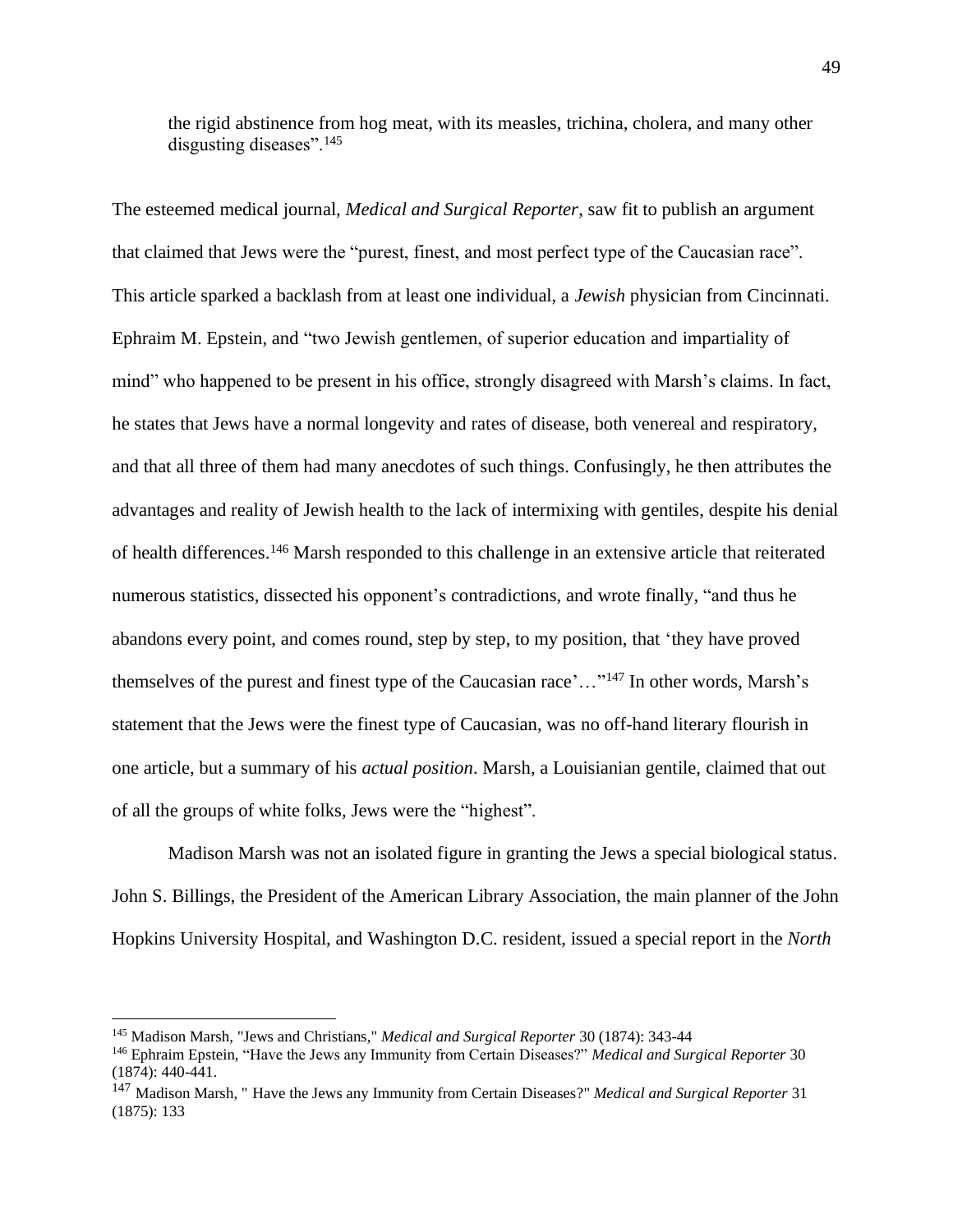*American Review* in 1891. He obtained permission from the census authorities to send out a special questionnaire to Jewish families, to determine their longevity and health. He found that Jews suffered much less from tuberculosis, and had a significantly higher life expectancy, and lower rate of disease in general, which he posited might be due to hereditary features. He ends the article by wondering if the Jews, who had survived adversity so well, would be able to maintain their long years through a trial of wealth and freedom.<sup>148</sup>

Another example of this southern notion of Jewish superiority can be found in Zebulon Vance's speech, where he employs race science in a quite unusual manner:

"The average duration of Gentile life is computed at 26 years— it certainly does not reach 30; that of the Jew, according to a most interesting table of statistics which I have seen, is full 37 years. The number of infants born to the married couple exceeds that to the Gentile races, and the number dying in infancy is much smaller. In height they are nearly three inches lower than the average of other races; the width of their bodies with outstretched arms is one inch shorter than the height, whilst in other races it is eight inches longer on the average. But on the other hand, the length of the trunk is much greater with the Jew, in proportion to height than with other races. In the Negro the trunk constitutes 32 per cent of the height of the whole body, in the European 34 per cent, in the Jew 36 per cent. What these physical peculiarities have had to do with their wonderful preservation and steady increase, I leave for the philosophers to explain."<sup>149</sup>

He goes on to argue that pauperism and prostitution is essentially non-existent in the Jewish community, and that practically all can read and write. What is most interesting, however, is that he implicitly juxtaposes whiteness and blackness, and then puts Jews as somehow "whiter" than a European, through implying a relationship between physical distinctions and prosperity. There would be little interest for most listeners in hearing the relative average percentage of the trunk compared to the height of the body, if there were not some sort of subtext. Zebulon Vance revised and repeated this speech many times as his source of income and would likely not have employed such extraneous statistics if they were not for some point.

<sup>148</sup> John S. Billington "Vital Statistics of the Jews." *The North American Review* 152, no. 410 (1891): 84.

<sup>149</sup> Zebulon B. Vance, *Scattered Nation*. (Nabu Press, 2010).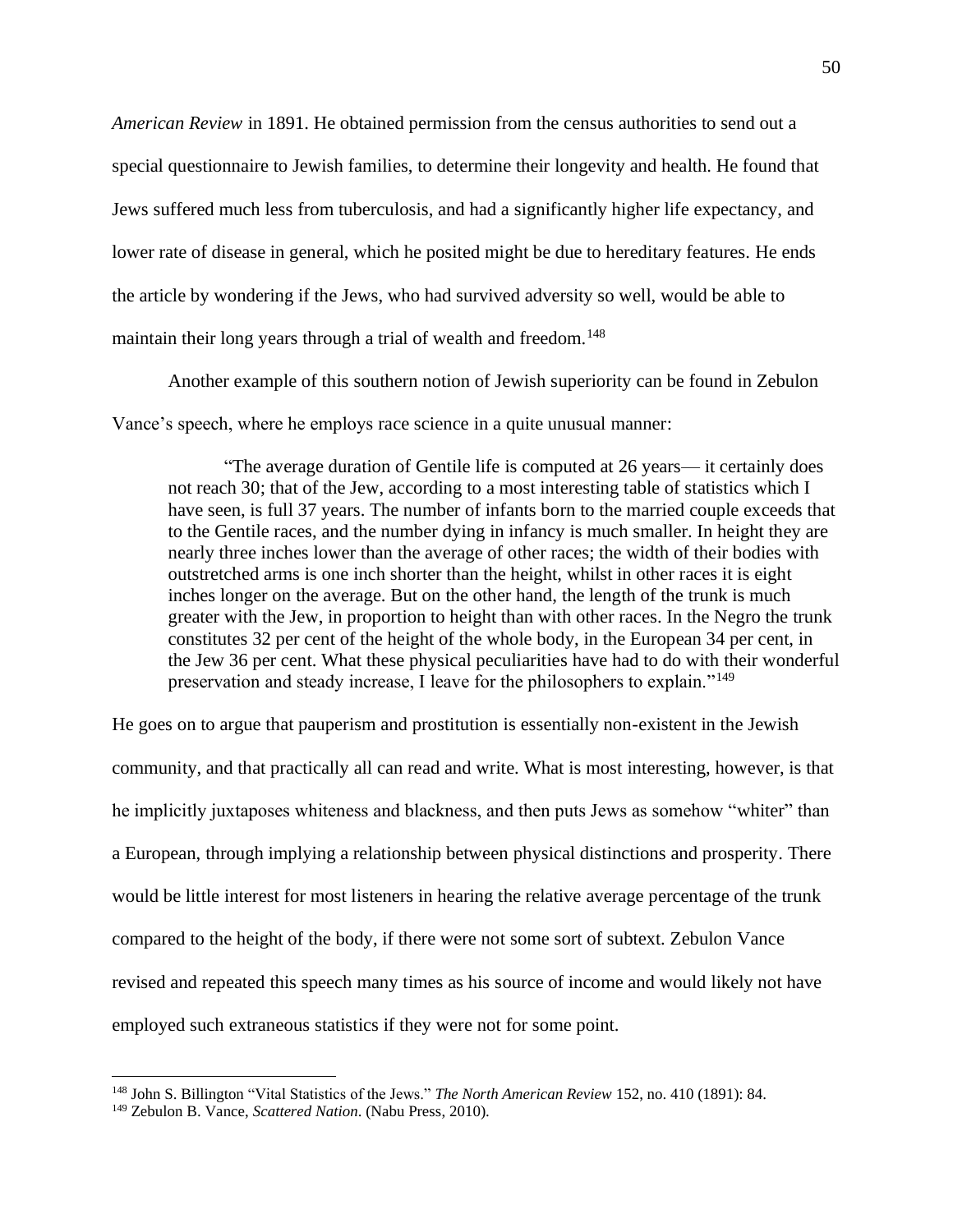A useful method to track antisemitism is the notion of whiteness. Jews were usually accepted as white during the mid-nineteenth century, albeit with many exceptions.<sup>150</sup> Whiteness was central to American identity and determined who was a core tenet of who could truly be part of the body polity. This went as far as excluding certain groups at times from whiteness, despite the white color of their skin, exemplified by nativist attitudes towards the so called "simian race", the Irish.<sup>151</sup> If a group did not fit into American norms, many would view them as nonwhite. Whiteness was a multifaceted phenomenon, that not only predicted tolerance and assimilation, but also was a term that expanded and contracted based upon elite attitudes towards certain groups.

The idea that one group was white or not might be ex post facto justified by pseudoscience, but in practice, would be determined by underlying social conditions. In the case of the Irish, they were often compared to enslaved individuals, given that they mostly were employed in manual labor in the mid-nineteenth century, in the various port cities of the Eastern seaboard.<sup>152</sup> If an immigrant dug a ditch, laid railroad track, or worked on a plantation, they were often seen as potentially crossing the southern white-black divide.<sup>153</sup> Italian immigrants suffered this issue too, with their labor in sugar plantation putting them at risk of losing their "white" status.<sup>154</sup> This equating of blackness with manual labor went quite, deep, especially in the South. A common term was to "nigger it" or to do hard work, while "white niggers" were white workers

<sup>150</sup> Hasia Diner, "The Encounter Between Jews and America in the Gilded Age and Progressive Era." *Journal of the Gilded Age and Progressive Era* 11. no. 1 (2012): 12.

<sup>151</sup> Eric L. Goldstein, *The Price of Whiteness: Jews, Race, and American Identity*. (New Jersey: Princeton University Press, 2006), 18.

<sup>152</sup> Eric L. Goldstein, *The Price of Whiteness: Jews, Race, and American Identity*. (New Jersey: Princeton University Press, 2006), 19.

<sup>153</sup> Mark I. Greenberg, "Becoming Southern: The Jews of Savannah, Georgia, 1830–70." *American Jewish History* 86, no. 1 (1998): 58

<sup>154</sup> Jean Ann Scarpaci, "Immigrants in the New South: Italians in Louisiana's Sugar Parishes, 1880-1910." *Labor History* 16, no. 2 (1975): 175.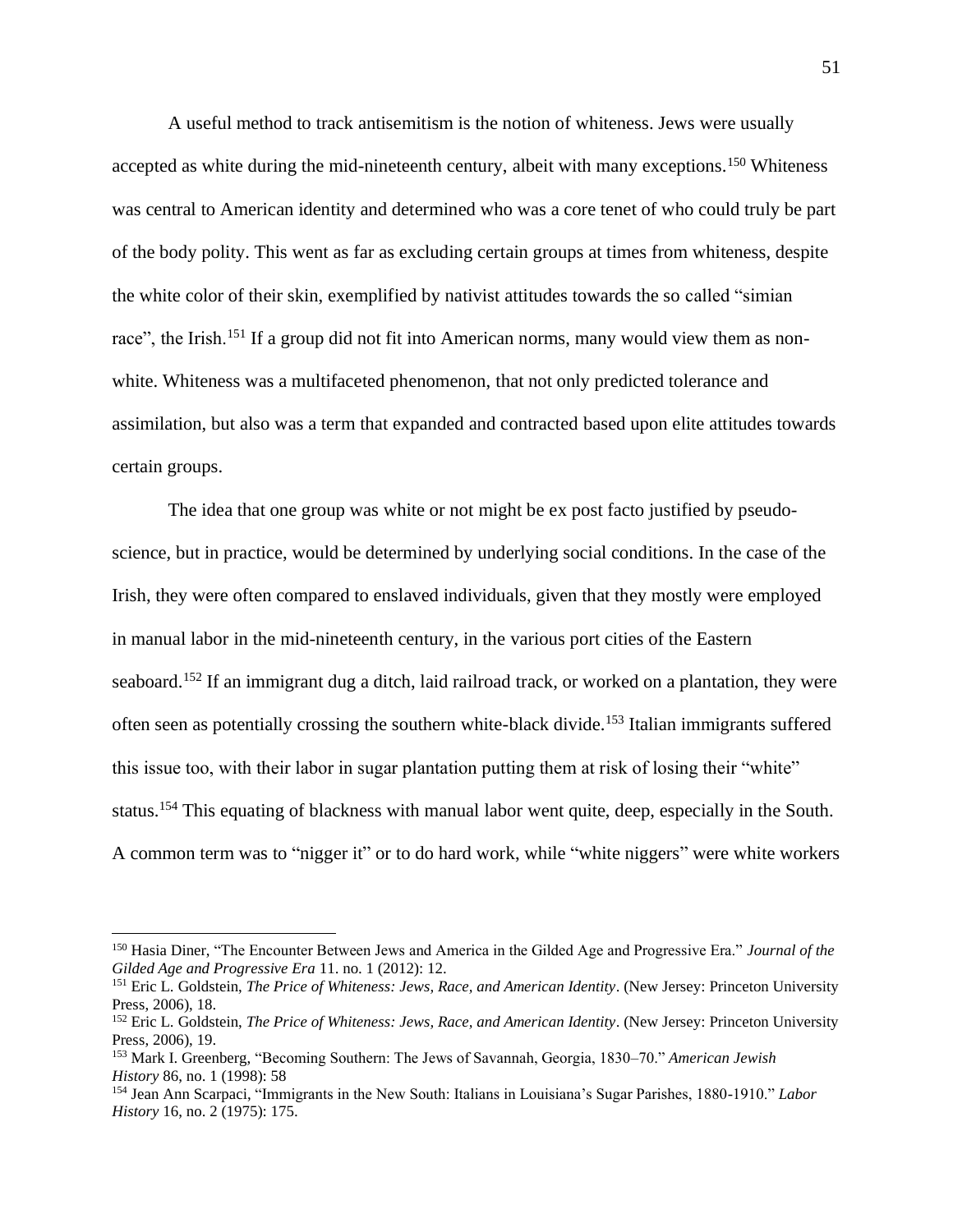in unskilled or subordinate positions.<sup>155</sup> Race and occupation were inseparably related concepts in nineteenth century America.

If one examines the occupation of Jewish households, then the answer to the reason for southern tolerance becomes much clearer. Most Jews were merchants, lawyers, doctors, retailers, and the like.<sup>156</sup> As I.J. Benjamin said, Jews did not do the work that enslaved people did, and this made them more popular in the eyes of white folk.<sup>157</sup> When Oscar Straus's father was peddling in Georgia, he "was treated by the owners of the plantation with a spirit of equality that is hard to imagine today. Then too, the existence of slavery drew a distinct line of demarcation between the white and black races. This gave to the white a status of equality that probably otherwise he would not have enjoyed to such a degree."<sup>158</sup> While this is an interesting hypothesis, slavery alone cannot explain southern tolerance, however. The tolerance lasted for some time after slavery ended. Additionally, the white-black divide that likely increased white solidarity in the South was certainly still present and strong post-abolition. Arguably, white southerners became even more unified in their antiblackness in the latter nineteenth century, just when antisemitism was picking up, with the "Solid South". Why was there a relatively high degree of gentile-Jewish integration in the South, and why did it decline? There is some work on increasing Southern antisemitism in this period, suggesting it has to do with the agricultural depression of the 1890s and the populist movement.<sup>159</sup> However, it remains understudied, and most works are region

<sup>155</sup> David R. Roediger, Mike Davis, and Michael Sprinker. *The Wages of Whiteness Race and the Making of the American Working Class*. Rev. ed. London: Verso, 2007: 144.

<sup>156</sup> John S. Billings, "Vital Statistics of the Jews." *The North American Review* 152, no. 410 (1891): 79.

<sup>157</sup> Israel Joseph Benjamin, *Three Years in America* (Philadelphia: Jewish Publication Society of America, 1956), 76.

<sup>158</sup> Jacob Rader Marcus, *Memoirs of American Jews, 1775-1865, Volume II.* Philadelphia: Jewish Publication Society of America, 1955, 291.

<sup>159</sup> William F. Holmes, "Whitecapping: Anti-Semitism in the Populist Era." *American Jewish Historical Quarterly* 63, no. 3 (1974): 244.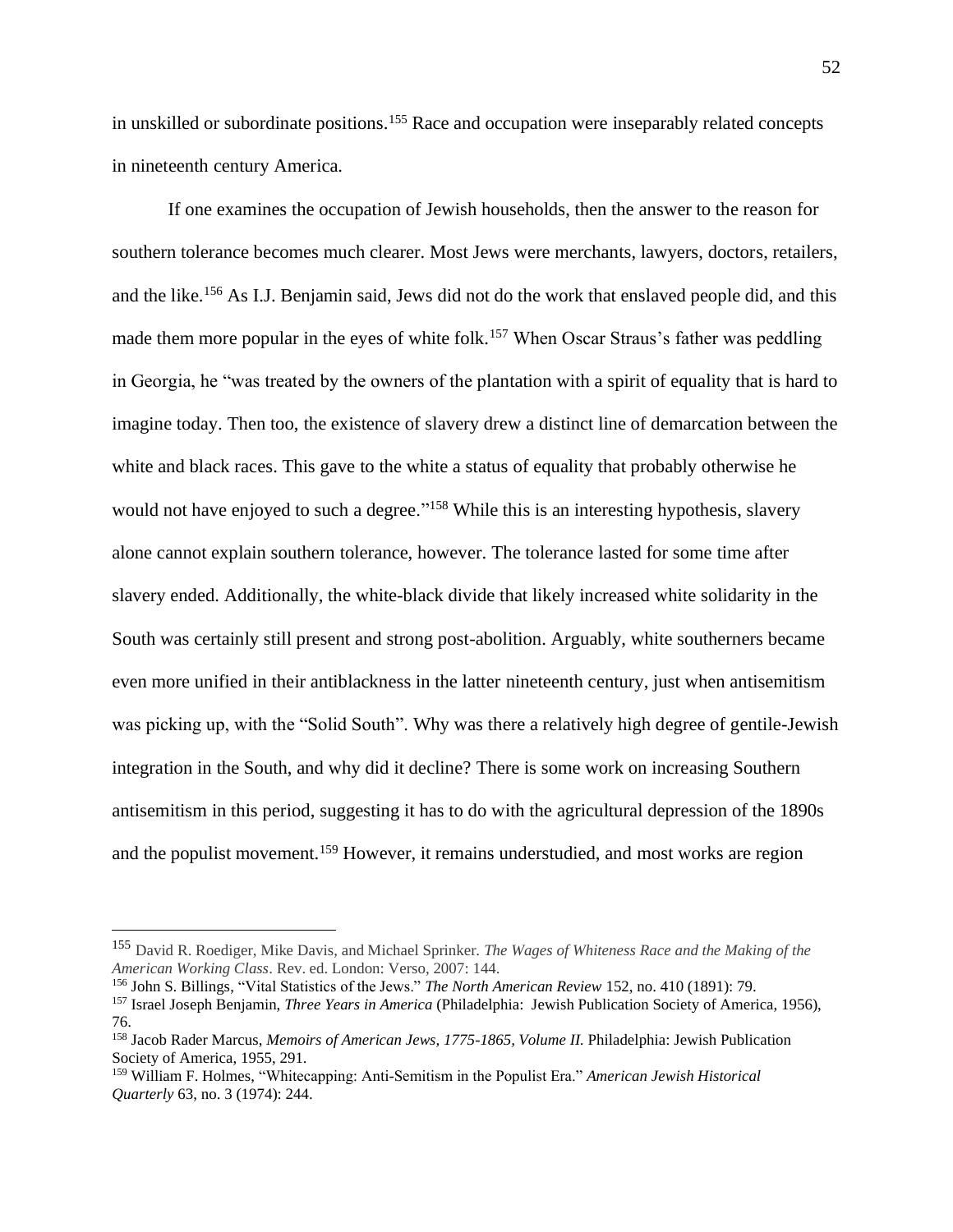specific, and do not address broader trends. For scholars to uncover the true foundation for midnineteenth century Southern tolerance, much more research is necessary. However, it almost certainly is related to the specific economic niche that Jews filled throughout this period. One cannot help but wonder whether this change in tolerance was produced by the difference in economic perspective towards the merchant class by the small white farmer, as compared with the larger Southern grandee. In this way, the political and economic shifts in the post-war South would slowly spill into a cultural shift in attitude as well. This is merely a hypothesis, and much more research would have to be done to support such a thesis.

Nonetheless, it can be confidently stated that as antisemitism in the South rose, the strength of identification between whiteness and Jewishness decreased. In 1893, when a police court reporter wrote an account in the Richmond Dispatch of a dispute between a "white man" and a "Polish Jew", the editor of the newspaper may have apologized, but the fact was that no longer were Jews to be given whiteness automatically.<sup>160</sup> The South would become the opposite of what it once was, from the most tolerant place in the United States, to the least.

Some contest whether Jews were tolerated more in the South in this era. This contention was well intentioned, as previous authors had not relied on much more than the words of some contemporaries to demonstrate their point. However, the South *was* more accepting. As shown even in Richmond, a city which was far from prominent for a powerful or integrated Jewish population, southern Jews were seemingly accepted as friends, confidants, spouses, business leaders, political figures, and more, by the larger gentile population. This acceptance was disproportionate in the southern region of the United States and was known to be throughout the country. It might seem unlikely to us, as this pattern was contrary to the South's virulent anti-

<sup>&</sup>lt;sup>160</sup> *The Jewish South* (Richmond, Virginia), October 8<sup>th</sup>, 1893.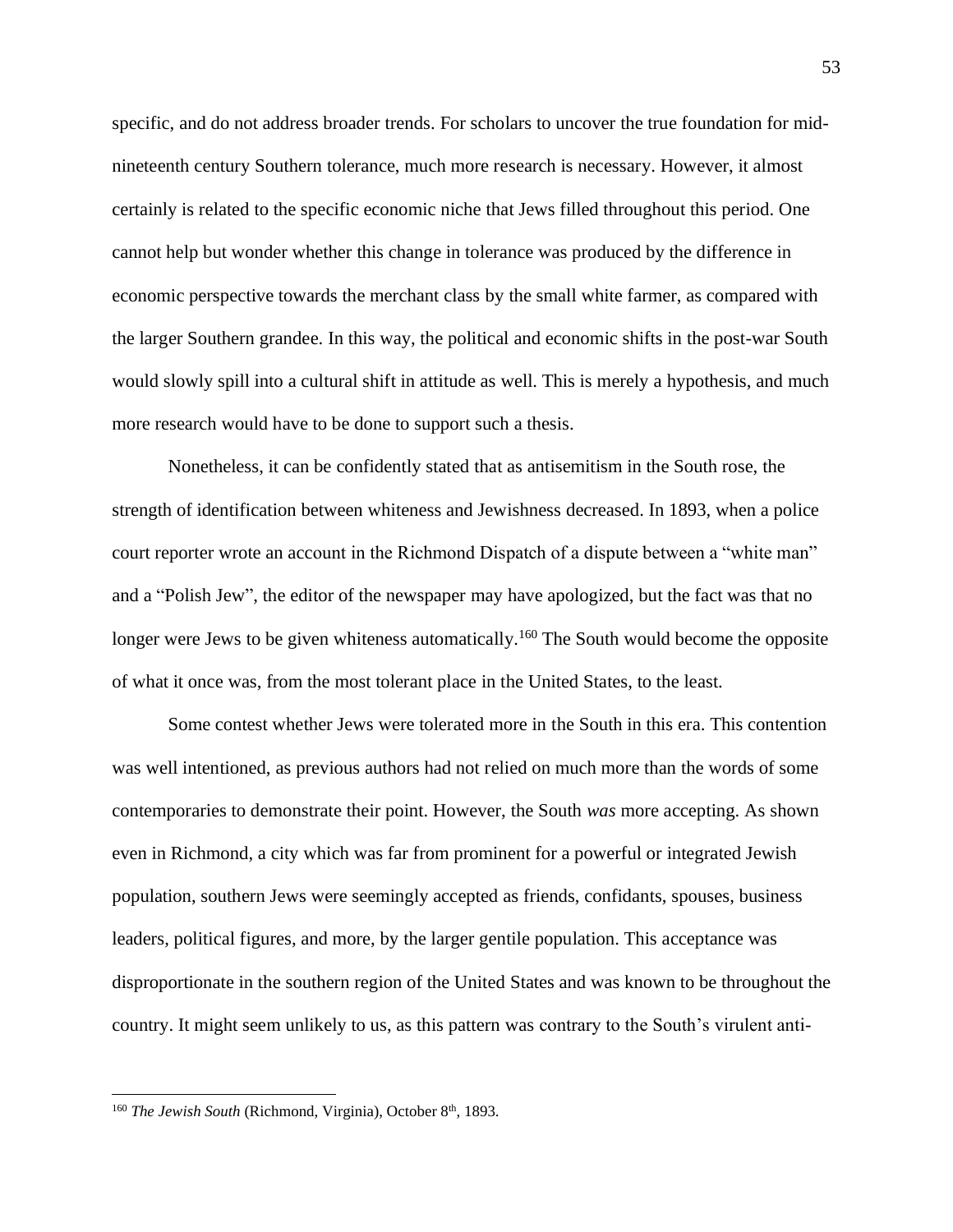Black prejudice. Surprisingly, this very prejudice might be the key to explaining why the region was tolerant, as Jews became identified with a niche opposite to where the racial caste system dictated Black individuals belonged to. The very prejudice of the South likely allowed Jews to become white. Once upon a time, the South was a uniquely tolerant place for Jews.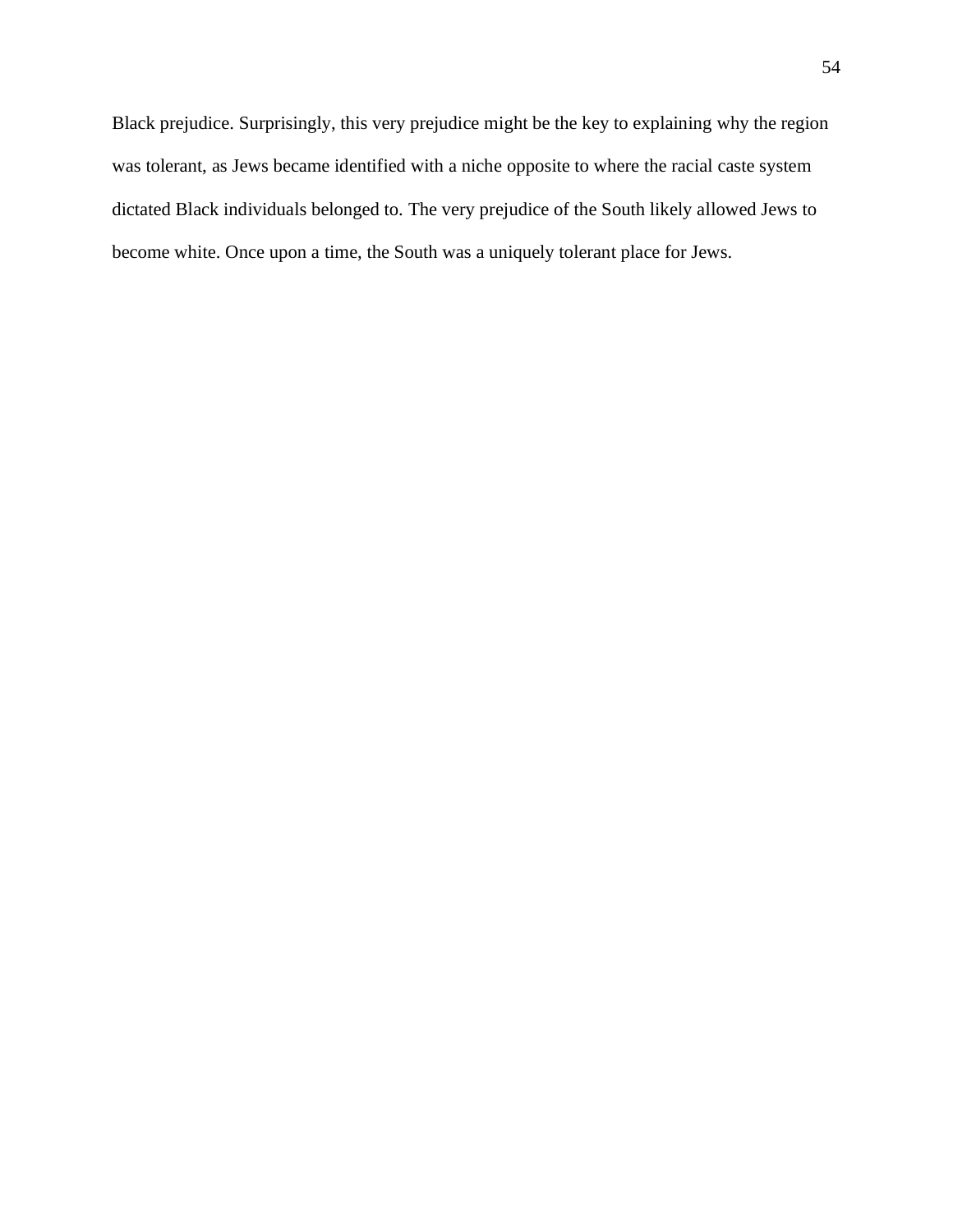#### Bibliography

- Akrami, Nazar, Bo Ekehammar, and Robin Bergh. "Generalized prejudice: Common and specific components." *Psychological Science* 22, no. 1 (2011): 57-59.
- Allport, Gordon Willard, Kenneth Clark, and Thomas Pettigrew. "The nature of prejudice." (1954).
- Aristotle. "The Internet Classics Archive: Nicomachean Ethics by Aristotle." The Internet Classics Archive, n.d. http://classics.mit.edu/Aristotle/nicomachaen.html.

American Jewish Yearbook. American Jewish Committee, Springer, 1917.

An Essay on the Natural History of Mankind, Viewed in Connection with Negro Slavery:

Delivered to the Southern Rights Association, 14th December 1850 (Mobile, 1851).

- Benjamin, I. J. *Three years in America, 1859-1862, Volume 1*. 1st ed. Philadelphia: Jewish Publication Society of America, 1956.
- Benjamin, I. J. *Three years in America, 1859-1862, Volume 2*. 1st ed. Philadelphia: Jewish Publication Society of America, 1956.
- Berman, Myron. *Richmond's Jewry, 1769-1976 : Shabbat in Shockoe*. Charlottesville: Published for the Jewish Community Federation of Richmond by the University Press of Virginia, 1979.
- Bloch, Joshua. "Isidor Rayner (1850-1912)." *Publications of the American Jewish Historical Society* 40, no. 3 (1951): 288–310.
- Billings, John S. "Vital Statistics of the Jews." *The North American Review* 152, no. 410 (1891): 70–84.
- Bunker, Gary L, and John J Appel. "'Shoddy,' Anti-Semitism and the Civil War." *American Jewish history* 82, no. 1/4 (1994): 43–71.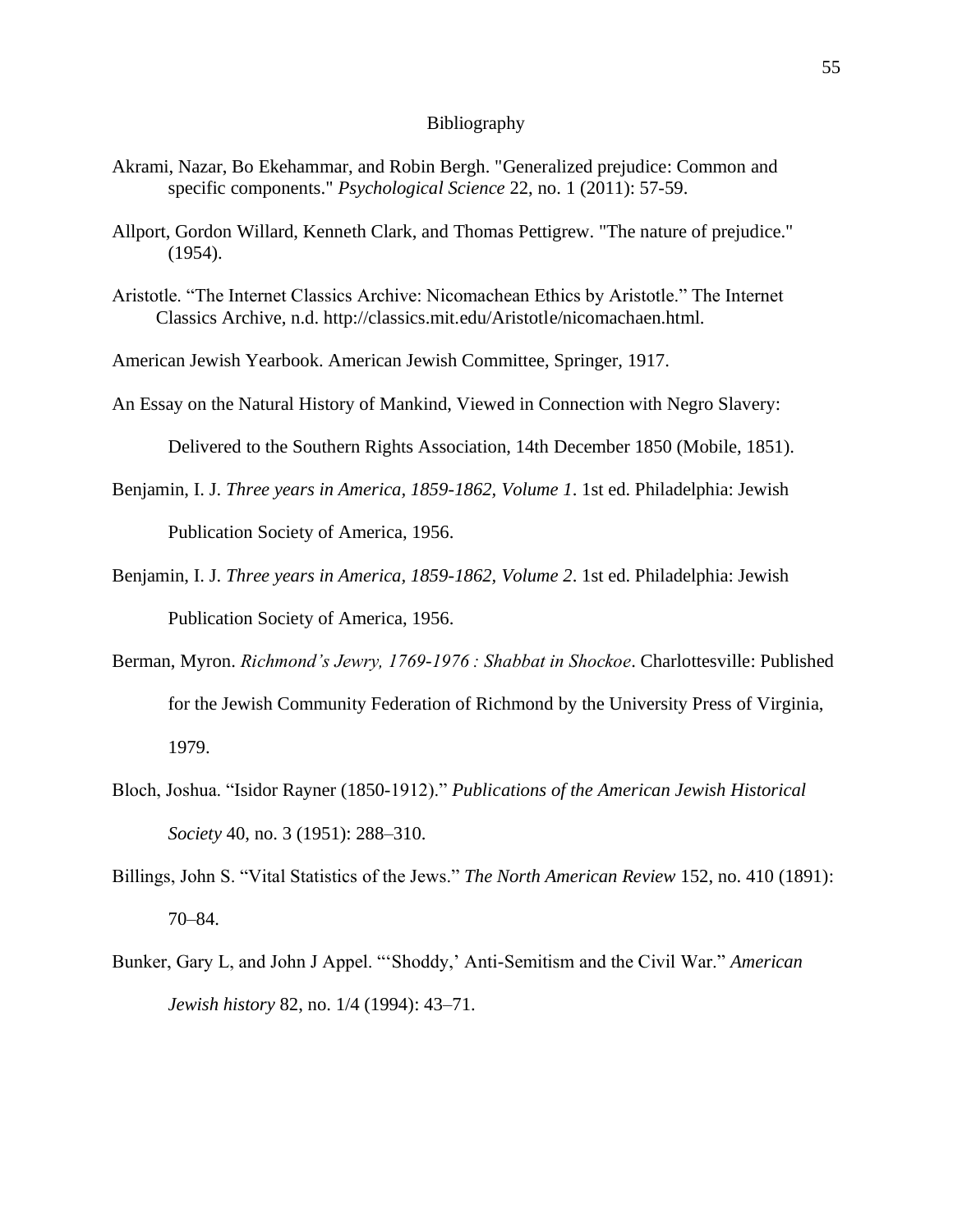- Byrum, Heather, "Changing Notions of Identity: Transformations in Jewish Self-Identification Before, During, and After the American Civil War" (2020). *Undergraduate Honors Theses.* William & Mary. Paper 1562.
- Chyet, Stanley F. "Moses Jacob Ezekiel: A Childhood in Richmond." *American Jewish Historical Quarterly* 62, no. 3 (1973): 286–94.

Fluery, Claude. *The Manners of Ancient Israelites.* Manchester: S. Russell, 1820.

- Diner, Hasia R. *A Time for Gathering : the Second Migration, 1820-1880*. Baltimore: Johns Hopkins University Press, 1992.
- Diner, Hasia. "The Encounter Between Jews and America in the Gilded Age and Progressive Era." *The Journal of the Gilded Age and Progressive Era* 11, no. 1 (2012): 3–25.
- Dinnerstein, Leonard. "A Note on Southern Attitudes toward Jews." *Jewish Social Studies* 32, no. 1 (1970): 43–49.
- Dinnerstein, Leonard. *Antisemitism in the United States*. New York: Holt, Rinehart and Winston, 1971.
- Egerton, Douglas R. "Markets without a Market Revolution: Southern Planters and Capitalism." *Journal of the Early Republic* 16, no. 2 (1996): 207–21.
- Eitches, Edward. "Maryland's 'Jew Bill.'" *American Jewish Historical Quarterly* 60, no. 3 (1971): 258–79.
- Everett, Jim A. C., Lucius Caviola, Julian Savulescu, and Nadira S. Faber. "Speciesism, Generalized Prejudice, and Perceptions of Prejudiced Others." *Group Processes & Intergroup Relations* 22, no. 6 (September 2019): 785–803.
- Ezekiel, Moses Jacob, and Joseph Gutmann. *Memoirs from the Baths of Diocletian*. Edited by Stanley F. Chyet. Wayne State University Press, 1975.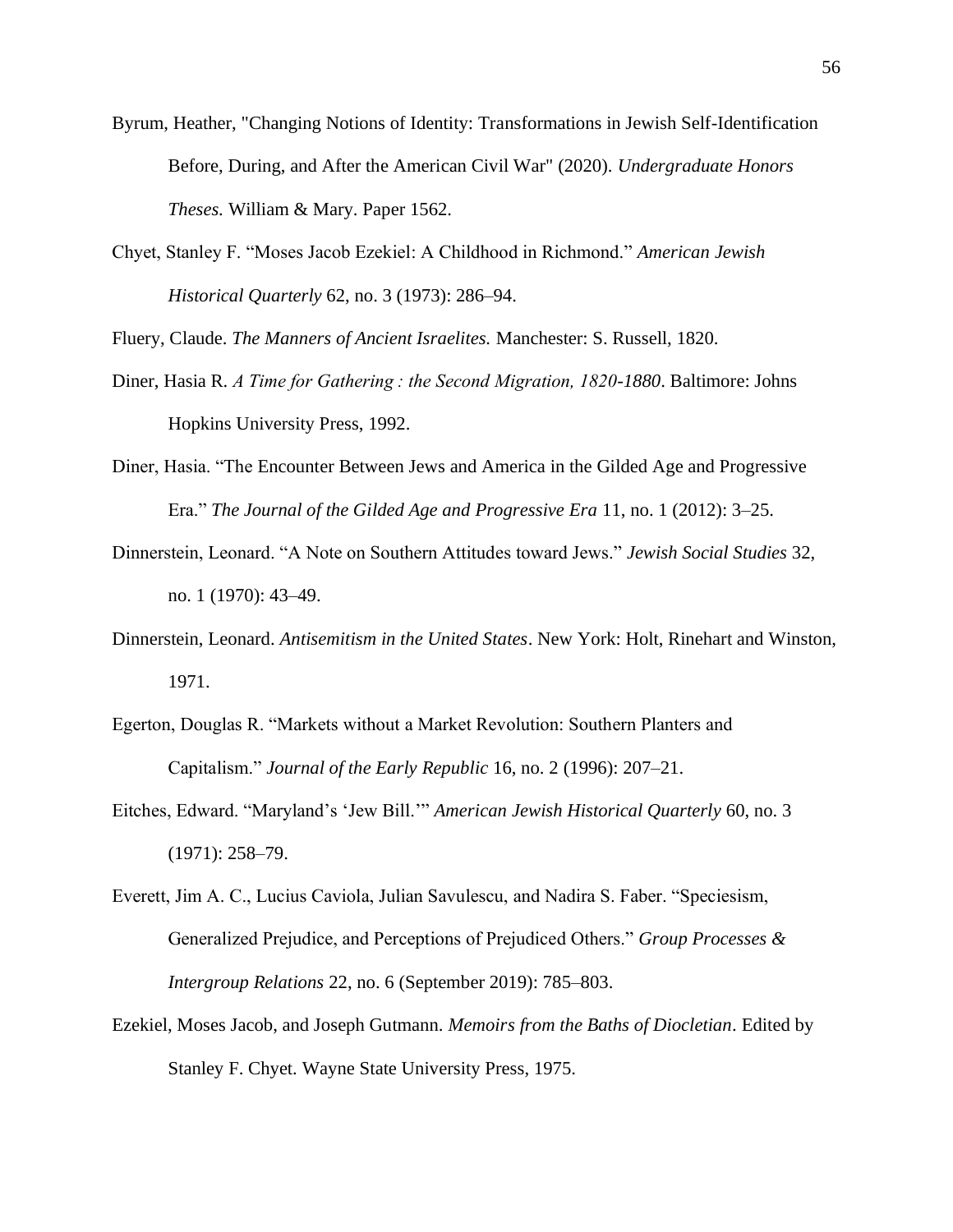- Ezekiel, Herbert and Lichtenstein, Gaston. *History of the Jews of Richmond.* Richmond: Ezekiel, 1917.
- Falcon, Gabriel. "The Longest Hatred: Anti-Semitism on the Rise." CBS News. CBS Interactive, December 9, 2018. https://www.cbsnews.com/news/anti-semitism-on-the-rise/.

Gerber, David A. *Anti-Semitism in American History*. Urbana: University of Illinois Press, 1986.

- Goldstein, Eric L. *The Price of Whiteness: Jews, Race, and American Identity*. New Jersey: Princeton University Press, 2006.
- Goodman, Bonnie K. "Unconditional Loyalty to the Cause: Jews, Whiteness, and Anti-Semitism in the Civil War South, 1840-1913", 2020.
- Gordis, Robert. "Mordecai Manuel Noah: A Centenary Evaluation." *Publications of the American Jewish Historical Society* 41, no. 1 (1951): 1–26.
- Greenberg, Mark I. "Becoming Southern: The Jews of Savannah, Georgia, 1830–70." *American Jewish History* 86, no. 1 (1998): 55–75.
- Greenberg, Mark I. "Creating Ethnic, Class, and Southern Identity in Nineteenth-Century America: The Jews of Savannah, Georgia, 1830-1880." Order No. 9801094, University of Florida, 1997.
- Hagy, James William. *This Happy Land: the Jews of Colonial and Antebellum Charleston*. Tuscaloosa: University of Alabama Press, 1993.
- Hartup, Willard W. "The Peer Context In Middle Childhood." Essay. In *Development Development During Middle Childhood: The Years from Six to Twelve*, edited by W. Andrews Collins, 240–82. Washington D.C.: National Academy Press, 1984.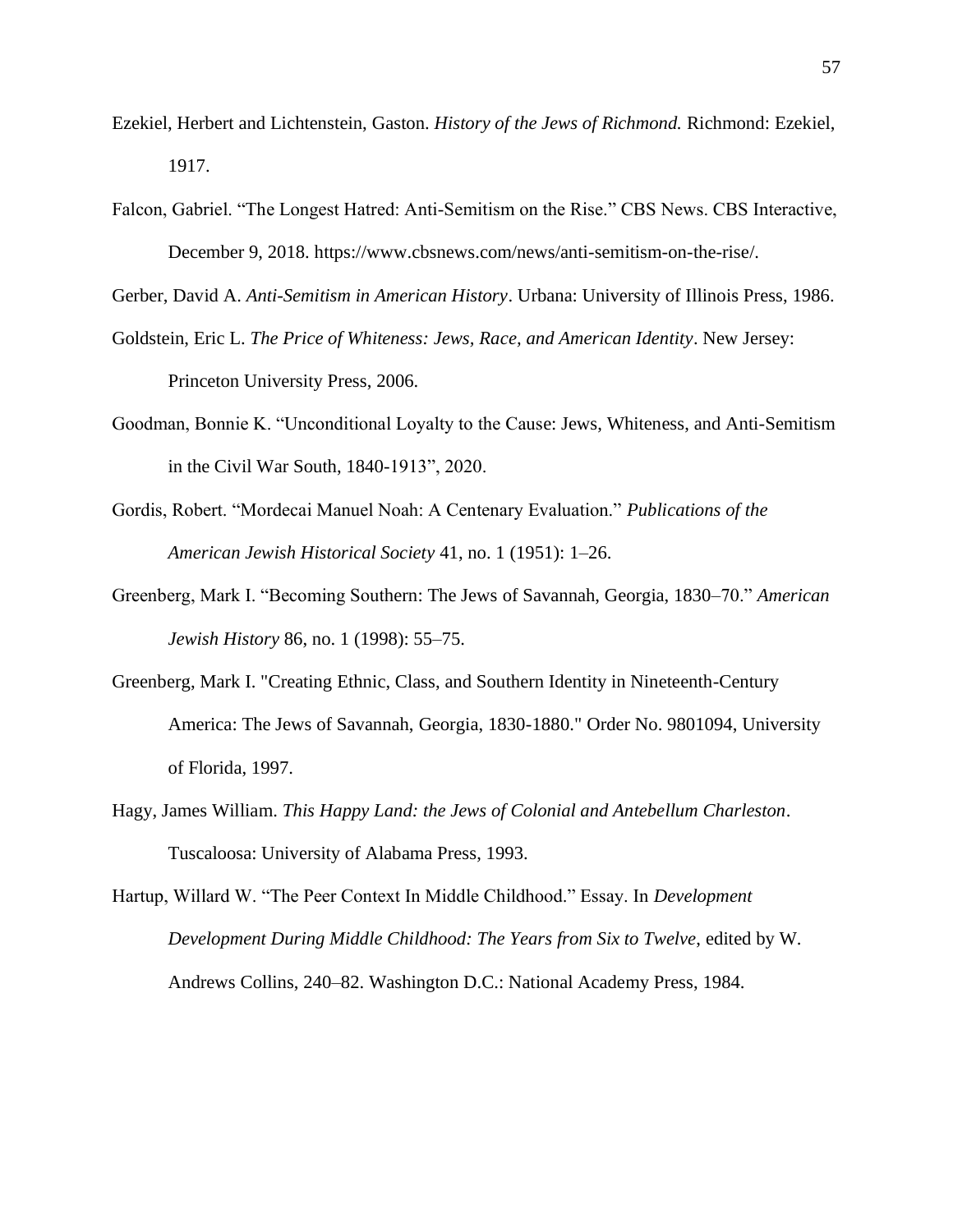- Heinze, Andrew R., and Frederic Cople Jaher. "A Scapegoat in the New Wilderness: The Origins and Rise of Anti-Semitism in America." *American Historical Review*. American Historical Association, 1995.
- Heltzer, Herbert L. "Moses Ezekiel: The Search for a Reputation". *Generations: Jewish Voices of the Civil War*. Vol. 12, no. 1. (2012): 14-16.
- Holmes, William F. "Whitecapping: Anti-Semitism in the Populist Era." *American Jewish Historical Quarterly* 63, no. 3 (1974): 244–61.
- Holt, Joseph. Report of the Judge Advocate General on the "Order of American Knights", Or "The Sons of Liberty".: A Western Conspiracy in Aid of the Southern Rebellion. United States: U.S. Government Printing Office, 1864.
- Jacob Ezekiel Papers. American Jewish Archives, Cincinnati, Ohio.
- Jaher, Frederic Cople. *A Scapegoat in the New Wilderness : the Origins and Rise of Anti-Semitism in America*. Cambridge, Mass: Harvard University Press, 1994.
- Katz, Irwin. "Gordon Allport's 'The Nature of Prejudice.'" *Political Psychology* 12, no. 1 (1991): 125–57.
- Kohut, Rebekah. *My Portion: An Autobiography*. New York: A. & C. Boni, 1927.
- Korn, Bertram Wallace. *American Jewry and the Civil War.* Cleveland: World Publishing Company, 1961.
- Korn, Bertram W. "Jews and Negro Slavery in the Old South, 1789-1865: Address of the President." *Publications of the American Jewish Historical Society* 50, no. 3 (1961): 151– 201.
- Korn, Bertram Wallace. *The Early Jews of New Orleans.* Waltham, Mass: American Jewish Historical Society, 1969.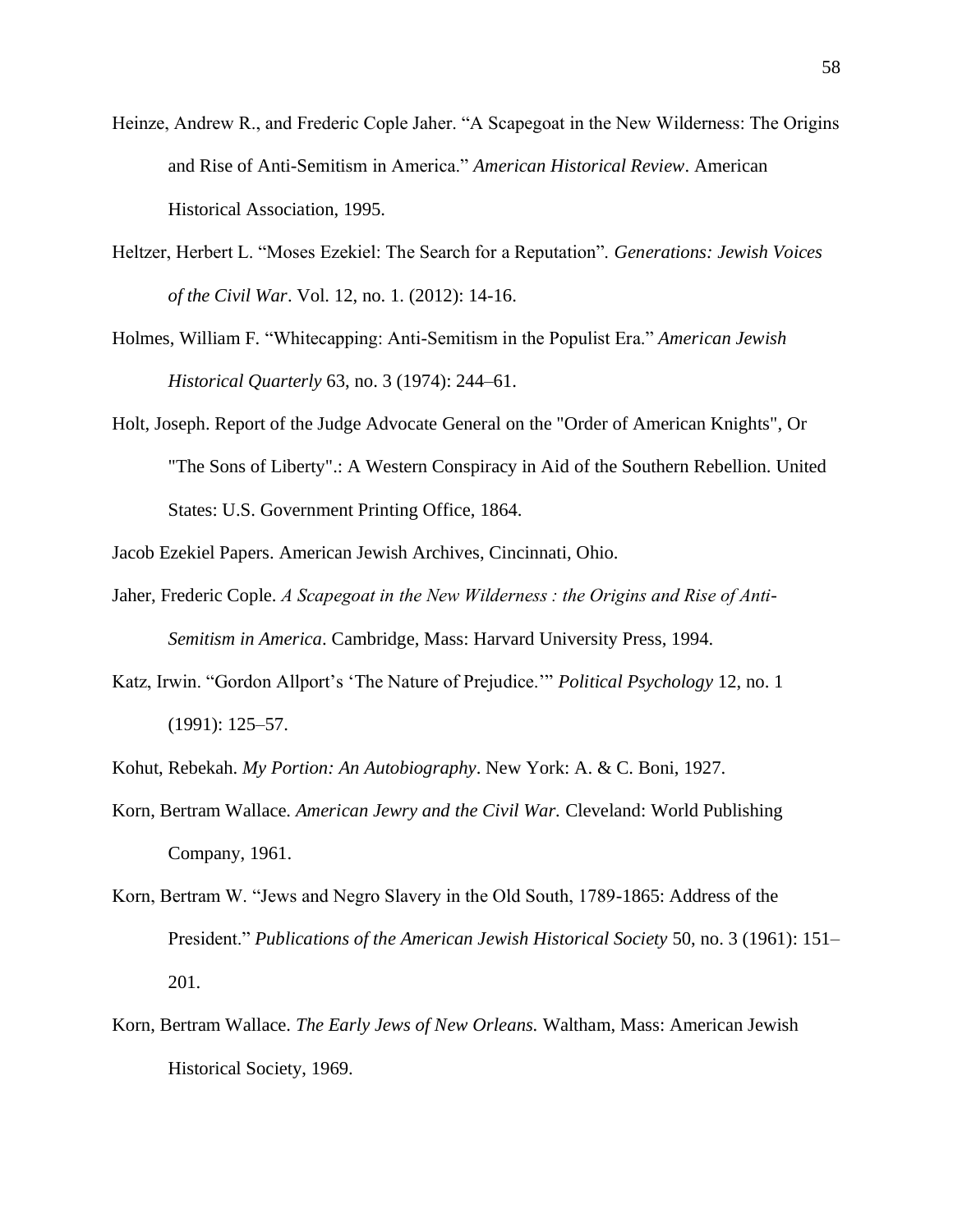Leeser, Isaac. *Occident. (*Cincinnati, Ohio).

Leszczensky, L., & Pink, S. (2015). Ethnic segregation of friendship networks in school: Testing a rational-choice argument of differences in ethnic homophily between classroom- and grade-level networks. *Social Networks, 42,* 18–26.

Lyon, Robert. *Asmonean.* (New York, New York).

- Marcus, Jacob Rader. *Early American Jewry*. Philadelphia: Jewish Publication Society of America, 1951.
- Marcus, Jacob Rader. *Memoirs of American Jews, 1775-1865.* Philadelphia: Jewish Publication Society of America, 1955.
- Marcus, Jacob Rader. *United States Jewry, 1776-1985 Volume 1*. Detroit: Wayne State University Press, 1989.
- Marcus, Jacob Rader. *United States Jewry, 1776-1985 Volume 2, The Germanic Period*. Detroit: Wayne State University Press, 1989.
- Marcus, Jacob Rader. *United States Jewry, 1776-1985 Volume 3, The Germanic Period, Part 2*. Detroit: Wayne State University Press, 1989.
- Mayo, Louise A. *The Ambivalent Image: Nineteenth-Century America's Perception of the Jew*. Rutherford [N.J: Fairleigh Dickinson University Press, 1988.
- McKinney, Gordon B. *Zeb Vance North Carolina's Civil War Governor and Gilded Age Political Leader*. Chapel Hill: University of North Carolina Press, 2004.

Medical and Surgical Reporter. (Philadelphia, Pennsylvania).

Monaco, C.S. *Moses Levy of Florida: Jewish Utopian and Antebellum Reformer*. Baton Rouge: LSU Press, 2005.

Morais, Henry. *The Jews of Philadelphia*. Ann Arbor: University of Michigan Library, 1894.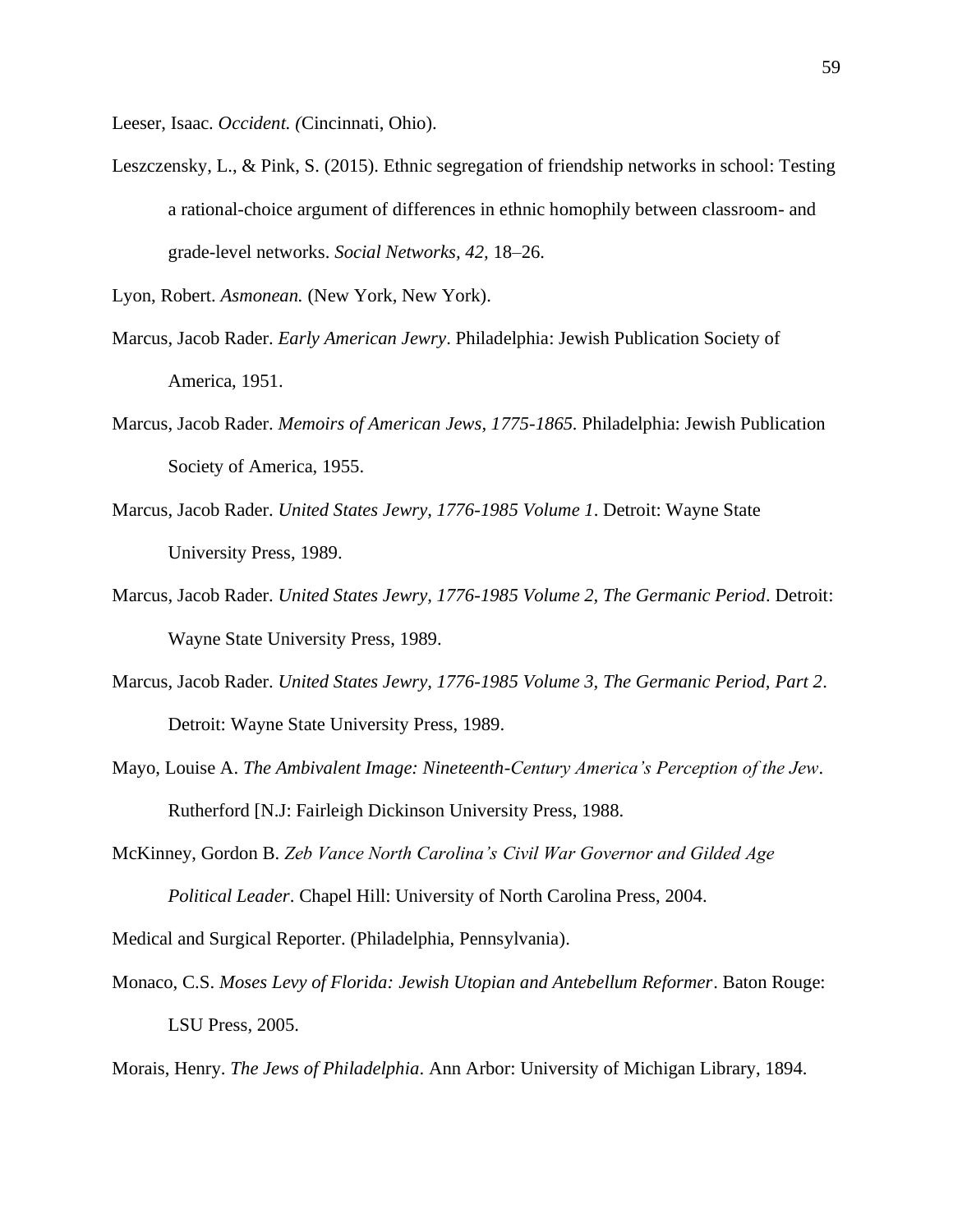Nash, Peter Adam. *The Life and Times of Moses Jacob Ezekiel : American Sculptor, Arcadian Knight*. Cranbury: Fairleigh Dickinson University Press, 2014.

New York Illustrated News. New York, New York.

Niles Weekly Register. (Baltimore, Maryland).

- Pettigrew, T. F., & Tropp, L. R. (2006). A meta-analytic test of intergroup contact theory. *Journal of Personality and Social Psychology, 90*(5), 751–783.
- Picken, S Jane Cohen. *Henry Luria; or, the Little Jewish Convert; Being Contained in the Memoir of Mrs. S.J. Cohen, Relict of Dr. A.H. Cohen, Late Rabbi of the Synagogue in Richmond, VA*. New York: Miller, 1864.
- Pinar, William F. "The Communist Party/N.A.A.C.P. Rivalry in the Trials of the Scottsboro Nine." *Counterpoints* 163 (2001): 753–811.

Richmond Daily Dispatch. (Richmond, Virginia).

- Rockaway, Robert A, and Arnon Gutfeld. "Demonic Images of the Jew in the Nineteenth Century United States." *American Jewish history* 89, no. 4 (2001): 355–381.
- Roediger, David R., Mike Davis, and Michael Sprinker. *The Wages of Whiteness Race and the Making of the American Working Class*. Rev. ed. London: Verso, 2007.
- Rogoff, Leonard. "Is the Jew White?: The Racial Place of the Southern Jew." *American Jewish History* 85, no. 3 (1997): 195–230.

Rosen, Robert N. *The Jewish Confederates*. Columbia: University of South Carolina Press, 2000.

Rosengarten, Theodore., and Dale Rosengarten. *A Portion of the People : Three Hundred Years of Southern Jewish Life*. Columbia: University of South Carolina Press in association with McKissick Museum, 2002.